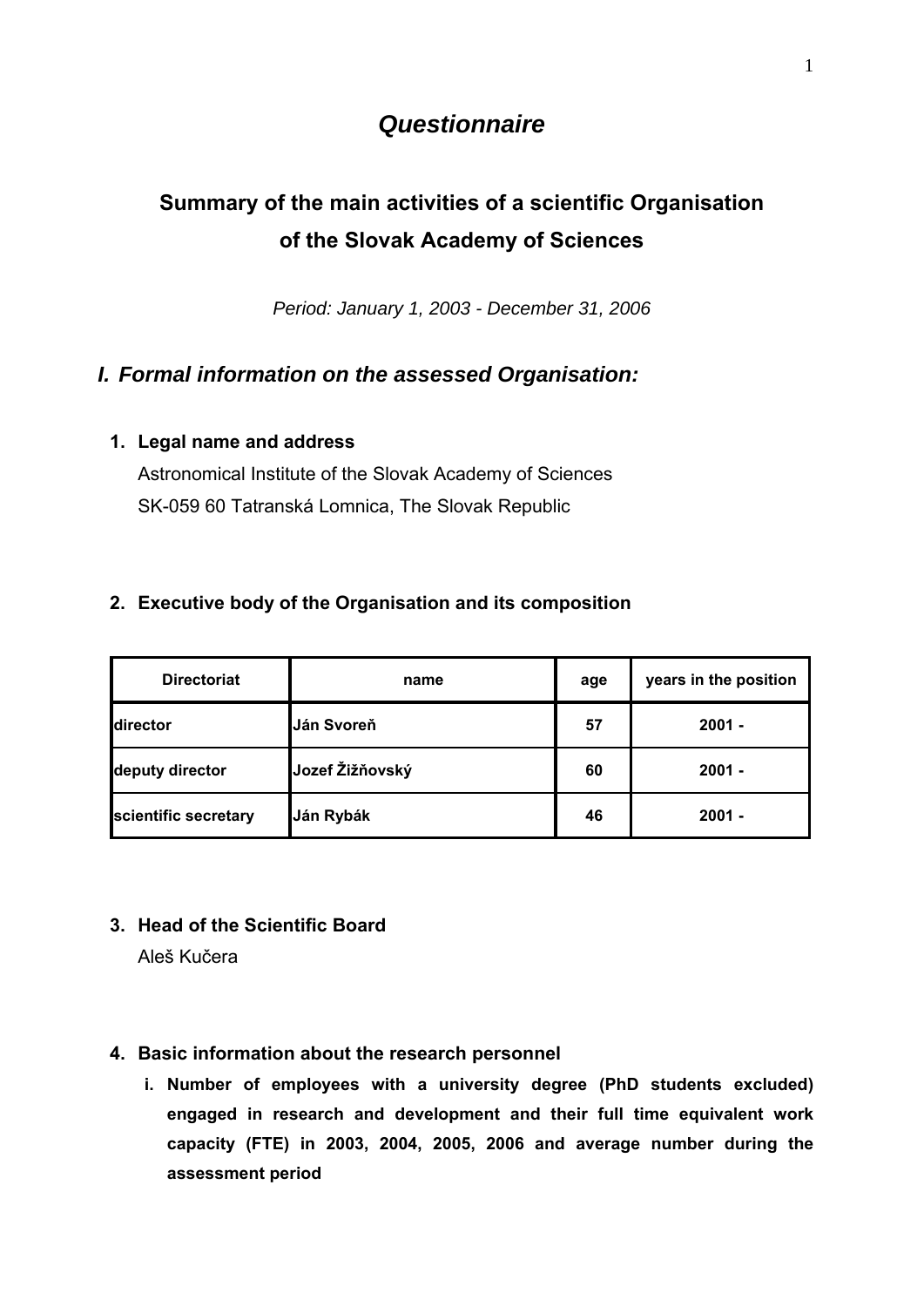|                                     |     | 2003       |     | 2004       |     | 2005       |     | 2006       |       | average |
|-------------------------------------|-----|------------|-----|------------|-----|------------|-----|------------|-------|---------|
| <b>Research staff</b>               | No. | <b>FTE</b> | No. | <b>FTE</b> | No. | <b>FTE</b> | No. | <b>FTE</b> | No.   | FTE.    |
| organisation in whole               | 36  | 32,90      | 36  | 32,70      | 37  | 33,48      | 36  | 32,85      | 36,25 | 32,983  |
| Department of interplanetary matter | 13  | 11,53      | 13  | 11,18      | 14  | 12,46      | 13  | 12,33      | 13,25 | 11,875  |
| Solar department                    | 11  | 9,84       | 12  | 11,34      | 12  | 10,84      | 12  | 10,34      | 11,75 | 10,590  |
| <b>Stellar department</b>           | 12  | 11,53      | 11  | 10,18      | 11  | 10,18      | 11  | 10,18      | 11,25 | 10,518  |

**ii. Organisation units/departments and their FTE employees with the university degree engaged in research and development** 

## **5. Basic information on the funding**

**i. Total salary budget<sup>[1](#page-1-0)</sup> of the Organisation allocated from the institutional resources of the Slovak Academy of Sciences (SAS) in 2003, 2004, 2005, 2006, and average amount for the assessment period** 

| <b>Salary budget</b>                  | 2003   | 2004   | 2005   | 2006   | average |
|---------------------------------------|--------|--------|--------|--------|---------|
| total salary budget (millions of SKK) | 11,818 | 12,168 | 12,521 | 13,168 | 12.419  |

## **6. URL of the Organisation's web site**

http://www.astro.sk

<sup>2</sup>

<span id="page-1-0"></span><sup>&</sup>lt;sup>1</sup> Sum of the brutto salaries without the fund contributions.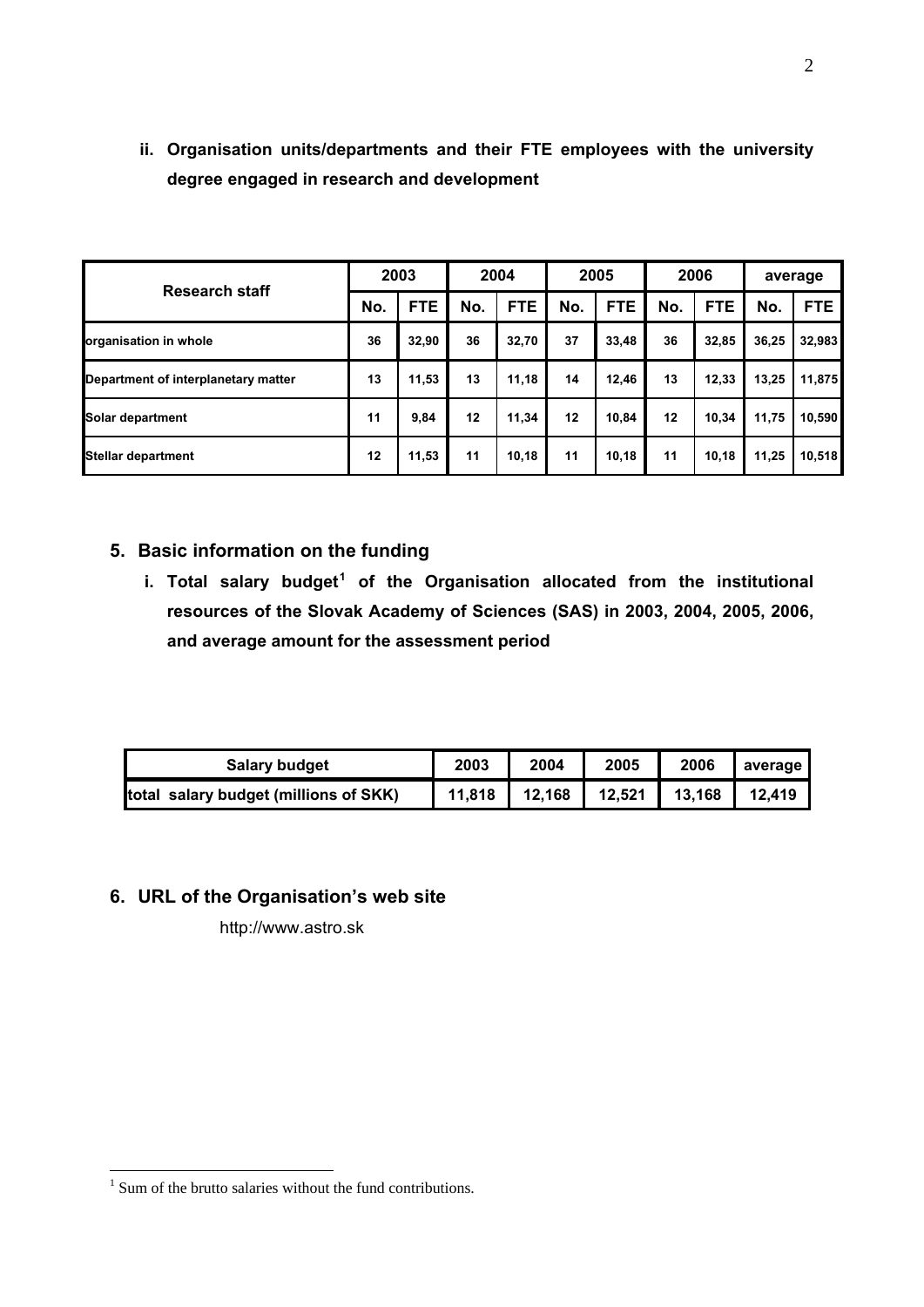# *II. General information on the research and development activity of the Organisation:*

# **1. Mission Statement of the Organisation as presented in its Foundation**

## **Charter**

Astronomical Institute (next, the abbreviation of AI SAS is used) is oriented on observations and basic research in astronomy and astrophysics, namely research of the Sun, interplanetary matter, stars and stellar systems.

AI SAS gives expertise services connected with the main activity of the organisation.

AI SAS organizes the postgraduate (PhD.) study in astronomy and astrophysics and takes a part on lectures and practicum courses at universities.

AI SAS publishes the products of its scientific activity in journals, and nonperiodical prints and also popularises the results in media.

## **2. Summary of R&D activity pursued by the Organisation during the assessed**

## **period, from both national and international aspects and its incorporation in**

## **the European Research Area (max. 10 pages)**

AI SAS consists of three scientific departments. Relevant results and research activities in 2003-2006 are summarized separately for each department.

#### **2.1. Solar department**

#### *RESEARCH AREAS*:

- analysis of the quiet and active solar photosphere and chromosphere using spectroscopic observations acquired using the solar telescopes base at the Canary Islands (VTT, SST, DOT),
- study of dynamics and mechanisms of energy transfer in the quiet upper solar atmosphere using space-born satellites (SUMER, CDS, EIT, MDI) and TRACE under own joint observing proposals.
- analysis of coronal holes and their relation to the background and local magnetic fields and a relationship between polarization and intensity of the green line in different coronal structures,
- patrol observations of the 530.3 nm and 637.4 nm emission coronal lines and H alpha solar prominences to study solar cycle,
- preparation of the homogeneous coronal data set for the 530.3 nm coronal line and computation of the coronal index of solar activity for solar cycle and space weather studies,
- study of a time-latitudinal distribution and large-scale development of solar prominences,
- investigation of coupling of a cosmic ray modulation to solar LDE flares, coronal mass ejections, and green corona brightness,
- study of periodicities of different indices of solar activity, flare occurrence, and their north-south asymmetry.

## *SELECTED RESULTS PUBLISHED IN THE PERIOD 2003-6:*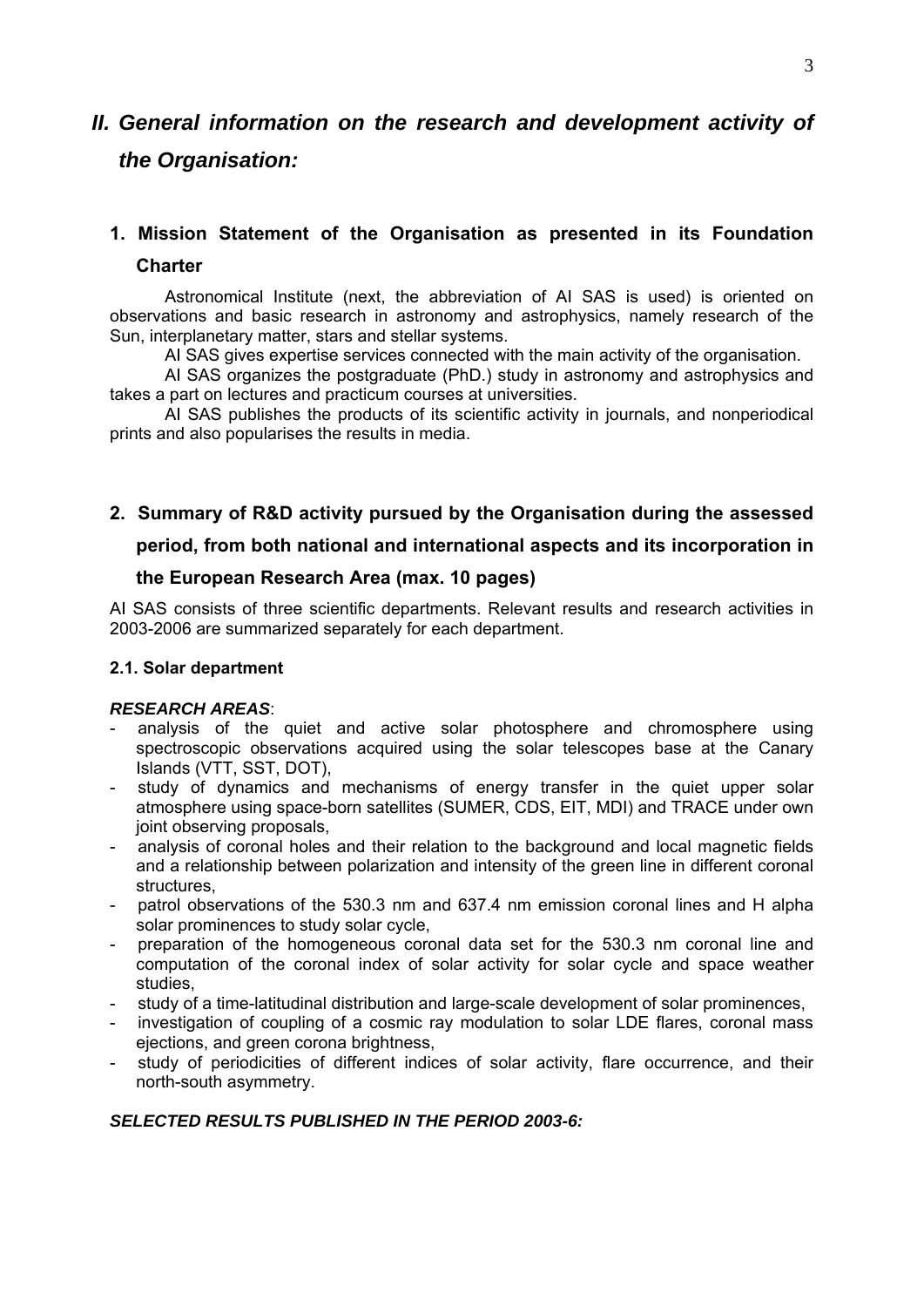#### *a) solar atmosphere and active events*

For the first time, we have documented observational evidence for existence of a shock in the solar photosphere formed on the boundaries of granules. Using high spatial and spectral resolution spectra of the solar photosphere and 2D images of the solar granulation taken with German Vacuum Tower Telescope on Tenerife, we analysed temporal development of such event and its couplings with concentration of magnetic fields. Comparing observational results to results of numerical simulations an important agreement has been found. This is a crucial verification of correctness of numerical simulations of the solar surface convection developed in recent years. **[26]** - *the reference to the list of selected publications (see section III/1/i)* 

Semi-empirical model of a temporal evolution of temperature in a granule and intergranular space was computed using high spatial resolution spectral observations of the solar photosphere. The semi-empirical evolutionary models have been calculated using an inversion method (SIR inversion code) applied to 4-min time series of Stokes I spectral line profiles. The observed disappearance of the granule is accompanied with overall cooling of the granular photosphere. The temperature changes greater than 100 K have been found in deeper (log tau 5 >=0) and upper layers (log tau 5 <=-2) whereas the intermediate layers are thermally stable. The intergranular space, which is 2 arcsec off the granule, keeps the temperature structure of the layers from log tau  $5 = 0.5$  to log tau  $5 = -2$  without global evolutionary changes except short-term and spatially confined heating. Finally, the significant temperature changes in the upper layers (log tau  $5 \le -2.5$ ) observed during the time interval of 4 min are found to be typical for the granular and intergranular photosphere. **[13]** 

A unique 15 min time series of high spatial resolution spectra taken with German Vacuum Tower Telescope on Tenerife was used for determination of temporal evolution of height stratification of temperature and velocities and their fluctuations in the solar photosphere. Adaptive optics for stabilization of solar image in the focal plane of telescope and correction of wave front distortions was used to achieve extremely good spatial resolution and temporal stability of data. Inversion code SIR was applied for interpretation of the time series. We found that the mean temperature stratifications in the non-magnetic region agree well with the classical 1D models and the 3D simulations at all heights. The observed rms temperature is much lower than in the simulations, the observed mean velocities indicate more upflows, and the observed velocity fluctuations are smaller except in the upper layers. The magnetic area shows conspicuous behaviour at large height. We also find evidence of fast low-photosphere downflows in the magnetic area and of enhanced temperature above a small pore. **[14]** 

Time series of spectrograms are used to study the influence of the 5-min oscillations on intensity and velocity fields of different layers of the quiet solar photosphere. We study the continuum intensity field along with the intensity and velocity patterns of the mid and upper photosphere, obtained from two Fe lines. Oscillations seem to dominate the intensity and velocity fields of the higher atmospheric layers. Our results confirm the fast decay of the granular intensity structure with height. From correlations of temperature structures at three different photospheric levels we conclude that there are rapid changes of the structures in the lower photosphere, which are valid for the duration of the time series, while for the upper levels changes of the structures are fainter and show significant periodic character. The velocity pattern, on the other hand, shows a periodic propagation through the photosphere. **[19]** 

Using extreme ultraviolet spectra of plasma at the supergranular boundaries we analysed dynamics and energy transfer between chromosphere, transition region, and corona. Data for this analysis were acquired using SOHO/CDS instrument during our own observational campaign. We documented existence of magneto-acoustic waves propagated at/above the supergranular boundary from the transition region down to the chromosphere. Propagation of the waves is possible to associate to 300-seconds oscillations of the transition region and chromospheric plasma, which could have an origin in solar corona. This, according to model predictions, could be indirect evidence of heating of the solar corona by nanoflares. **[7]**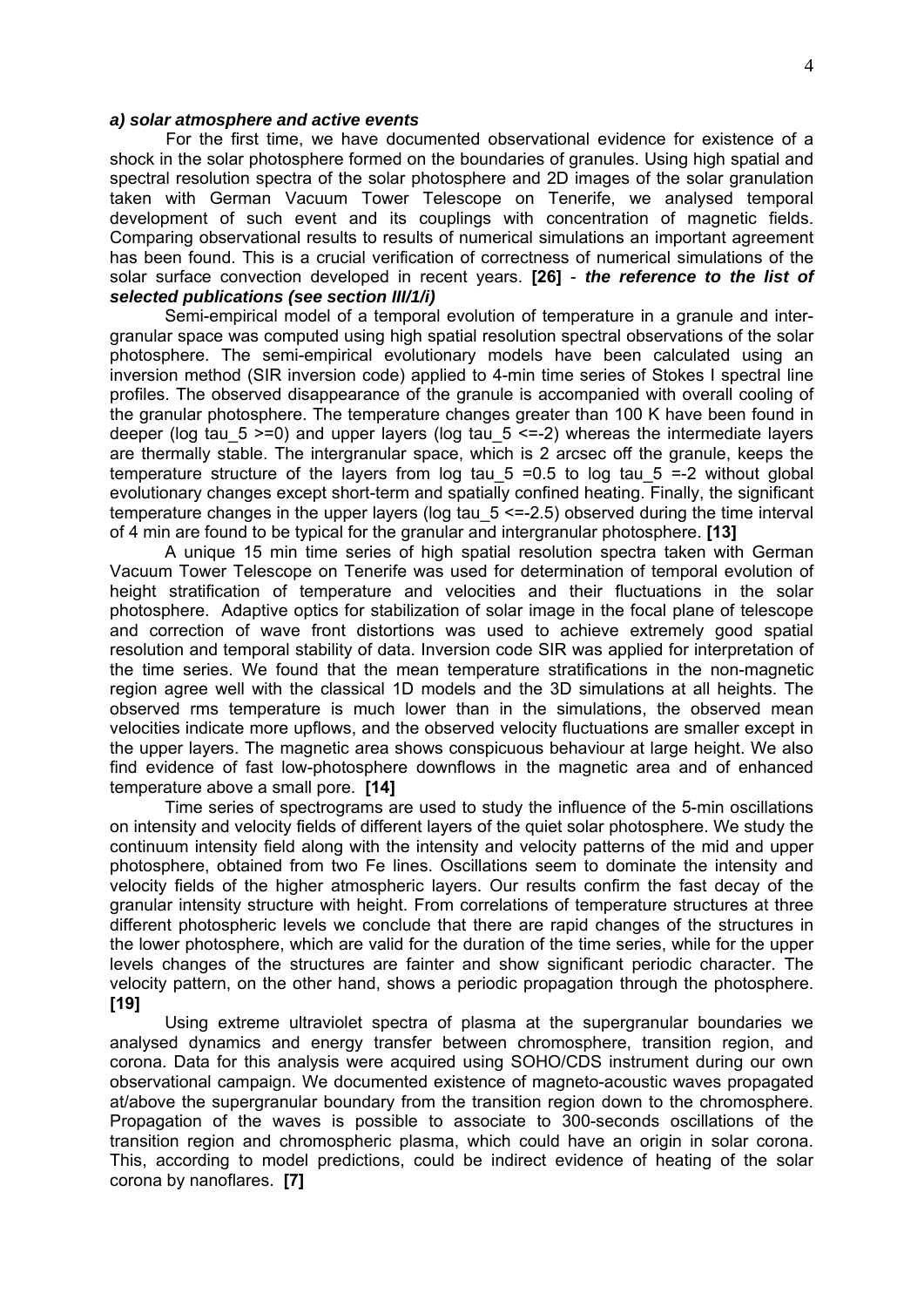#### *b) solar cycle and solar-terrestrial connections* **(space wheather)**

Observations of ten solar eclipses (1973-1999) enabled us to describe mutual relations between the white-light corona structures and the coronal magnetic field strength and topology. The finding correspondence strongly suggests a governing role of the field in the evolution of all the coronal features. Therefore, the white-light corona structures as observed over a long period of time can provide valuable information about the physical properties and cyclic variations of the Sun's magnetic field in the epoch long before introducing the direct photospheric magnetic field measurements. **[31]**

Simultaneous observations of the green corona (530.3 nm) at Norikura (Japan) and Lomnický Peak coronal station (Slovakia) with ground-based coronagraphs has been used to study 5 min intensity oscillations of this line. Analysis of observational data, obtained at different places in the world at the same time, has confirmed reality of 5 min intensity oscillations that occur at special regions in the emission solar corona (not anywhere). Some coronal intensity oscillations determined using ground-based coronagraphs have been already observed before, however, it was assumed that they are caused by the earth atmosphere fluctuations. Additionally for the first time we have detected tangential motions in the green coronal line structures with a speed up to 400 km/s. **[16]**

Reexamination of the homogeneous coronal data set has been done for the period 1939-1965, using a close correlation between the coronal index of solar activity (CI) and sunspot number (also the 2800 MHz radio flux and the cosmic ray intensity) valid for the period 1966-2002. New homogeneous coronal data set has been created and a new CI has been recomputed. High correlation between the CI and sunspot number (0.914) has been found. **[25]**

Data on the brightness of the coronal green line, the total number and area of sunspots, and the net magnetic flux were used to study the coronal manifestations of the asymmetry of the solar activity for the last 60 years including the north/south asymmetry, zonal deviations, presence and persistence of the 'active longitudes' on the Sun, cyclicity and periodicity of the solar activity. The characteristic time variations in the four quantities are similar for all asymmetries of the solar activity, on both long and short time scales. Quasibiennial oscillations (QBOs) can be traced in the asymmetries of all four indices. A detailed study of the QBOs was carried out based on spectral-variation and wavelet analyses. Longterm increases and decreases occur synchronously in the asymmetries of various indices. A substantial diminishing of the QBOs during the mid-1960s, which coincided with an especially strong increase in asymmetry of the solar activity, was found. Our analysis shows that the N-S asymmetry is probably a fundamental property that controls the coupling and degree of coincidence between the magnetic-field-generation mechanisms operating in the northern and southern hemispheres. **[3]**

From sunspot drawings made at the Kanzelhöhe Solar Observatory, Austria, and at the Skalnaté Pleso Observatory, Slovak Republic, we extracted a data catalogue of hemispheric sunspot numbers covering the time span 1945-2004. The validated catalogue includes daily and monthly relative sunspot numbers for the northern and southern hemispheres separately. The catalogue is available for public scientific use. These data we then investigated with respect to north-south asymmetries for almost 6 entire solar cycles (Nos. 18-23). For all the cycles studied, we found that the asymmetry based on the absolute asymmetry index is enhanced near the cycle maximum, which contradicts to previous results that are based on the normalized asymmetry index. Moreover, the weak magnetic interdependence between the two solar hemispheres is confirmed by their self-contained evolution during a cycle. For the time span 1945-2004, we found that the cycle maxima and also the declining and increasing phases are clearly shifted, whereas the minima seem to be in phase for both hemispheres. The asymmetric behavior reveals no obvious connection to either the sunspot cycle period of ~11- or the magnetic cycle of ~22-years. **[32]** 

The hybrid solar eclipse of April 8, 2005, provided a good opportunity to observe the white-light solar corona, even though the eclipse lasted just 30 seconds and could be seen only from ships in the Pacific Ocean. During the eclipse, we detected a unique 'cloud' of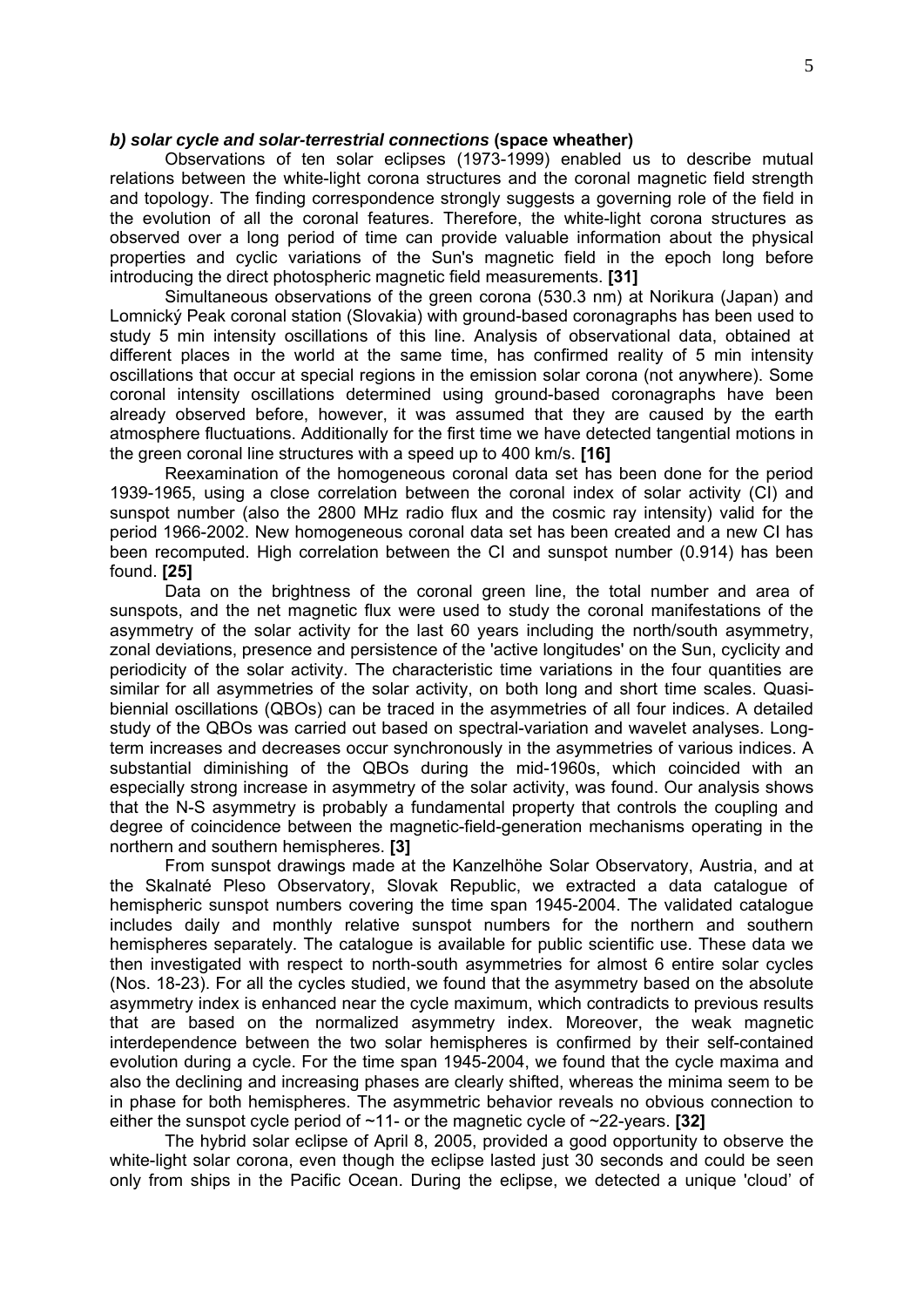particles in the white-light corona above the west limb ~260°-270°. We compared this feature with EUV images from SOHO. The feature's density and temperature seem to be comparable to a coronal condensation, and, like a coronal condensation, it is connected to the emergence of material from the solar surface without a flare. However, the morphology of the feature shows clear differences from a classical coronal condensation. **[20]**

#### **2.2. Department of interplanetary matter**

#### *RESEARCH AREAS*:

study of the structure of the outer part of the Oort cloud and the Edgeworth-Kuiper belt,

- theoretical investigation of transfer orbits among different populations of small bodies in the Solar System regarding near-Earth objects, interrelations among the populations of small bodies of the Solar System and their evolution,

investigation of the activity of selected cometary nuclei and its influence on physical and dynamical evolution of these bodies, photometry and astrometry of asteroids and comets,

structure and dynamics of meteoroid streams and evolution of their parent bodies, description of the distribution of meteoroid particles in the inner Solar System, search for meteoroid streams of asteroidal origin, search for hyperbolic and interstellar meteoroids, operation of the all-sky photographic cameras within the European Fireball Network,

- dynamics and reflection conditions of cosmic dust particles and understanding of the disintegration processes, investigation of the light scattering of dust particles in the Solar System and the Earth atmosphere, study of meteorite properties.

#### *SELECTED RESULTS PUBLISHED IN THE PERIOD 2003-6:*

#### *c) dynamics and physics of comets and asteroids*

Using the newly published method by Lynch, we evaluated the statistical significance of the correlation between the observed sequence of the mean heliocentric planetary distances and a power law. It turns out that the observed agreement very probably occurred by chance for 8 known planetary distances (Mercury to Neptune) with the added mean distance of the asteroids. However, the clearly opposite conclusion is true, if the distance of the Earth is omitted in the above mentioned sequence. It indicates a peculiar location of the Earth's orbit.

The structure of the outer part of the Oort cloud was, for the first time, revealed from observations. It appeared that the cloud is less concentrated toward its centre (the index of the semi-major-axis power-law distribution is about -0.65) than supposed in the past (index – 2 or -2.5). A depletion of the outer cloud caused by the Galactic tide and nearly passing stars was estimated to be about 19%. **[17]**

We demonstrated that no star passing by the Solar System with a velocity approximately equal or larger than about 5 km/s could cause the observed abrupt decrease of the number density of bodies in the classical Kuiper belt beyond the heliocentric distance 50 AU. **[18]**

A problem of the dynamical stability of extra-solar planets in binary star systems, or the Sun-Jupiter-small body system, was solved by the theory of the special case of the general three-body problem. In our theory the Hamiltonian neglecting short-period terms, using von Zeipel's method, was accepted. A designed analytical method properly describes the movement of extra-solar planets on an astronomical large-scale interval and gives comparable results with a numerical integration of orbital equations.

A study of transfer orbits between the Jupiter family comets (JFC) and Encke-like orbits has shown that some of the model orbits of the JFC will change to the Encke-like orbits. The migration come true on a time scale comparable to the activity period of shortperiod comets. The main factors for this orbital change are resonances and non-gravitational forces. **[21]** 

Infrared images and spectra of comets 2P/Encke, 67P/Churyumov-Gerasimenko, and c/2001 HT50 (LINEAR-NEAT) were received by the Spitzer Space Telescope. Comet Encke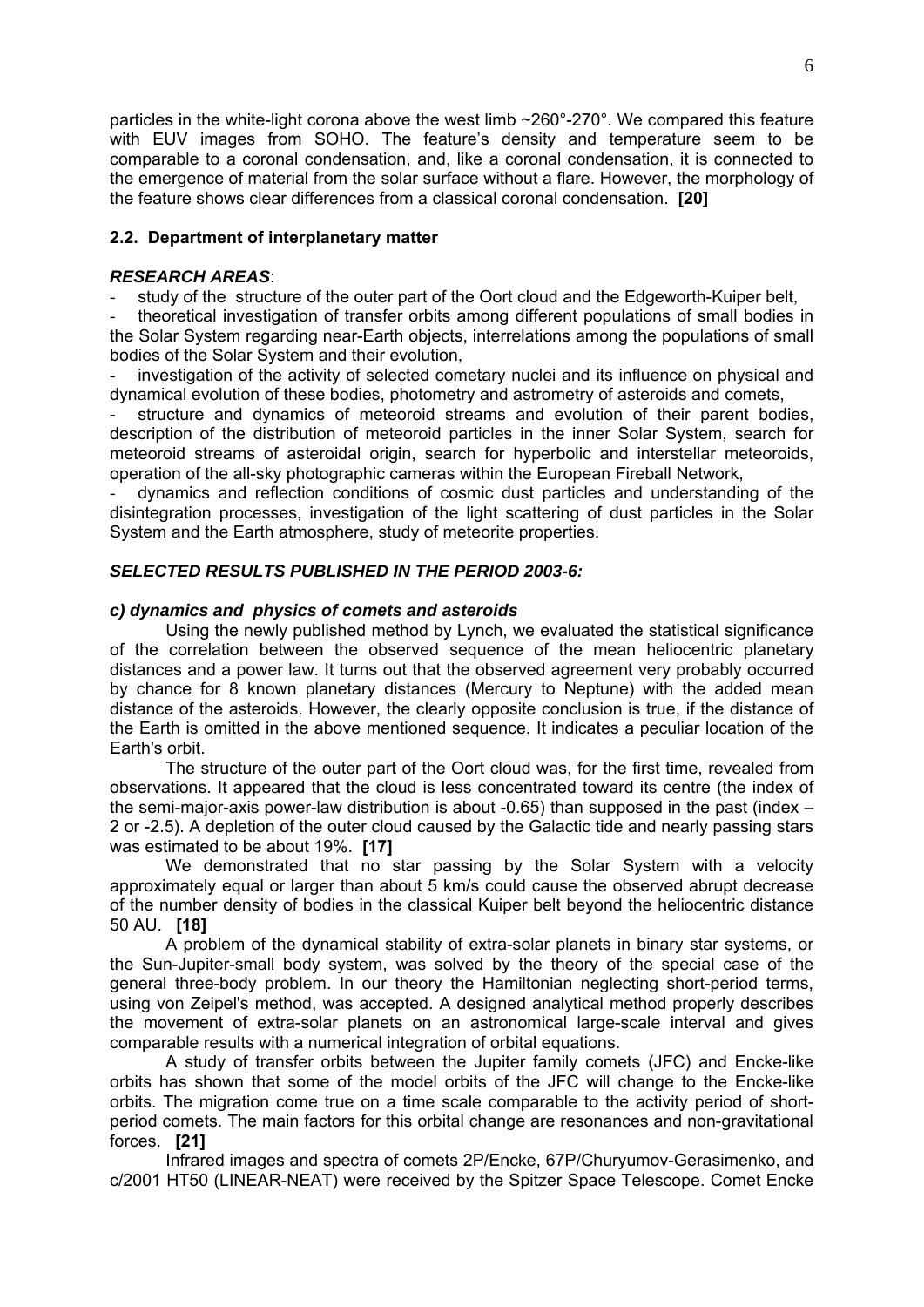exhibited a smooth continuum, best modeled by carbonaceous grains with a small peak grain size of 0.4 mikrometer. Comet 67P exhibited a significant coma at a heliocentric distance of 5 AU. Comet HT50 displayed significant silicate mineralogy with a silicate-to-carbon submicron mass ratio of 0.6. **[10]**

A combination of the observations in radio, UV, visible and infrared regions, provided us with information about complex chemical composition of the cometary nuclei. This together with detailed thermal models of the interior of comets will enable to separate the primordial differences from the products of aging and evolutionary process. Main sources of knowledge will be activities of very distant comets and of brighter Centaurs and a search for comas of the Kuiper Belt Objects. **[1]**

A photometric program was focused to enable a modelling of asteroidal shapes and to observe the near-Earth objects, asteroids of Hungaria family in an internal region of the main belt, and periodic comets. In a fruitful international collaboration of observational groups from the Czech Republic, the USA, Canada, Italy, Portugal and Ukraine three binary asteroids (1717) Arlon, (2754) Efimov and (9260) Edwardolson were discovered.

#### *d) structure and evolution of meteoroid streams*

The positions of 17 filaments found inside the Perseid meteoroid stream by method of indices were compared with those of low-order mean-motion resonances with Jupiter and Saturn. Our integrations of the motion of particles in the Perseid stream have shown that the found filaments are located in close proximity of strong resonances. They represent, with a high probability, increased numbers of particles gravitationally expelled from a resonant gap and (temporary) settled down in its close proximity. **[30]**

The IAU Meteor Data Center database of photographic meteors, which represents the most precise set of heliocentric meteor orbits at all, was completed and additional 461 meteors were added, thus the database contains 4581 meteors. The database was homogenized and a final, corrected version is at disposal in an electronic form at the homepage of our Institute. **[15]**

The mean orbit, shape, size and ephemeris of the Geminid meteor stream radiant was derived and a study of the orbital evolution over 5000 yrs confirms a close association between the Geminids and asteroid Phaethon. The both orbits were closest at about one thousand years ago. **[22]** 

The analyses of photographic and radar meteors from the IAU Meteor Data Center and the comparison between our results and the results obtained by cosmic spacecraft detectors and by a high-power radar has shown that the occurrence of interstellar meteoriods is different for masses  $m$ <10<sup>-15</sup> kg, for mass interval  $10^{-15}$  <m <  $10^{-10}$  kg and for masses m>10<sup>-10</sup> kg, and the mass index of interstellar meteoroids changes continuously along the mass scale. **[8]**

#### *e) cosmic dust*

One important problem of dynamical evolution of micron-sized cosmic dust particles which appeared recently is their interaction with the electromagnetic radiation. Interstellar grains entering the Solar System (SS) are mainly affected by solar gravity, radiation pressure, and electromagnetic effects. The trajectories of sub-micron dust particles in the SS are also strongly influenced by Lorentz force, which, in general, influences the motion of charged dust in the magnetic field. It is usually accepted that the radiation pressure force is directed radially away from the Sun and thus reduces the solar gravitational attraction. Nevertheless, any irregularity of the particle shape generates non-radial momentum components in the particle's frame of reference. Finally, the character of motion may significantly differ from the corresponding motion known for ideally spherical particles. **[11]** 

 In addition, we have found that the survived non-spherical interstellar dust particles orbiting the Sun are characterized by a quantity analogous to Kepler's third law. This fact can efficiently be utilized in various astrophysical modelling of interstellar dust particle dynamics in the circumsolar region. We have also shown, that already a weak temperature-variation of the dust refractive index may influence a long-term dynamical behavior of the dust grains.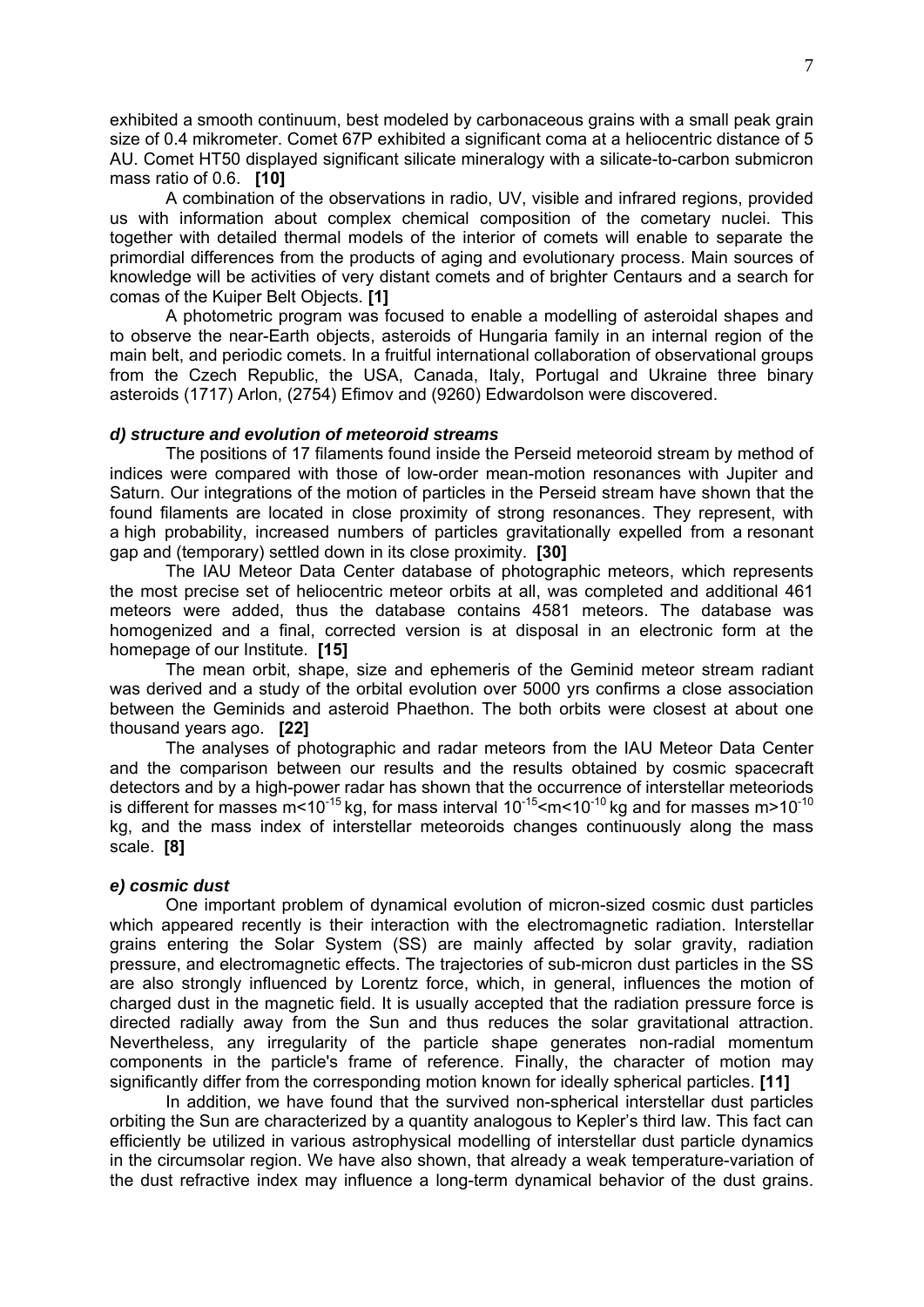Here the temperature works as a separation factor for particles having slightly different temperature dependence of the optical constant. **[12]** 

In a cooperation with the Geophysical Institute a remanent magnetisms of the Fermo meteorite (H-chondrite) was analysed and a solution of a proposed mathematical model for the penetration of temperature inside has revealed that when the meteoroid becomes hot close to the Curie temperature of taenite, any eventual extraterrestrial magnetization cannot survive and disappears.

#### **2.3. Stellar department**

#### *RESEARCH AREAS*:

determination of the absolute parameters of the components of eclipsing binaries (masses, radii and luminosities) combining the photometric elements computed using the light curves taken at the telescopes at AISAS and spectroscopic elements determined from spectroscopic observations obtained at the David Dunlap observatory (Canada),

- analysis and interpretation of the orbital period changes of close binaries: study of the mass transfer and mass loss, tests of the predictions of Applegate mechanism, detection of multiple components using the light time effect,

discovery of the multiple components of binaries using the spectroscopic observations from DDO, speckle interferometry from CFHT and astrometry from Hipparcos,

mapping of the surfaces of active binaries, study of cycles of stellar activity and spots,

study of physical processes in symbiotic binaries during different stages of their activity by the method of reconstruction of spectral energy distribution using the multifrequency ground-based and satellite observations (IUE, FUSE, HST),

study of the structure of active components in symbiotic stars, ionization, scattering and mass outflow by the stellar wind and jets,

multifrequency observations of classical novae, determination of their orbital periods, study of the structure of their expanding envelopes using the spectroscopic observations and direct optical and radio images,

study of the chemical composition and properties of the chemically peculiar stars using spectra from ESO, Mt.Stromlo, Nauchnyj, Ondřejov, Rozhen and Zelenchuk,

search for possible relations between the orbital parameters of binaries with Am components.

#### *SELECTED RESULTS PUBLISHED IN THE PERIOD 2003-6:*

#### *f) interacting binaries and multiple systems*

In collaboration with J. Kreiner from Poland, a catalogue of 361 contact binaries from all available sources was compiled. The catalogue contains new ephemerides, maximum and minimum brightness and equatorial coordinates of all systems. If available, the photometric and spectroscopic elements, parallaxes and magnitude of the O'Connell effect were also given. Selected statistical relations between the parameters and period changes of individual systems were discussed.

The analysis of new BVR light curves for the active star SV Cam performed with Serbian astronomer G. Djurasevic showed, that the Roche model with spotted areas on the hotter primary component fits satisfactorily all filter observations yielding two spots in intermediate latitudes and covering about 1.5% each of the stellar surface. Both are  $\sim$  1000 K cooler than surrounding photosphere. **[33]** 

In collaboration with the American astronomers M. Richards and B. Miller, we have calculated synthetic Hα spectra of TT Hya, which is an Algol-type eclipsing binary with an accretion disc. Both the primary and secondary stars were considered in the calculations as well as a disc surrounding the primary. The influence of various effects and free parameters of the disc on the emerging spectrum was studied. This enabled to put some constraints on the geometry, temperature, density and velocity fields within the disc. Differences found between the observed and synthetic spectra unravel the existence of a gas stream as well as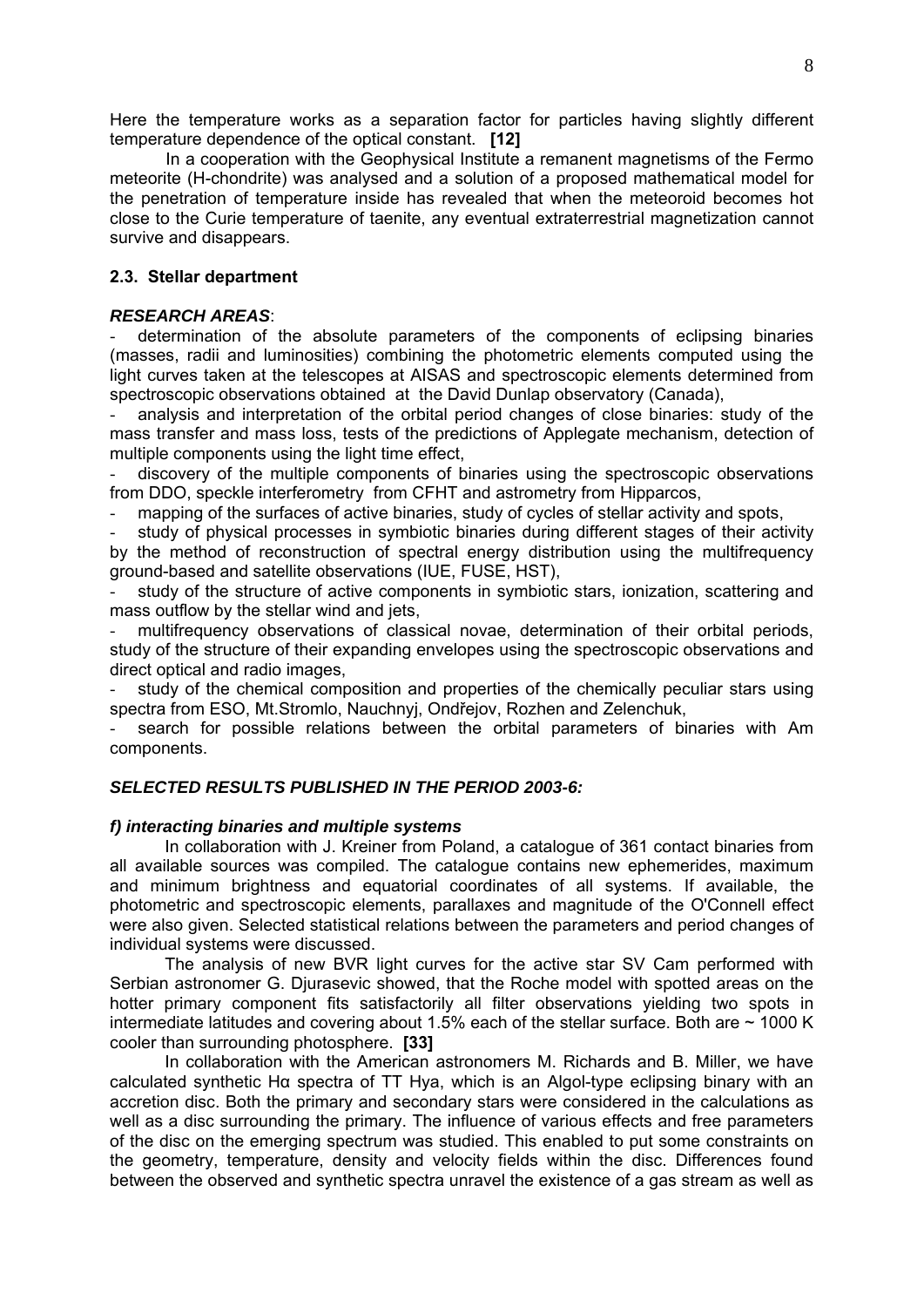a hotter disc-gas interaction region. An additional cooler circumstellar region between the C1 and C2 Roche surfaces was suggested to account for various observed effects. A new computer code called Shellspec was created for this purpose, which solves simple radiative transfer along the line of sight in 3D moving media. **[5]**

In collaboration with the Canadian astronomer S. Rucinski, it was found that almost 2/3 of contact binary stars are members of multiple systems. This supports a hypothesis that interaction with a third body is crucial for the formation of close binary stars. This result was obtained by an analysis of all available archive and new observations enabling detection of multiple components to contact binary stars: spectroscopic observations from David Dunlap Observatory (Canada) led to the direct detection of six multiple systems in broadening functions, adaptive optics observations on 3.6m CFHT led to the visual detection of a companion to 9 contact binaries. Presence of a third body was also studied using Hipparcos astrometric observations indicating several systems showing either stochastic astrometric motion or acceleration term in the astrometric solution. Times of the minimum light were used as an indirect indicator in systems showing period changes of the orbital period. In 20 systems stable orbit was found. Several systems manifest large ratio of the X-ray and bolometric flux indicating presence of an active late-type dwarf companion. Reality of a possible multiplicity of a system was assessed using all the above-mentioned techniques after proper weighting. Sample of 151 contact binary stars brighter than V=10 in maximum was found to contain 64 multiple systems. In case of better-observed Northern hemisphere we have 52 multiple systems among 88 objects, i.e., 59±8%. This supports a hypothesis that interaction with a third body is crucial for the formation of close binary stars. **[23]**

Spectroscopic elements for 10 close binary stars: DU Boo, ET Boo, TX Cnc, V1073 Cyg, HL Dra, AK Her, VW LMi, V566 Oph, TV UMi, and AG Vir were computed using the radial velocities determined by refined method of the double rotational-profile fitting to broadening functions. Three systems ET Boo, VW LMi and TV UMi were found to be spectroscopic quadruples while AG Vir is a spectroscopis triple. New observations enabled us to determine spectroscopic orbits of non-eclipsing binaries in ET Boo and VW LMi. System of VW LMi was found to be extraordinary interesting with two binaries revolving in tight, 355-days orbit. **[24]**

 A quantitative method of modeling of the spectral energy distribution (SED) for symbiotic binaries was elaborated. In a review on investigation of symbiotic stars a process of ionization in these systems has been discussed. It was found, by modeling the SED during quiescent phases of symbiotic stars, that total emission from the nebula agrees with that of a simple ionization model and it is responsible for the observed periodic variation in the light curves, which led to a different view on the nature of the symbiotic phenomenon. **[2]**

Application of the method to 21 symbiotic systems during their quiescent as well as active phases led to the determination of accurate physical parameters of individual components of radiation. Independently, the spectral types of cool giants in symbiotic binaries were confirmed. New distances and quantities of the interstellar reddening were refined for some objects. The mass-loss rate for cool components was determined to  $10^{-7}$ solar masses per year. The solution for the apparent problem of directly and indirectly determined temperature of the hot objects as a consequence of a disk-like structured accretion material was suggested. The effect is extreme during active phases. The presence of a high-temperature nebula in active systems was revealed. On the basis of the properties of individual sources a basic structure of the active object in symbiotic binaries was reconstructed, which represents the major result in the field. **[28]**

The key problem of the research of symbiotic stars is nature of their outburst. Observations indicate that the active objects reached 10000 luminosities of the Sun, decrease of temperature from 200 000 K to 20 000 K, while the spectra indicate presence of a hot body, which ionizes hydrogen and helium. The analysis of the spectroscopy, obtained in a wide international collaboration with Italian, Czech, Russian and Japan astronomers, multi-colour photometry from our observatories and ultraviolet FUSE spectroscopy enable to elaborate the structure of the hot object in Z And. It was found that the active object consists of optically thick slowly expanded (100-200 km/s) disc-like envelope in the plane of the orbital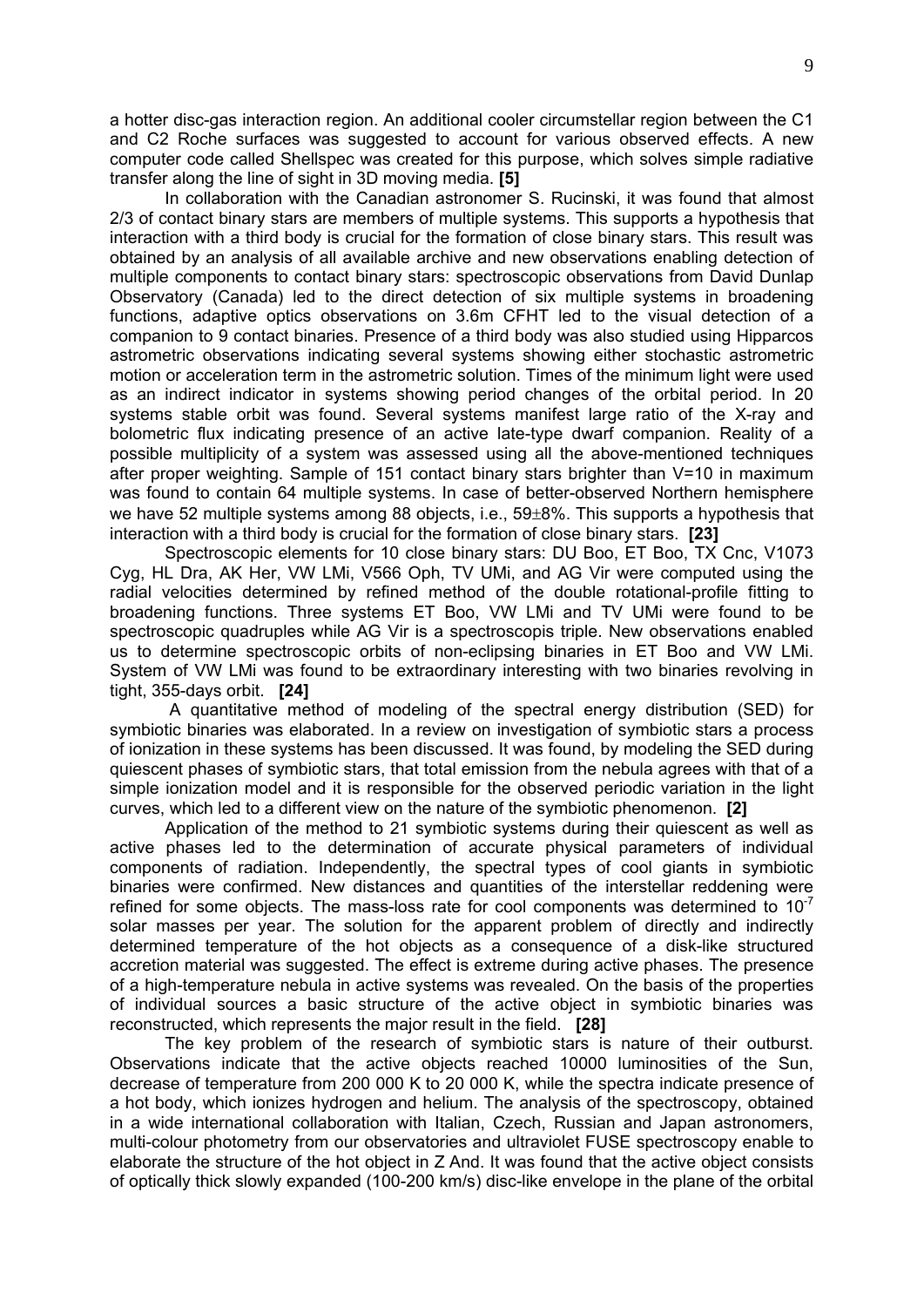motion and a fast (2 500 km/s) optically thin stellar wind escaping from the rest of the accretor. **[29]** 

The coordination of the international european photometric campaign for the symbiotic star YY Her enable to cover its light curve, to find the secondary minimum and to improve the orbital period to 587.54 days. The brightness changes is possible to explain by an eclipsing model, in which the hot component is surrounded by a disk-like envelope with the thickness of 27  $R_s$  and temperature of 4000 K. [9]

Analysis of the long-term photometry of the symbiotic nova HM Sge obtained in collaboration with S. Shugarov from Russia and P. Kroll from Germany in 1975-2003, revealed that the maximum of brightness caused by the outburst in 1975 was followed by two brightness minima with the duration of 750 and 2100 days explained by the eclipses of the hot component and the hot shocked region formed by colliding winds of the components by a Mira type giant.

The multicolour CCD photometry and spectroscopy of the classical nova V475 Sct, obtained in collaboration with Czech, Italian, German and Russian astronomers, was used to determine its basic parameters and classify the object as a slow Fe II nova. Formation of the dust in its expanding envelope accelerated by a stellar wind was detected. The 13-day periodicity of brightness increases was explained either by pulsations of the hot component or by a mass transfer from the red to the white dwarf caused by a third body moving around the binary at eccentric orbit. The nebular emission line profiles suggest a nonspherical ejection of the shell. **[6]** 

#### *g) chemically peculiar stars*

In collaboration with I. Iliev from Bulgaria, a search for abundance anomalies in Am binaries driven by tidal interactions was performed. It was suggested that the tidally induced meridional circulation existing in binary star systems might successfully compete with diffusion processes and rotationally induced meridional circulation. This could affect the chemical composition of an Am binary component. Three stars were analysed. Basic stellar properties, atmospheric parameters and abundance patterns were derived. A new spectroscopic Ab component of HD 178449 was discovered. **[4]** 

The analysis of spectra of 6 Am binaries was performed with the aim to investigate possible influence of the companion to a chemical composition of an Am star. The temperatures, masses, age, rotation and abundances of some elements were determined. It was found that HD 861, 29479 a 108651 are typical Am stars, while HD 20320 a 96528 are mild Am stars. HD18778 is not an Am star. In a wide collaboration with astronomers from Ukraine, Belgium, Italy and Switzerland, a detailed analysis of spectra of the unique roAp star HD 101065 (Przybylski's star) near the resonance doublet Li I 6708 Å was perfomed, using a most complete line list including all possible transitions between REE levels of the NIST database. It was proved that the Li lines are present in the range 6707.72-6708.02 Å. The overabundance of lithium amounts to 3.1 dex, the isotopic ratio <sup>6</sup>Li/<sup>7</sup>Li is 0.3. [27]

In collaboration with V.R. Khalack from Ukraine, the complex magnetic field in the Ap star HD 187474 within the frame of the point field source model, where virtual magnetic charges are distributed in the stellar body, was reconstructed. The best-fit model describes sufficiently well the observed nonsinusoidal variability of the mean magnetic field modulus and the sinusoidal behaviour of the mean longitudinal magnetic field with the phase of stellar rotation. The best fit provides discrepancy on the level of  $\chi^2$  = 6.10 for all the analyzed data. We show that in HD 187474 the magnetic dipole is displaced from the centre of the star by 0.055 R<sub>star</sub>. The dipole has a size ~0.035 R<sub>star</sub>. The angle between the stellar rotational axis and the magnetic dipole is β =37˚.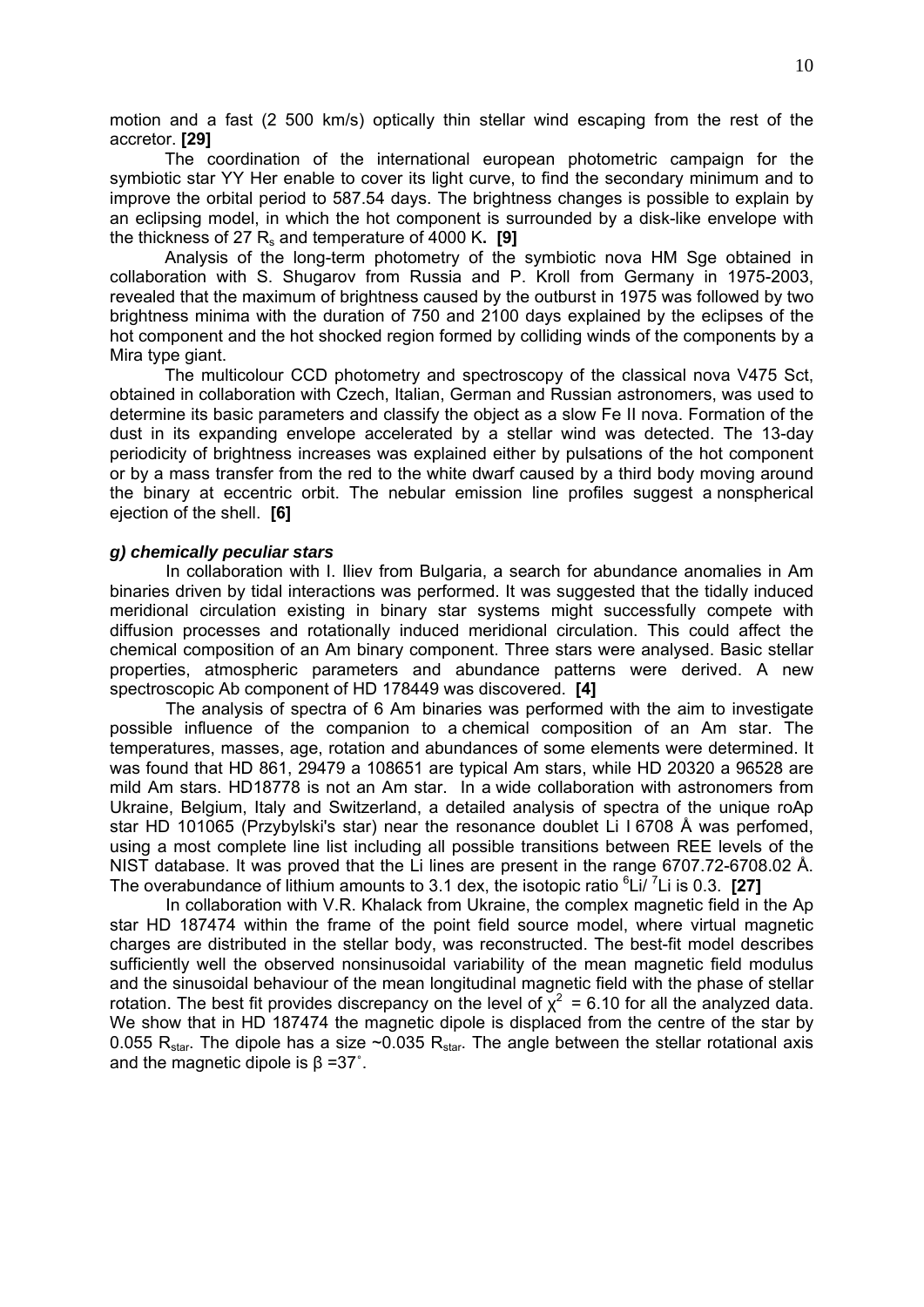## **3. Concept of R&D activity of the Organisation for the next four years (max. 5**

#### **pages)**

#### **i. Present state of knowledge and status of ongoing research related to the subject of the Concept, from both international and national perspective**

*a) solar research* of AI SAS is aimed at investigation of physics and dynamics of the solar photosphere and chromosphere **[a1]**; solar activity manifestations in the solar corona together with investigation of solar activity cycle and solar-terrestrial connections **[a2]**; and it is extending interest also to dynamics and heating of the outer solar atmosphere **[a3].**

**[a1, a3]** Understanding processes that take place in our Sun is important due to two very different aspects. Firstly, there are several basic astrophysical questions with a lot of stellar connections which have to be still solved - the Sun is the only place where we can study in very detail interaction of plasma and the magnetic fields. Secondly, the Sun is sustaining life on Earth. Solar variability and many different solar eruptive phenomena have dramatic consequences for heliosphere and Earth including its climate. Recent solar observations taken by different ground-based telescopes and space-born satellites, grow up a new insight to solar structures and their dynamics - no "purely quiet solar atmosphere" exists. Traditional layers of solar atmosphere consists in fact from coupled dynamic systems of fine structures where complex magnetic fields play dominant role. The main challenge in solar physics nowadays is to combine new observational results to results of advanced numerical simulations to improve our understanding of solar convention, emergence and motion of the magnetic fields, and their role in heating of outer parts of solar atmosphere and acceleration of the solar wind.

**[a2]** On the other hand, solar variability displayed in the solar activity cycles take place on a wide range of spatial and temporal scales including very important energetic phenomena. So far we do not fully understand several aspects of solar activity and variability and so we cannot predict even very basic aspects accurately. Understanding of these aspects is crucial for our understanding of the solar activity and its effects on Earth.

*b) research of interplanetary matter* in the AI SAS will be devoted to the study of dynamics and physics of comets and asteroids **[b1, b2]**, structure and evolution of meteoroid streams **[b3]** and cosmic dust **[b4]**.

**[b1]** There have been worked out partial theories of the origin of giant planets, Kuiper belt and Oort cloud. A confrontation of the details provided by these theories revealed some inconsistencies. At present, researchers attempt to work out a unified, self-consistent theory of a common origin.

**[b2]** A study of the long-term dynamical evolution of peculiar objects as SOHO comets and trans-Neptunian objects indicates that at least some of them can migrate all over the Solar System. Astronomers pay their attention to activity of cometary nuclei at large heliocentric distances, to the near-Earth asteroids and characteristics of asteroidal families.

**[b3]** The problematics of possibly genetic related complexes of small bodies of the Solar System is still only partially solved. A prototype is the Taurid meteor complex. At present, there are indication of the existence of several similar complexes, as the Quadrantid complex consisting probably of two comets and two asteroids. A study of a fine structure of the Perseid meteoroid stream showed that using a sufficient separating and sorting statistical method (method of indices) and mathematic simulation (SWIFT package) simultaneously, enables identification of unknown structures. Study of other streams is necessary.

**[b4]** The quantities like morphology, composition, or structural inhomogeneity were recognized as very essential parameters affecting the optical behavior of irregular and composite dust particles resulted in a quite dramatic evolution of this research field in the last few years. It was experimentally confirmed that illuminated non-spherical particles move in a different way than spherical grains.

*c) stellar research* in the AI SAS is mainly devoted to the study of **[c1]** interacting binaries with standard stellar components, **[c2]** interacting binaries with a white dwarf component and **[c3]** chemically peculiar stars. Interacting binaries are systems with orbital periods from a few hours to tens of years. The components of the binaries are stars in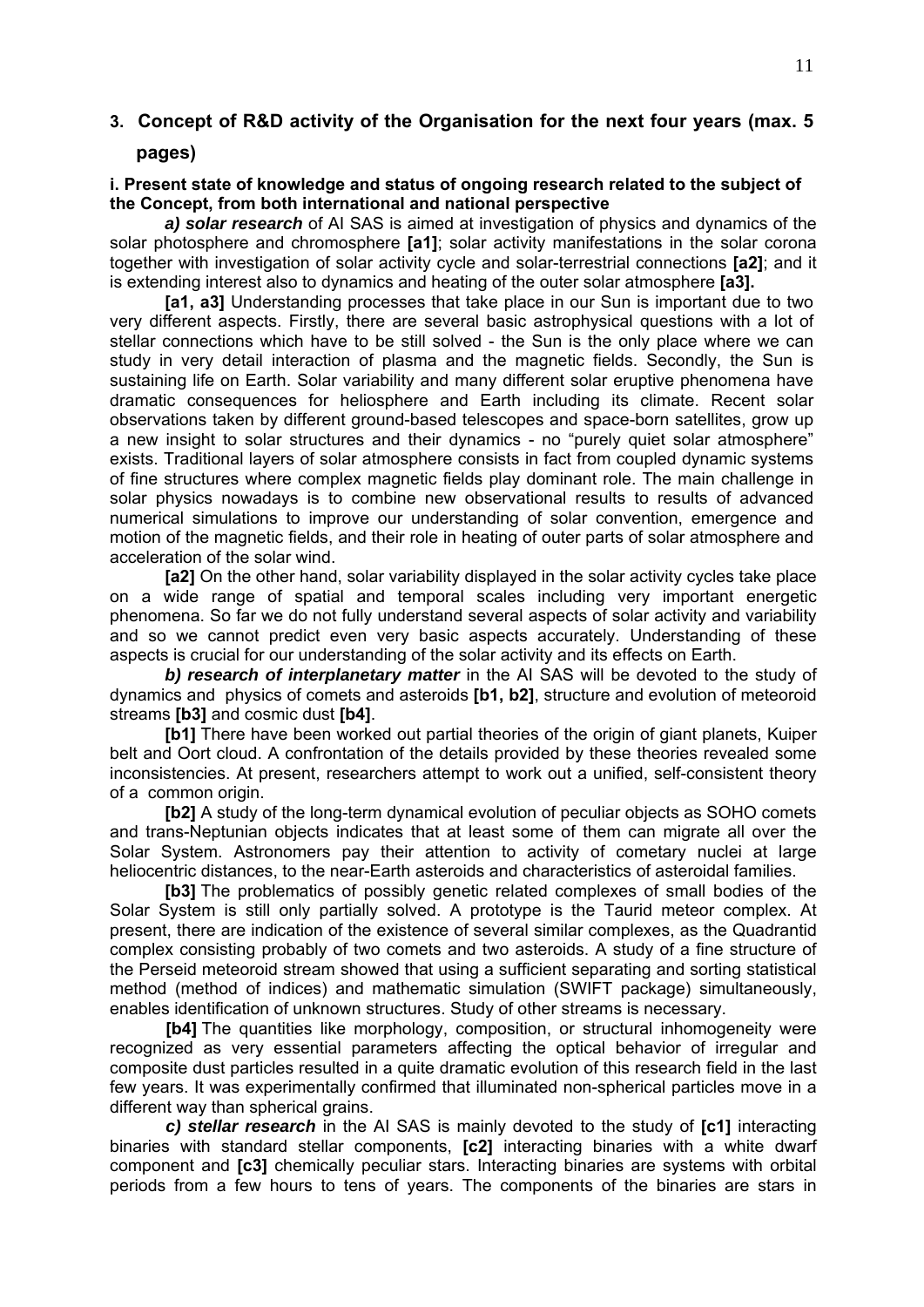different evolutionary stages, from pre-main-sequence objects, through the main sequence stars, subgiants, giants, supergiants up to the stars in the late stage of evolution: white dwarfs, neutron stars and black holes.

**[c1]** The aim of our research is determination of basic stellar parameters and study of physical processes in these systems. Significant results in research of close binary and multiple systems of stars can be attained nowadays by large (2-10m) telescopes. Typical observational techniques are high dispersion spectroscopy, aperture interferometry, highresolution imaging using adaptive optics systems and satellite multifrequency observations.

 **[c2]** The field of our research are symbiotic stars (SS) and classical novae (CN). In the former case the donor star is a red giant losing its mass via a stellar wind, whereas in the latter case a cool dwarf transfers matter via Roche-lobe overflow. Pronounced common features of their activity are outbursts but both the groups differ significantly. SS are longperiod detached binaries (orbital periods of a few years), but CN are short-period semidetached systems (orbital periods less than 2 days). Outbursts of SS commence with a 2-3 magnitudes rise in the optical and can last from weeks to years with a recurrence of decades. To the contrary, CN increase their brightness by more than 10 magnitudes during a few days of their outbursts. They are not repeatable. Both types of outburst produce a large mass-outflow from system at very high velocities of a few times 1000 km/s. These interacting binaries are therefore important for our understanding of fundamental astrophysical topics like accretion onto compact objects, outbursts, mass outflows and stages of star evolution.

**[c3]** About 20% of stars of the spectral classes B-F, at the upper main sequence, known as chemically peculiar (CP) stars, exhibit spectral peculiarities, anomalous chemical composition, spectral flux distribution and rotation that differ from the rest of main sequence stars. Part of them is characterized by a global dipole magnetic field. Photometric, spectroscopic and magnetic variability on a time-scale of days and years is observed, consistent with the rotation of the star. Some of them exhibit short-term variability on a timescale 5-15 minutes due to non-radial oscillations. Photometry is used for determination of rotational or orbital periods, for mapping of spots on the surface, study of non-radial oscillations. Spectroscopy is used for detection of anomalies in abundances of the elements and comparison with synthetic spectra from the models of CP stars atmospheres.

## **ii. Organisation's role or significance in the overall research effort within the field of the Concept on both the national and international scales**

#### *a) solar research*

**[a1]** Due to our results and quality of our proposals we have almost regular access to the best solar observing facilities (Canary Islands). Data of several campaigns are at our disposal. Modelling of solar photosphere using inversion techniques of radiative transfer to high-resolution solar spectra is applied thanks to young scientists in the department. Observations as well as interpretation are on the world competitive level, e.g. inverse granulation photosphere via shocks, models of photosphere.

**[a2]** Coronal station of the Solar department placed at the Lomnický Peak (2632 m) is one of only few such facilities in the world regularly providing coronagraphic emission line measurements. Department is responsible for homogenisation of all such measurements taken at different instruments (USA, Russia, Japan) providing a homogeneous data set of green emission line intensities and derived coronal index of solar activity – the second longest directly measured dataset of the solar activity. Different data sets including that ones prepared in the department are used for solar cycle studies focused at the solar activity in the solar corona and for the solar-terrestrial studies.

**[a3]** Recently, using the coordinated campaigns of the ground-based and space-born instruments dynamics and energy transfer is studied with aim to address heating of upper layers of solar atmosphere – one of the enigmatic problems of the solar and stellar physics. Proposed applications for the observing time were very successful so far.

The whole above mentioned research is performed in close collaboration with Germany, Austria, Spain, the Netherlands, the USA, Japan, Russia, UK, the Czech republic and Croatia. Access to observing facilities of the best available level is regularly managed.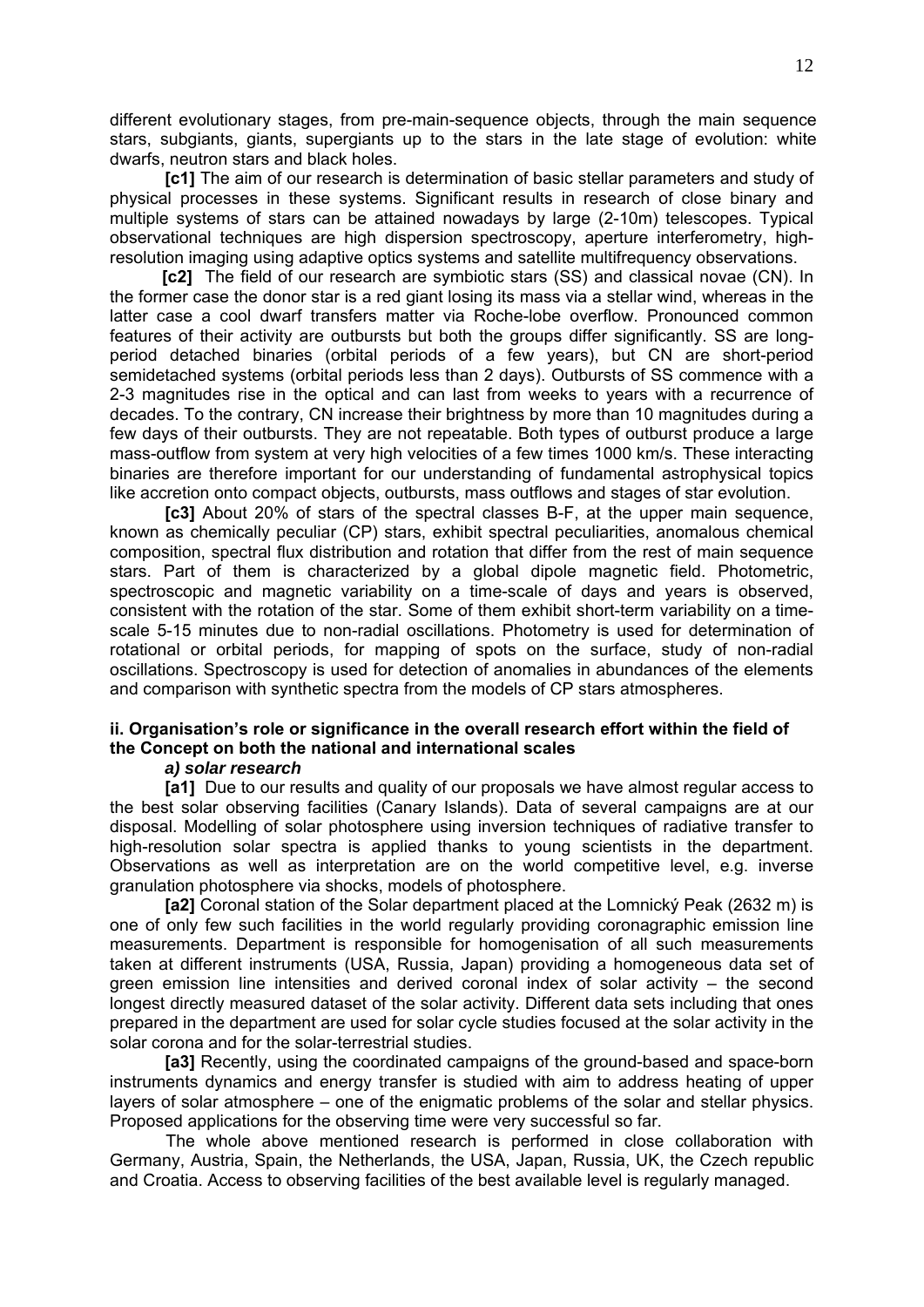#### *b) research of interplanetary matter*

**[b1]** We work within an international collaboration (Poznan Univ., Poland; Astroph. Obs. Catania, Italy). The researchers of our institute represent a core of the group and play a decisive role in the project. Our whole international group appears to be one of only three groups in the world, which try to comprehend the entire problem and have both necessary requirements: astronomical knowledge and computational equipment and skills.

**[b2]** AI SAS plays significant role in the contribution to the enlargement of knowledge of interplanetary bodies, which come to the vicinity of the Sun, in terms of their dynamical and physical trends in the past and in the future. Improving observational technique at AI SAS allows us to obtain observational data on comets at large heliocentric distances and the brightest Centaurs. We participate in the project of P. Pravec from the Astronomical Institute at Ondřejov (Czech Republic), aimed at a search for the Near Earth binary Asteroids.

**[b3]** AI SAS ranks among the institutions with high credibility in the field of meteor research and cometary - asteroidal research. Further, we are coordinating the IAU Meteor Data Center, which is a central depository and database summarizing all available basic parameters of photographic, radio and TV meteors and their orbits. We have published a new version of the photographic database as a key source for orbital studies of meteoroids. Skalnaté Pleso is one of the European Photographic Meteor Network stations.

**[b4]** We are well established in light scattering community and have co-leading position in modeling the dynamical evolution of irregularly shaped cosmic dust particles in the space. As one of the first we have developed an operational model for simulation of real trajectories of irregularly shaped particles in the Solar System. We have very valuable cooperation over the world (NASA, US Army Res. Lab, St. Petersburg Univ., Vienna Univ.).

#### *c) stellar research*

**[c1-c3]** Important part of the observational material has been carried out by the small telescopes of the AI SAS at the Skalnaté Pleso and Stará Lesná Observatories (long-term multicolour photoelectric and CCD photometry). We obtain the orbital light curves of interacting binaries and phase light curves of CP stars. Important targets in active stages are monitored regularly. For better coverage of the light curves of symbiotic stars, international campaigns have been organized. Results of the campaigns are regularly published in the CAOSP journal. Spectroscopic observations, radio observations and direct images are undertaken within our international collaboration and/or complemented with those available from the satellite archives (e.g. IUE, HST, FUSE, ISO). Analysis of the observing material is done in major part using our own software as well as standard packages of codes. Most of the important papers used spectroscopic observations taken in an international collaboration.

#### **iii. Objectives of the Concept**

#### *a) solar research*

**[a1]** Investigations of open problems of physics and dynamics of the solar photosphere and chromosphere using inversion of the high spectral and spatial resolution spectra and comparing these observational results to the predictions of the advanced numerical simulations of the convection in the solar atmosphere.

**[a2]** Continuation in the patrol measurements of the solar coronal emission lines and H alpha prominences using them for study of the solar activity cycle and solar-terrestrial relations. New physical measurements of solar corona (polarimetry) are planned to be introduced at the Lomnický Peak coronal station.

**[a3]** Dynamics and mechanisms of the energy transfer to upper layers of the solar atmosphere will be addressed using data of observing campaigns performed at groundbased telescopes (e.g. DOT) and space-born satellites (SOHO, TRACE, RHESSI, HINODE). Wave and nanoflare heating mechanisms are planned to be observationally verified.

#### *b) research of interplanetary matter*

**[b1]** We want to create an unified theory of the origin of giant planets, the Kuiper belt and Oort cloud. Reaching this goal will significantly improve our knowledge of the cosmogony of the Solar System and will make partial aspects of the theory of its formation more reliable known than are known at the present.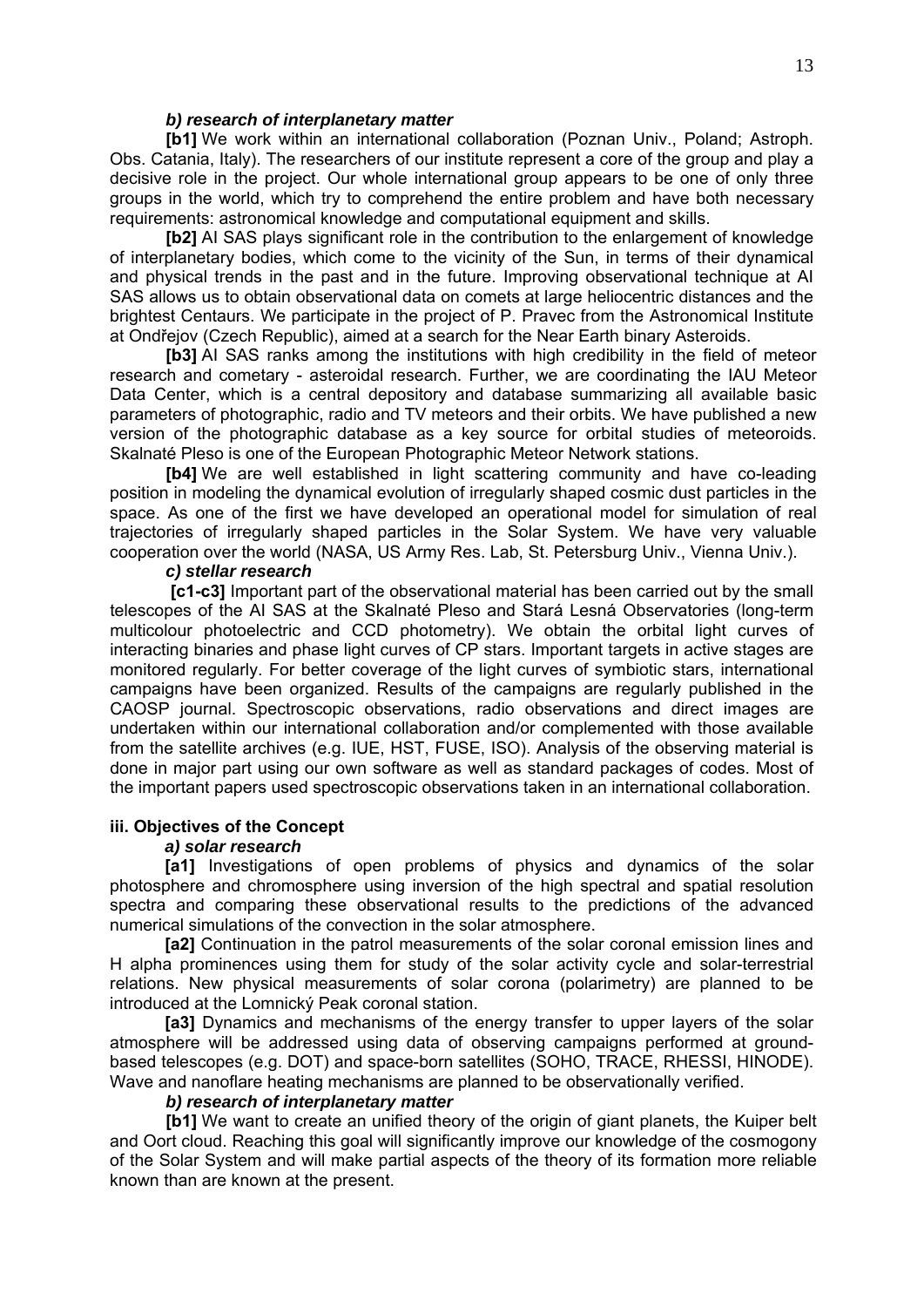**[b2]** We want to clarify a space migration of the interplanetary bodies, which come to the vicinity of the Sun and as well as transitional phases among individual populations. We can obtain possible close approaches of these bodies to the planets. We will pay particular attention to their close approach to the Earth and determination of the physical properties of the medium-size main-belt asteroids and sufficiently bright Near-Earth asteroids. From the best quality and long-term data series to create 3-D models of asteroids.

**[b3]** We shall study mechanisms of generation of the complexes of meteoroids, asteroids and comets, dynamical evolution of the individual members of the complexes, mechanisms of generation of the meteoroid streams up to their contribution to stability of the zodiacal cloud. Within the foreign partnership, we have an intention to model initial conditions of the particle release (ejection velocity distribution and spatial angle) from the parent comet 109P/Swift-Tuttle. We will separate the main meteoroid showers from the updated database of the precise photographic meteor orbits and search for minor showers and associations.

 **[b4]** Despite the complexity of existent theories, we are able to simulate the dynamical behavior of dust populations consisting of arbitrarily shaped grains. The interaction of the irregular particles with an incident electromagnetic radiation is solved with light scattering tools (DDA and T-matrix) that represent extensions of the conventional Mie theory. An attention will be paid to optical effects by fluffy particles, which typically occur in the space.

#### *c) stellar research*

**[c1]** The aim is determination of the absolute parameters of the components of interacting binaries, to study interactions in binaries with emphasise to systems with eccentric orbits, to study evolution and origin of binaries, to detect binaries in stellar clusters, to detect and study gravitational interaction in multiple systems.

**[c2]** The aim is to get a more reliable picture of the physical processes acting in classical novae and symbiotic stars and achieve a better understanding of the nature of these objects from a theoretical modelling of spectro-photometric variations in both the continuum and the line spectrum. In the study of outburst stages we will focus on mass transfer processes, the nature of the accreting star and physical reasons of the outbursts. We will use observed activity as a tool for deeper understanding of studied binary systems properties as well as particular physical mechanisms, their mutual connections and finally deeper understanding of internal structure of studied binary systems.

**[c3]** The aim of our research in hot stars with emphasis on chemically peculiar stars will be a theoretical study of the models of atmospheres with dipole magnetic field, determination of relative abundances of chemical elements using the detailed analysis with synthetic spectra, photometry of CP stars to get periods and shapes of the light curves, photometry and spectroscopy of binaries with CP components to get their parameters.

#### **iv. Proposed strategies and methods to be applied, and time schedule**

#### *a) solar research*

**[a1]** We would like to keep our position in high-resolution observations of the solar photosphere by playing an active role in new projects, e.g. 1.6 m solar telescope GREGOR and especially EAST initiative for building the European Solar Telescope – EST, being member of its consortium. Polarimetric observational data are planned to be acquired and analysed in future for the solar photosphere using inversion techniques (SIR) for their analysis. Results on different numerical simulations are at our disposal due to close international collaboration.

**[a2]** The main method applied is coronagraphic observations of the coronal emission lines and solar Hα prominences preparing the homogenised data sets of the green line intensities (including the coronal index of solar activity) using all data available worldwide. Modernisation of the observational techniques at the Lomnický Peak Coronal Station from 2005-2006 will be continued. In solar-terrestrial connections we suppose to compare our observations with other geo-effective indices.

**[a3]** New observational campaigns are in preparation for available space-born and ground-based instruments including the newly launched HINODE satellite. Careful coalignment of data is solved with sufficient precision allowing unprecedented combination of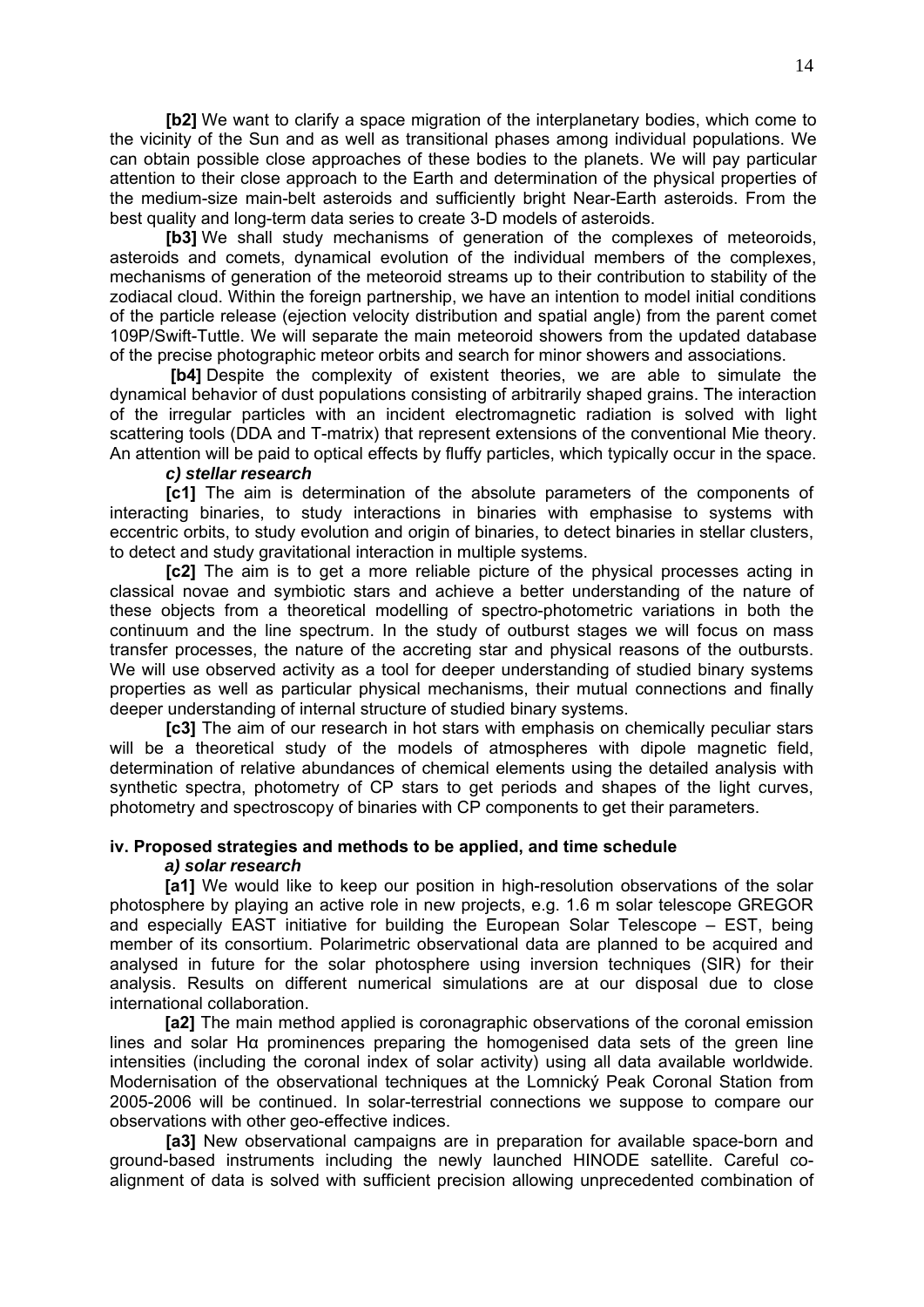different observational data related to eruptive phenomena (explosive events, blinkers, microflares) and oscillatory phenomena in different solar structures.

#### *b) research of interplanetary matter*

**[b1]** We shall proceed in several steps, each represented by a huge numerical simulation of a dynamical evolution of test particles representing the planetesimals in once existing protoplanetary disc. The computational technique at the current frontiers is available within a project of the 6FP EU through collaboration with the Institute of Informatics of SAS. We intend to perform at least three simulations, each will last approximately a half-year.

**[b2]** The dynamical behaviour of comets and asteroids will be modeled by numerical integration of their equations of motion, using a dynamical model of the Solar System consisting of all planets and nongravitational forces. We shall study Near-Earth asteroids photometrically with the 0.61-m telescope and CCD camera at the Skalnaté Pleso. The acquired lightcurves will be used to determine rotational periods.

**[b3]** We will verify the so far known complexes of the small bodies of the Solar System and search for the new ones. This will be connected with a steady complementation of databases of the NEOs and meteor orbits obtained by all techniques. Next, we shall analyse orbital evolution of individual members of the complexes and search for their common origin in the past. We shall study the Geminid and Taurid meteor streams. The streams are interesting due to their potentional parent bodies – asteroid Phaethon and comet 2P/Encke. We will solve the problem of the particles ejected from the parent comet of the Perseid stream during the repeated perihelion passages. We are going to install a fullautomatic camera for observations of bolides on the Lomnický Peak, in the cooperation with the Astronomical Institute, Ondřejov, Czech Republic – leading institution of this research.

**[b4]** The methodology is a combination of analysis of available experimental data, theoretical analyses and numerical modelling to link simulated particle properties with the existing measurements. Dust particles will be considered to be agglomerates of small homogeneous pieces and these aggregates may be internally mixed with other type of particles. We have great computational capabilities at disposal (120-node cluster at University of Vienna), so real-time numerical runs are possible.

#### *c) stellar research*

**[c1]** We will continue in our photoelectric and CCD photometry to obtain light-curves of close binaries and the high-dispersion spectroscopy in DDO to get their radial velocity curves. We will analyse light curves using our own software ROCHE and determine the basic parameters of the components. We will continue in determination of minima times of eclipsing binaries from the photometric observations by the telescopes of the AI SAS and interpret their orbital period changes. For the determination of the light-time orbits we will use our own software MULTIPLE. We will determine the positions of spots on the surfaces of components of active binaries using simultaneous photometric and spectroscopic observations. We will apply for observing time on larger telescopes and analyse different types of observations obtained in the frame of international collaboration.

**[c2]** To understand the physical nature of symbiotic and cataclysmic binaries, we will use long-term photometry as well as high-resolution spectroscopy for studying details in their electromagnetic spectrum. We plan to elaborate a model of the energy distribution in the composite spectra of symbiotic and cataclysmic binaries as a tool to determine their fundamental parameters and to diagnose their photometric behaviour. The structure of active objects during outbursts and mass-outflows will be studied with the aid of the multifrequency (from X-ray to IR) observations and modelling processes of ionization, Raman and Rayleigh scattering, acting in these binaries. Our own software will be applied.

**[c3]** We will continue in photometry of CP stars to get periods and shapes of their phase light curves and in spectroscopy in international collaboration to study the chemical composition and stratification of elements on their surfaces. Photometry and spectroscopy of binaries with CP components will enable to determine their physical parameters.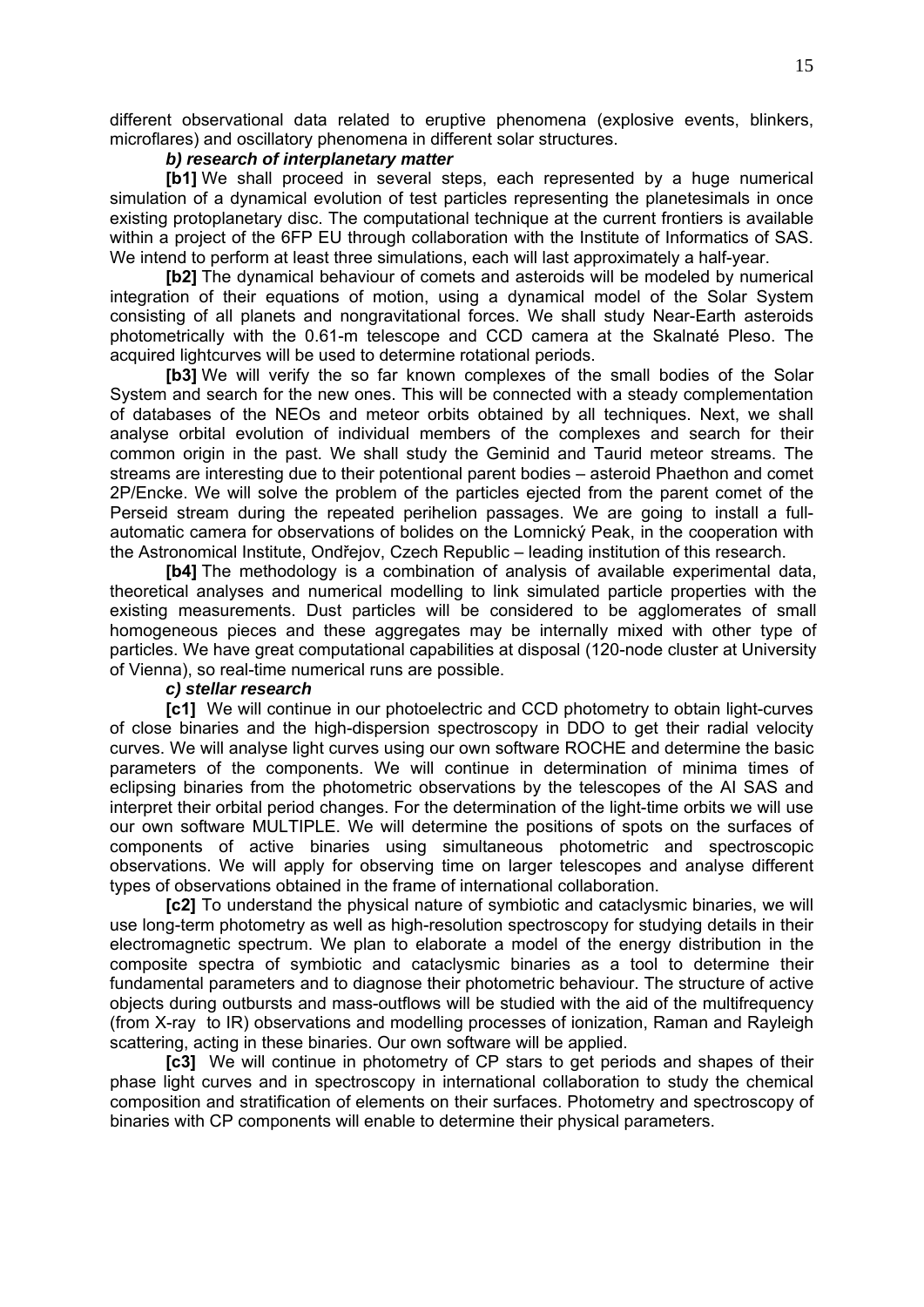## *III. Partial indicators of the main activities:*

## **1. Research output**

**i. List of the selected publications documenting the most important results of basic research. Total number of publications in the whole assessed period should not exceed the average number of the research employees** 

#### **Chapters in monographs pubished abroad**

- 1. MEECH, K.J. SVOREŇ, J.: Using Cometary Activity to Trace the Physical and Chemical Evolution of Cometary Nuclei. In: FESTOU, M.C., KELLER, H.U., WEAVER, H.A. *Comets II.* Tucson, University of Arizona Press, 2004, ISBN 0-8165-2450-5, p. 317- 335.
- 2. SKOPAL, A.: The role of ionization in symbiotic binaries. In PANDALAI, S.G. *Recent Research Developments in Astronomy and Astrophysics*. Trivandrum: Research Signpost, 2003, ISBN: 81-271-0002-1, p. 111-135.

#### **Scientific papers published in journals covered by the ISI database Current Contents**

- 3. BADALYAN, O.G. OBRIDKO, V.N. RYBÁK, J. SÝKORA, J.: Quasibiennial oscillations of the north-south assymetry. In *Astronomy Reports* (IF = 0.649). Vol. 49, 2005, p. 659-670.
- 4. BUDAJ, J. ILIEV, I.KH. Abundance analysis of Am binaries and search for tidally driven abundance anomalies -I. HD 33254, HD 178449, HD 198391. In *Monthly Notices of the Royal Astronomical Society* (IF = 4.671). Vol. 346, 2003, p. 27-36.
- 5. BUDAJ, J. RICHARDS, M.T. MILLER, B.: A Study of Synthetic and Observed H\_alpha Spectra of TT Hydrae. In *Astrophysical Journal* (IF = 6.308), Vol. 623, 2005, p. 411 - 424.
- 6. CHOCHOL, D. KATYSHEVA, N.A. PRIBULLA, T. SCHMIDTOBREIK, L. SHUGAROV, S. Yu. – ŠKODA, P. – ŠLECHTA, M. – VITTONE, A.A. – VOLKOV, I.M.: Photometric and spectroscopic variability of the slow nova V475 Sct (Nova Scuti 2003). In *Contributions of the Astronomical Observatory Skalnaté Pleso*. Vol. 35, 2005, p. 107- 129.
- 7. GÖMÖRY, P. RYBÁK, J. KUČERA, A. CURDT, W. WÖHL, H.: SOHO/CDS observations of waves above the network. In *Astronomy and Astrophysics* (IF = 4.223), Vol. 448, 2006, p. 1169–1175.
- 8. HAJDUKOVÁ, M. Jr. HAJDUK A.: Mass distribution of interstellar and interplanetary particles. In *Contributions of the Astronomical Observatory Skalnaté Pleso,* Vol. 36, 2006, p. 15–25.
- 9. HRIC, L. GÁLIS, R. NIARCHOS, P. DOBROTKA, A. ŠIMON, V. ŠMELCER, L. – VELIČ, Z. – HÁJEK, P. – GAZEAS, K. – SOBOTKA, P. – KOSS, K.: Photometric study of the symbiotic binary YY Her. The eclipsing model. In *Contributions of the Astronomical Observatory Skalnaté Pleso*, Vol. 36, 2006, p. 26–46.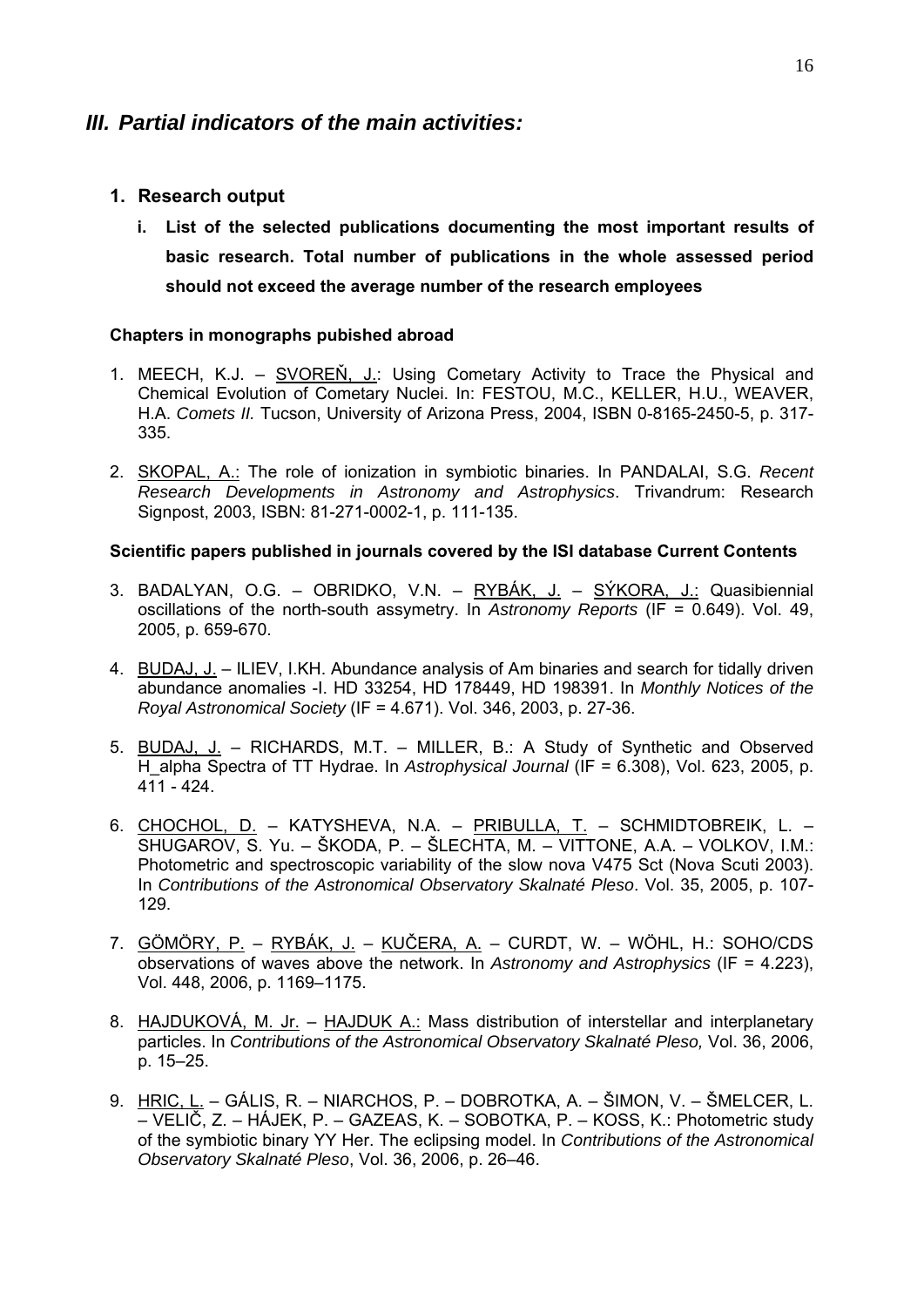- 10. KELLEY, M.S. WOODWARD, C.E. HARKER, D.E. WOODEN, D.H. GEHRZ, R.D. – CAMPINS, H. – HANNER, M.S. – LEDERER, S.M. – OSIP, D.J. – PITTICHOVÁ, J. – POLOMSKI, E. A.: Spitzer study of comets 2/P Encke, 67P/Churyumov–Gerasimenko, and C/2001 HT50 (LINEAR–NEAT). In *The Astrophysical Journal* (IF = 6.308), Vol. 651, 2006, p. 1256–1271.
- 11. KOCIFAJ, M. KLAČKA, J.: The capture of interstellar dust: The pure electromagnetic radiation case, In *Planetary and Space Science* (IF = 1.634), Vol. 51, 2003, p. 617-626.
- 12. KOCIFAJ, M. KLAČKA, J. HORVATH, H.: Temperature influenced dynamics of small dust particles. In *Monthly Notices of the Royal Astronomical Society* (IF = 5.352), Vol. 370, 2006, p. 1876–1884.
- 13. KOZA, J. BELLOT RUBIO, L.R. KUČERA, A. HANSLMEIER, A. RYBÁK, J. WÖHL, H.: Evolution of temperature in granule and intergranular space. In *Astronomische Nachrichten* (IF = 0.786), Vol. 324, 2003, p. 349-351.
- 14. KOZA, J. KUČERA, A. RYBÁK, J. WÖHL, H.: Photospheric modeling through spectral line inversion: Temperature and radial velocity stratifications and fluctuations. In *Astronomy and Astrophysics* (IF = 4.223), Vol. 458, 2006, p. 941–951.
- 15. LINDBLAD, B.A. NESLUŠAN, L. PORUBČAN, V. SVOREŇ, J.: IAU meteor database of photobraphic orbits - version 2003. In *Earth, Moon and Planets* (IF = 0.770), Vol. 93, 2005, p. 249-260.
- 16. MINAROVJECH, M. RUŠIN, V. RYBANSKÝ, M. SAKURAI, T. ICHIMOTO, K.: Oscillations in the Coronal Green-Line Intensity Observed at Lomnický Štít and Norikura Nearly Simultaneously. In *Solar Physics* (IF = 1.875), Vol. 213, 2003, p. 269-290.
- 17. NESLUŠAN, L. JAKUBÍK, M.: Some characteristics of the outer Oort cloud as inferred from observations of new comets. In *Astronomy and Astrophysics* (IF = 3.694), Vol. 437, 2005, p. 1093-1108.
- 18. NESLUŠAN,  $L = PAULECH$ , T.: The study of a gravitational influence of a nearly passing star on the primordial Kuiper belt. In *Contributions of the Astronomical Observatory Skalnaté Pleso,* Vol. 36, 2006, p. 158–170.
- 19. ODERT, P. HANSLMEIER, A. RYBÁK, J. KUČERA, A. WÖHL, H.: Influence of the 5–min oscillations on solar photospheric layers. I.Quiet region. In *Astronomy and Astrophysics* (IF = 4.223), Vol. 444, 2005, p. 257–264.
- 20. PASACHOFF, J.M. KIMMEL, S.B. DRUCKMÜLLER, M. RUŠIN, V. SANIGA, M.: The April 8, 2005, eclipse white–light corona. In *Solar Physics* (IF = 1.892), Vol. 238, 2006, p. 261–270.
- 21. PITTICH, E.M. D'ABRAMO, G. VALSECCHI, G.B.: From Jupiter-family to Encke-like orbits. The role of non-gravitational forces and resonances. In *Astronomy and Astrophysics* (IF = 3.843), Vol. 422, 2004, p. 369-375.
- 22. PORUBČAN, V. KORNOŠ, L. CEVOLANI, G. PUPILLO, G.: The orbit and evolution of the Geminid meteoroid stream. In *Il Nuovo Cimento* (IF = 0.272), Vol. 27C, 2004, p. 395-400.
- 23. PRIBULLA, T. RUCINSKI, S.M.: Contact binaries with additional components. I. The extant data. In *Astronomical Journal* (IF = 5.377), Vol. 131, 2006, p. 2986–3307.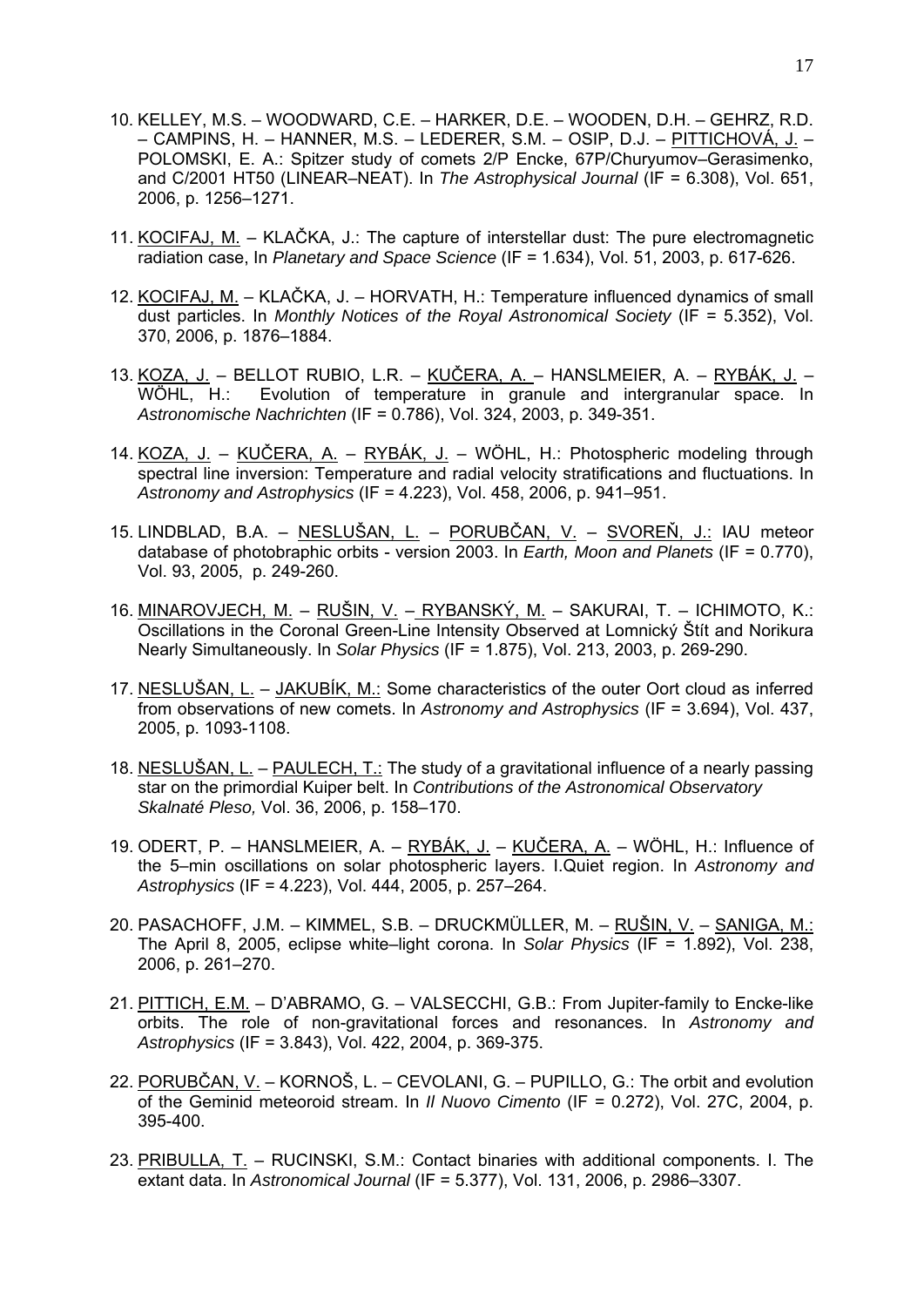- 24. PRIBULLA, T. RUCINSKI, S.M. LU, W. MOCHNACKI, S.W. CONIDIS, G. BLAKE, R.M. – DEBOND, H.– THOMSON, J.R. – PYCH, V. – OGLOZA, W. – SIWAK, M.: Radial velocity studies of close binary stars. XI. In *Astronomical Journal* (IF = 5.377), Vol. 132, 2006, p. 769–780.
- 25. RYBANSKÝ, M. RUŠIN, V. MINAROVJECH, M. KLOCOK, Ľ. CLIVER, E.W.: Reexamination of the coronal index of solar activity. In *Journal of Geophysical Research*  (IF = 2.839), Vol. 110, 2005, A08106, p. 1-9.
- 26. RYBÁK, J. WOHL, H. KUČERA, A. HANSLMEIER, A. STEINER, O.: Indications of shock waves in the solar photosphere. In *Astronomy and Astrophysics* (IF = 3.843), Vol. 420, 2004, p. 1141-1152.
- 27. SHAVRINA, A.V. POLOSUKHINA, N.S. PAVLENKO, YA.V. YUSHCHENKO, A.V. QUINET, P. – HACK, M. – NORTH, P. – GOPKA, V. F. – <u>ZVERKO, J.</u> ZHIZNOVSKÝ, J. – VELES, A.: The spectrum of the roAp star HD 101065 (Przybylski's star) in the Li I 6708 Å spectral region. In *Astronomy and Astrophysics* (IF= 3.781), Vol. 409, 2003, p. 707-713.
- 28. SKOPAL, A.: Disentanagling the composite continuum of symbiotic binaries: I. S-type systems. In *Astronomy and Astrophysics* (IF= 3.694), Vol. 440, 2005, p. 995-1031.
- 29. SKOPAL, A. VITTONE, A.A. ERRICO, L. OTSUKA, M. TAMURA, S. WOLF, M. – ELKIN, V.G.: Structure of the hot object in the symbiotic prototype Z Andromedae during its 2000–03 active phase. In *Astronomy and Astrophysics* (IF = 4.223), Vol. 453, 2006, p. 279–293.
- 30. SVOREŇ, J. KAŇUCHOVÁ, Z. JAKUBÍK, M.: Filaments within the Perseid meteoroid stream and their coincidence with the location of mean–motion resonances. In *Icarus* (IF = 3.244), Vol. 183, 2006, p. 115–121.
- 31. SÝKORA, J. BADALYAN, O.G. OBRIDKO, V.N.: Connections between the white-light eclipse corona and magnetic field, In *Solar Physics* (IF = 1.875), Vol. 212, 2003, p. 301- 318.
- 32. TEMMER, M. RYBÁK, J. BENDÍK, P. VERONIG, A. VOGLER, F. OTRUBA, W. – PÖTZI, W. – HANSLMEIER, A.: Hemispheric sunspot numbers Rn and Rs from 1945– 2004: catalogue and N–S asymmetry analysis for solar cycles 18–23. In *Astronomy and Astrophysics* (IF = 4.223), Vol. 447, 2006, p.735–743.
- 33. ZBORIL, M. DJURASEVIC, G.: SV Cam spot activity in February 2001 March 2003. In *Astronomy and Astrophysics* (IF = 3.781), Vol. 406, 2003, p. 193-201.

#### **ii. List of monographs/books published abroad**

#### **Chapters in monographs published abroad**

[1] BUCCHERI, R. - JAROSZKIEWICZ, G. - SANIGA, M.: Endophysics, the fabric of time and the self-evolving universe. In: *Recent Research Developments in Astronomy and Astrophysics, Vol. 2.* Trivandrum: Research Signpost, 2003, ISBN: 81-271-0002- 1, p. 609-623.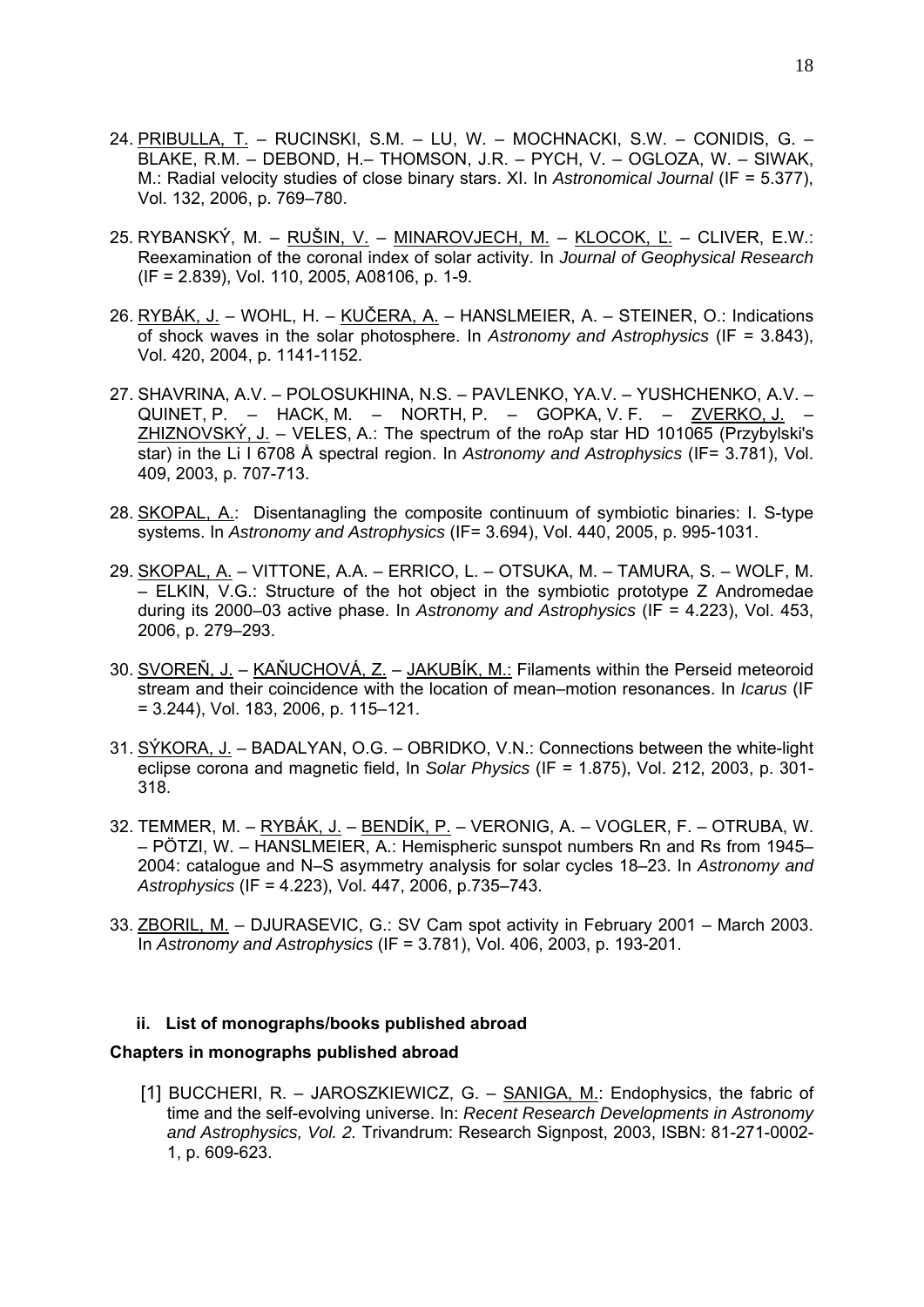- [2] MEECH, K.J. SVOREŇ, J.: Using Cometary Activity to Trace the Physical and Chemical Evolution of Cometary Nuclei. In: FESTOU, M.C., KELLER, H.U., WEAVER, H.A. *Comets II.* Tucson, University of Arizona Press, 2004, ISBN 0-8165- 2450-5, p. 317-335.
- [3] SKOPAL, A.: The role of ionization in symbiotic binaries. In PANDALAI, S.G. *Recent Research Developments in Astronomy and Astrophysics, Vol. 1*. Trivandrum: Research Signpost, 2003, ISBN: 81-271-0002-1, p. 111-135.

#### **iii. List of monographs/books published in Slovakia**

- [1] Astronomical Handbook for 2004 (in Slovak), Editor E. Pittich, Slovak Central Observatory Hurbanovo, 2003, KASICO, Bratislava, pp. 294, ISBN 80-85221-44-6. 9 chapters in the handbook have authors from AI SAS.
- [2] Astronomical Handbook for 2005 (in Slovak), Editor E. Pittich, Slovak Central Observatory Hurbanovo, 2004, KASICO, Bratislava, pp. 304, ISBN 80-85221-46-2. 8 chapters in the handbook have authors from AI SAS.
- [3] Astronomical Handbook for 2006 (in Slovak), Editor E. Pittich, Slovak Central Observatory Hurbanovo, 2005, KASICO, Bratislava, pp. 272, ISBN 80-85221-50-0. 9 chapters in the handbook have authors from AI SAS.
- [4] Rušin, V.; Slnko naša najbližšia hviezda. Bratislava, VEDA, 2005, pp. 283, ISBN 80-224-0864-6.
- [5] Astronomical Handbook for 2007 (in Slovak), Editor E. Pittich, Slovak Central Observatory Hurbanovo, 2006, KASICO, Bratislava, pp. 272, ISBN 80-85221-51-9. 9 chapters in the handbook have authors from AI SAS.

# **iv. List of other scientific outputs specifically important for the Organisation**   $[1]$

#### **v. Table of research outputs**

*Table Research outputs shows research outputs in number of specified entries; these entries are then divided by FTE employees with a university degree (from Tab. Research staff) for all Organisation at the respective year; finally these entries are divided by the total salary budget (from Tab. Salary budget).*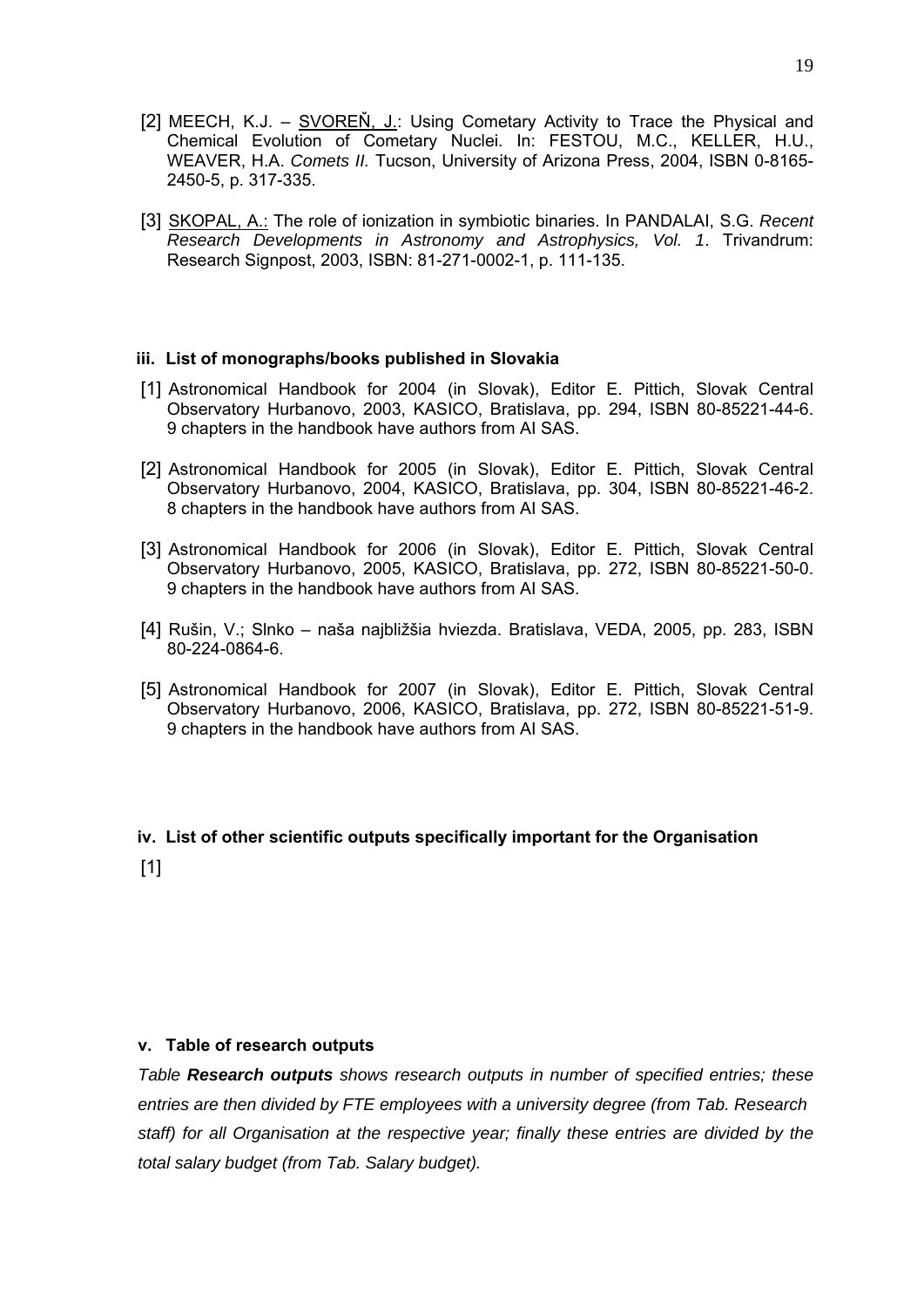|                                                                     |                | 2003<br>2004 |                     |              |         |                     | 2005           |         | 2006                |                |         | total               |        |                             |               |                            |
|---------------------------------------------------------------------|----------------|--------------|---------------------|--------------|---------|---------------------|----------------|---------|---------------------|----------------|---------|---------------------|--------|-----------------------------|---------------|----------------------------|
| <b>Research</b><br>outputs                                          | number         | No./FTE      | No. / salary budget | number       | No./FTE | No. / salary budget | number         | No./FTE | No. / salary budget | number         | No./FTE | No. / salary budget | number | averaged number<br>per year | av. No. / FTE | av. No. / salary<br>budget |
| chapters in monographs,<br>books published abroad                   | $\overline{c}$ | 0.06         | 0,17                | $\mathbf{1}$ | 0,03    | 0.08                | $\Omega$       | 0.00    | 0,00                | $\Omega$       | 0.00    | 0,00                | 3      | 0.8                         | 0,02          | 0,06                       |
| chapters in monographs,<br>books published in<br><b>Slovakia</b>    | 11             | 0,33         | 0,93                | 9            | 0,28    | 0,74                | 10             | 0,30    | 0,80                | 10             | 0,30    | 0,76                | 40     | 10,0                        | 0,30          | 0,81                       |
| <b>CC publications</b>                                              | 27             | 0.82         | 2,28                | 31           | 0,95    | 2,55                | 38             | 1,14    | 3,03                | 40             | 1,22    | 3,04                | 136    | 34,0                        | 1,03          | 2,74                       |
| scientific publications<br>indexed by other<br>databases (NASA ADS) | 42             | 1.28         | 3.55                | 27           | 0.83    | 2.22                | 44             | 1,31    | 3,51                | 10             | 0,30    | 0.76                | 123    | 30.8                        | 0.93          | 2.48                       |
| scientific publications<br>in other journals                        | 12             | 0,36         | 1,02                | 12           | 0,37    | 0,99                | 6              | 0,18    | 0,48                | 12             | 0,37    | 0,91                | 42     | 10,5                        | 0,32          | 0,85                       |
| publications in proc. of<br>international scientific<br>conferences | 5              | 0.15         | 0,42                | $\mathbf{0}$ | 0,00    | 0,00                | $\overline{2}$ | 0,06    | 0, 16               | $\overline{2}$ | 0.06    | 0, 15               | 9      | 2,3                         | 0,07          | 0,18                       |
| publications in proc. of<br>nat. scientific<br>conferences          | 5              | 0.15         | 0,42                | 4            | 0,12    | 0,33                | 12             | 0,36    | 0,96                | $\overline{2}$ | 0,06    | 0, 15               | 23     | 5,8                         | 0,17          | 0,46                       |
| active participations at<br>international conferences               | 70             | 2,13         | 5,92                | 87           | 2,66    | 7,15                | 58             | 1,73    | 4,63                | 55             | 1,67    | 4,18                | 270    | 67,5                        | 2,05          | 5,44                       |
| active participations at<br>national conferences                    | 6              | 0.18         | 0,51                | 17           | 0,52    | 1,40                | 11             | 0,33    | 0,88                | 18             | 0,55    | 1,37                | 52     | 13,0                        | 0,39          | 1,05                       |

## **vi. List of patents and patent applications**

- [1] AI SAS is the organisation exclusively aimed at a basic research and it has neither patent nor patent application.
- **vii. Supplementary information and/or comments on the scientific output of the Organisation**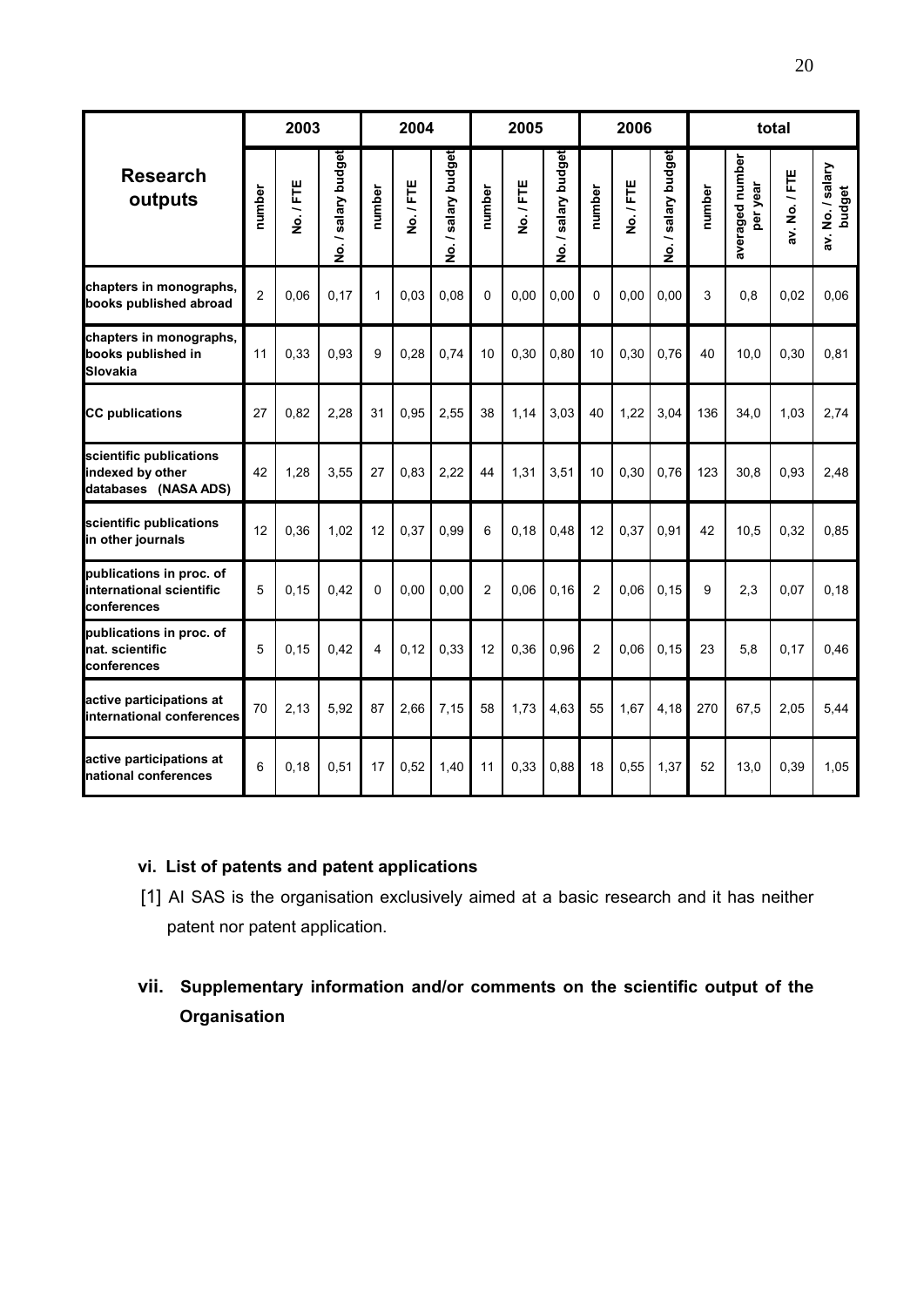#### **2. Responses to the scientific output**

*Table Citations shows specified responses to the scientific outputs; these entries are then divided by the FTE employees with a university degree (from Tab. Research staff) for all Organisation at the respective year; finally these entries are divided by the total salary budget (from Tab. Salary budget).* 

|                                                                           |        | 2002      |                                          |        | 2003      |                     |        | 2004      |                                                       |        | 2005      |                     |        | total                       |               |                            |
|---------------------------------------------------------------------------|--------|-----------|------------------------------------------|--------|-----------|---------------------|--------|-----------|-------------------------------------------------------|--------|-----------|---------------------|--------|-----------------------------|---------------|----------------------------|
| <b>Citations</b>                                                          | number | No. / FTE | salary budget<br>∽<br>$\dot{\mathbf{z}}$ | number | No. / FTE | No. / salary budget | number | No. / FTE | salary budget<br>$\overline{\phantom{0}}$<br><u>o</u> | number | No. / FTE | No. / salary budget | number | averaged number<br>per year | av. No. / FTE | av. No. / salary<br>budget |
| <b>Web of Science</b>                                                     | 154    | 4,7       | 13,0                                     | 145    | 4,4       | 11,9                | 144    | 4,3       | 11,8                                                  | 188    | 5,7       | 14,3                | 631    | 157,8                       | 4,8           | 12,7                       |
| <b>NASA Astrophysical</b><br><b>Data Service</b><br><b>Database</b>       | 30     | 0,9       | 2,5                                      | 47     | 1,4       | 3,9                 | 40     | 1,2       | 3,2                                                   | 25     | 0,8       | 1,9                 | 142    | 35,5                        | 1,1           | 2,9                        |
| <b>SCOPUS Database</b>                                                    | O      | 0.0       | 0.0                                      | 0      | 0.0       | 0.0                 | 4      | 0.1       | 0.3                                                   | 11     | 0,3       | 0.8                 | 15     | 3.8                         | 0,1           | 0,3                        |
| in monographs, conf.<br>proceedings and other<br>publications abroad      | 35     | 1,1       | 3,0                                      | 52     | 1,6       | 4,3                 | 25     | 0.7       | 2,0                                                   | 33     | 1,0       | 2,5                 | 145    | 36,3                        | 1,1           | 2,9                        |
| in monographs, conf.<br>proceedings and other<br>publications in Slovakia | 15     | 0,5       | 1,3                                      | 5      | 0,2       | 0,4                 | 4      | 0.1       | 0.3                                                   | 15     | 0,5       | 1,1                 | 39     | 9,8                         | 0,3           | 0,8                        |

## **i. List of 10 top-cited publications and number of their citations in the assessment period**

- 1. CEPLECHA, Z. BOROVIČKA, J. ELFORD, W.G. REVELLE, D.O. HAWKES, R.L. – PORUBČAN, V. – ŠIMEK, M.: Meteor Phenomena and Bodies. In *Space Science Reviews*. Vol. 84, (1998), p. 327-471. Citations: 73
- 2. PRIBULLA, T. VAŇKO, M. PARIMUCHA, Š. CHOCHOL, D.: New photoelectric minima and updated ephemerides of selected eclipsing binaries. In *Information Bulletin on Variable Stars*. No. 5056, (2001), p. 1-4. Citations: 17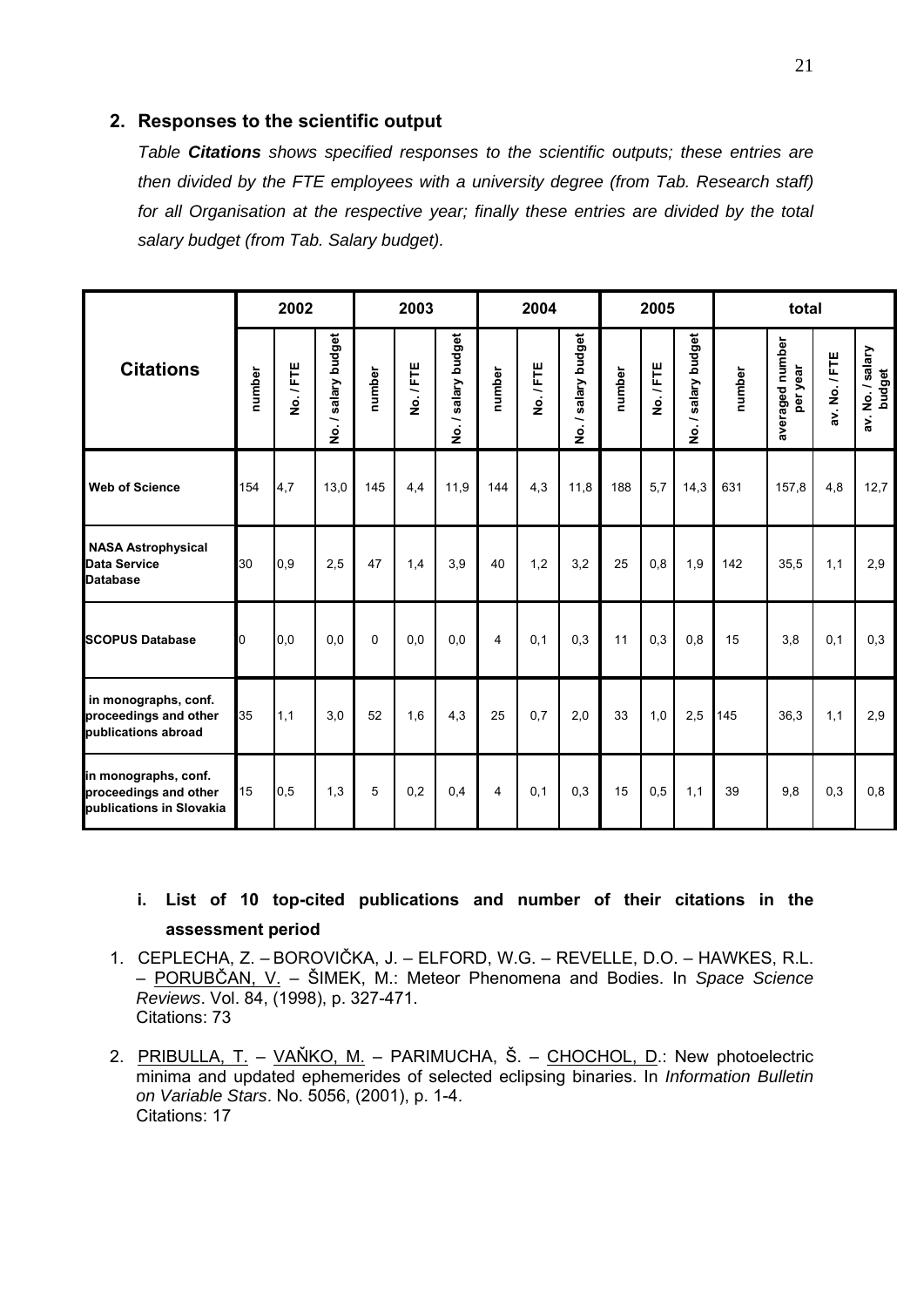- 3. KUDELA, K. RYBÁK, J. ANTALOVÁ, A. STORINI, M.: Time Evolution of Low Frequency Periodicities in Cosmic Ray Intensity. In *Solar Physics.* Vol. 205 (2002), p. 165-175. Citations: 14
- 4. CROCKER, M.M. DAVIS, R.J. EYRES, S.P.S. BODE, M.F. TAYLOR, A.R. SKOPAL, A. – KENNY, H.T.: The symbiotic star CH Cygni: I. Non-thermal bipolar jets. In *Monthly Notices of the Royal Astronomical Society.* Vol. 326, (2001), p. 781-787. Citations: 12
- 5. PRIBULLA, T. CHOCHOL, D. ROVITHIS-LIVANIOU, H. ROVITHIS, P.: The contact binary AW Ursae Majoris as a member of a multiple system. In *Astronomy and Astrophysics*. Vol. 345, (1999), p. 137-148. Citations: 12
- 6. PRIBULLA, T. VAŇKO, M. PARIMUCHA, Š. CHOCHOL, D.: New Photoelectric and CCD Minima and Updated Ephemerides of Selected Eclipsing Binaries. In *Information Bulletin on Variable Stars.* No. 5341 (2002), p. 1-4. Citations: 12
- 7. STORINI, M. PASE, S. SÝKORA, J. PARISI, M.: Two components of cosmic ray modulation. In *Solar Physics.* Vol. 172, (1997), p. 317-325. Citations: 11
- 8. PRIBULLA, T. VAŇKO, M.: Photoelectric photometry of eclipsing contact binaries: U Peg, YY CrB, OU Ser and EQ Tau. In *Contributions of the Astronomical Observatory Skalnaté Pleso.* Vol. 32, no. 1 (2002), p. 79-98. Citations: 10
- 9. ZBORIL, M. BYRNE, P.B.: Metallicity and photospheric abundances in field K and M dwarfs. In *Monthly Notices of the Royal Astronomical Society*. Vol. 299, (1998), p. 753- 758. Citations: 10
- 10. SKOPAL, A. VAŇKO, M. PRIBULLA, T. WOLF, M. SEMKOV, E. JONES, A.: Photometry of symbiotic stars. In *Contribution of the Astronomical Observatory Skalnaté Pleso.* Vol. 32, (2002), p. 62-78. Citations: 9
	- **ii. List of top-cited authors from the Organisation (at most 10 % of the research employees) and their number of citations in the assessment period**
	- [1] Theodor Pribulla 157 citations
	- [2] Drahomír Chochol 149 citations
	- [3] Vladimír Porubčan 136 citations
	- **iii. Supplementary information and/or comments on responses to the scientific output of the Organisation**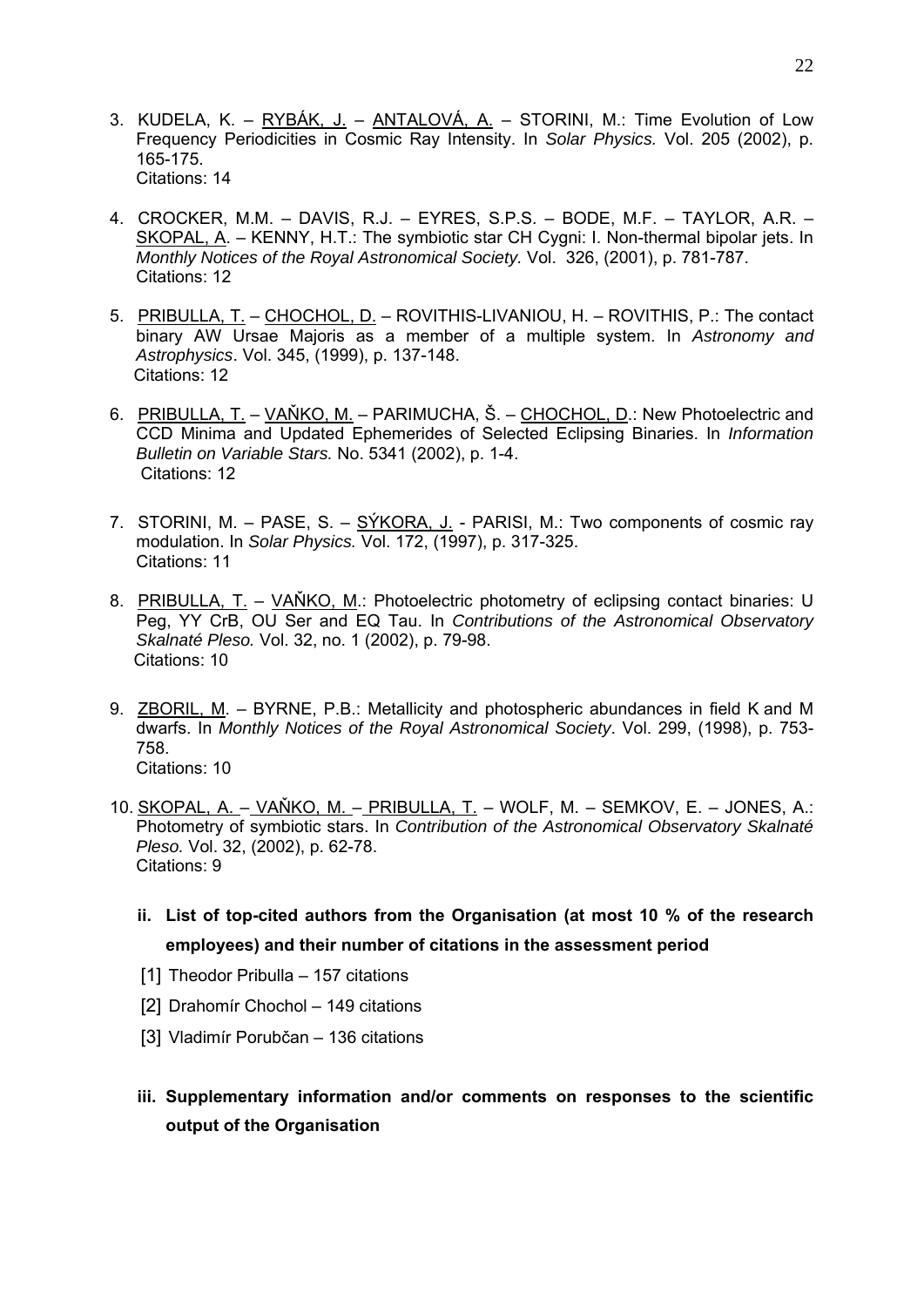- **3. Research status of the Organisation in the international and national context** 
	- **International/European position of the Organisation**
	- **i. List of the most important research activities documenting international importance of the research performed by the Organisation, incl. major projects (details of projects should be supplied under Indicator 4). Collective membership in the international research organisations, in particular within the European Research Area**
	- [1] In the assessment period AI SAS obtained 10 grants in the frame of 5FP and 6FP EU.
	- [2] AI SAS organized the *IAU Symposium No. 224 The A-star Puzzle*, held in Poprad on July 8-13, 2004.
	- [3] AI SAS has organized the 3rd school of the ESMN (European Solar Magnetic Network) entitled *Solar Magnetometer and Solar Magnetism*. The event took place at Tatranská Lomnica from November 3-10, 2004. It was an extensive and intensive introduction into the methodology and results of the current solar physics research, with the focus on solar magnetism. Eleven courses were given on the most important topics of solar physics. About 60 participants attended the school, mainly PhD students and graduate students from the European Union.
	- [4] V. Porubčan served as a president of the Commission 22 of the International Astronomical Union (IAU) and 24 scientists of AI SAS are members of the IAU.
	- [5] In the assessment period scientists of AI SAS have been asked for 232 referee reports of manuscripts of articles proposed for publication in scientific journals and proceedings or reports about grant proposals applied both in Slovakia and abroad.
	- [6] Asteroid number 26390 was named Rušin by the International Astronomical Union.
	- [7] J. Zverko served as a consultant of *The Inamori Foundation* for *The Kyoto Prize.*
	- [8] J. Svoreň have served as a member of the Attestation Commision for scientists of the Astronomical Institute of the Academy of Sciences of the Czech Republic in Ondřejov.
	- [9] M. Kocifaj was invited for the post of guest professor at the University of Vienna with a course *Light Scattering by Small Particles: Atmospheric Optics and Astrophysical Applications.*
	- [10] A. Kučera serves as a member of associations for preparation of the EST project (European Solar Telescope).
	- [11] D. Chochol and A. Skopal serve as members of committee for preparation the European Widefield Telescope in South Africa.
	- [12] Permanently, 3-5 employees of AI SAS are accepted for long-time stays (longer than 60 days) at prominent astronomical institutions (The Netherlands, Spain, Germany, Austria, the USA, Canada, France).

#### **ii. List of international conferences (co-) organised by the Organisation**

[1] AI SAS organized *Conference on Achievments of Stellar Astronomy* -May 30- June 1, 2003, Bezovec (Slovakia).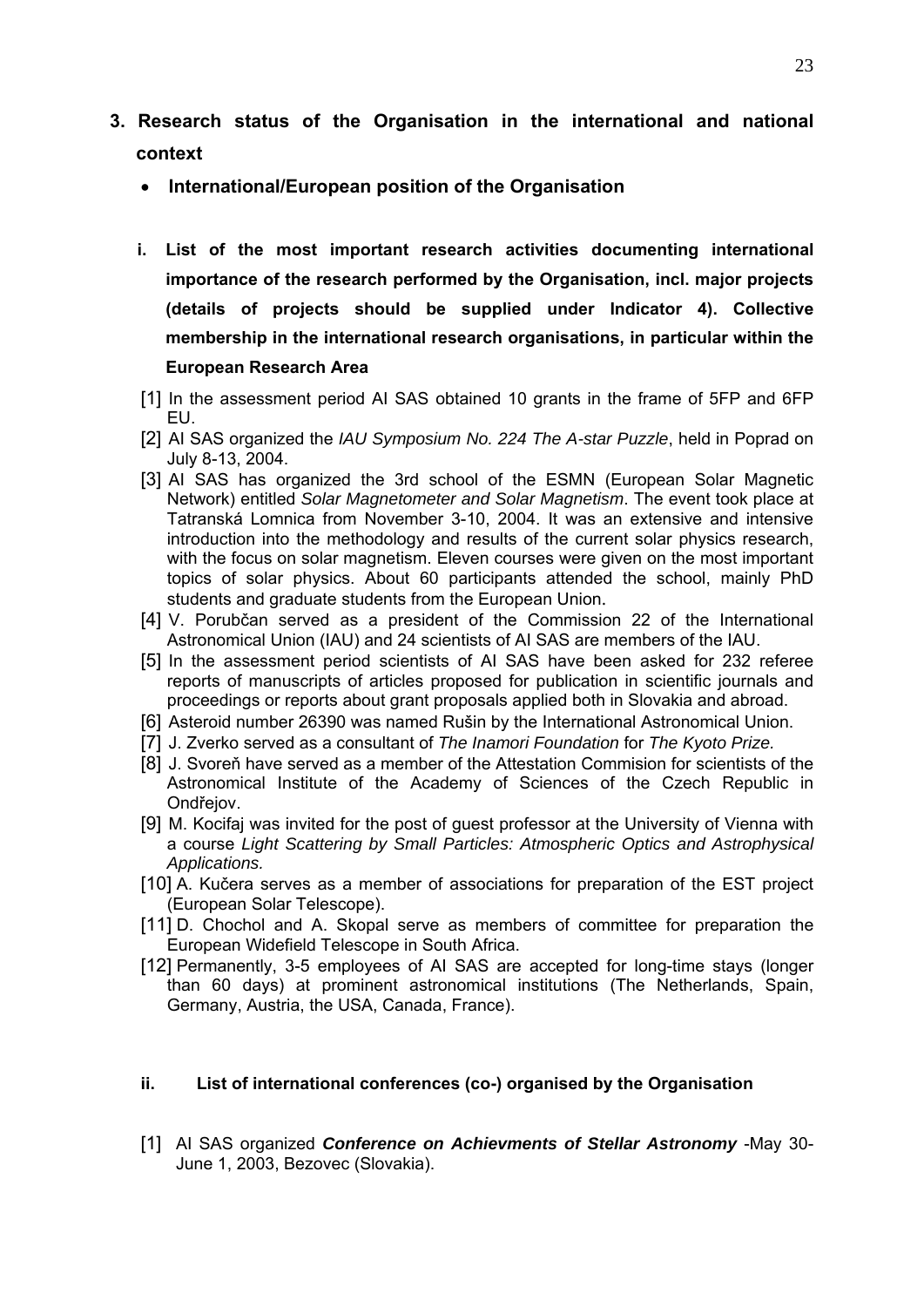- [2] AI SAS hosted and co-sponsored the International *Solar Cycle Study Symposium Solar Variability as an Input to the Earth's Environment* which was held on June 23-28, 2003 at AI SAS and adjacent hotels' area. There were 27 invited reviews, 34 contributed oral presentations and 114 posters. The conference was a very successful professional forum for 146 participants from 34 countries worldwide. Proceedings of the Symposium were published by the European Space Agency.
- [3] AI SAS co-organized *Czech and Slovak Workshop on Interplanetary Matter*, April 26-30, 2004, Modra (Slovakia).
- [4] AI SAS organized *Conference on Achievments of Stellar Astronomy* -May 28- 30, 2004, Bezovec (Slovakia).
- [5] AI SAS organized the *IAU Symposium No. 224 The A-star Puzzle*, held in Poprad on July 8-13, 2004. The symposium was devoted to normal and peculiar stars of the A spectral type. Altogether 31 invited lectures and 20 contributed talks, as well as 86 posters, were presented. The symposium was a very successful professional forum for 124 participants from 26 countries worldwide. The proceedings of the Symposium were published by the Cambridge University Press Publishing House.
- [6] AI SAS co-organized a ZiF-funded interdisciplinary research workshop *Endophysics, Time, Quantum and the Subjective*, on January 17 - 22, 2005 in Bielefeld (Germany).
- [7] AI SAS organized *Conference on Achievments of Stellar Astronomy* -May 27- 29, 2005, Bezovec (Slovakia).
- [8] AI SAS co-organized *Czech and Slovak Workshop on Interplanetary Matter*, May 9-13, 2006, Modra (Slovakia).
- [9] AI SAS organized *Conference on Achievments of Stellar Astronomy* -May 26- 28, 2006, Bezovec (Slovakia).
- [10] AI SAS organized *Workshop on Solar Flares and Initialisation of CMEs* on September 13-15, 2006 at Tatranská Lomnica. 37 participants from 7 countries (USA and Central European countries) took a part at this very successful workshop.

#### **iii. List of international journals edited/published by the Organisation**

[1] Scientific journal *Contributions of the Astronomical Observatory Skalnaté*  **Pleso** (CAOSP) is edited and published by AI SAS. CAOSP is a scientific astronomical journal in English language published three times a year. CAOSP has international identifiers as follows: ISSN - 1336-0337 (online edition), ISSN - 1335-1842 (printed edition), CODEN - CAOPF8.

CAOSP journal has been covered by ISI continuously since its volume 22 (year 1992). However, it is covered in *CC/Physical, Chemical & Earth Sciences / Current Book Contents.* Due to the fact CAOSP is published three times a year, it can be found among books, not journals within the ISI service.

Editorial board: Bernhard Fleck (USA), Marian Karlický (Czech Republic), Richard Komžík (executive editor), Aleš Kučera, Vladimír Porubčan, Tanya Ryabchikova (Russia), Ján Svoreň (scientific editor), Július Sýkora, Giovanni Battista Valsecchi (Italy), Jan Vondrák (Czech Republic) and Juraj Zverko.

Electronic version of CAOSP is available at AI SAS homepage. The full text version (6 months delay from a printed version) is available as well within the ADS article service (<http://adsabs.harvard.edu/article\_service.html>).

In the assessment period the CAOSP appeared in 12 regular issues of the volumes 33-36.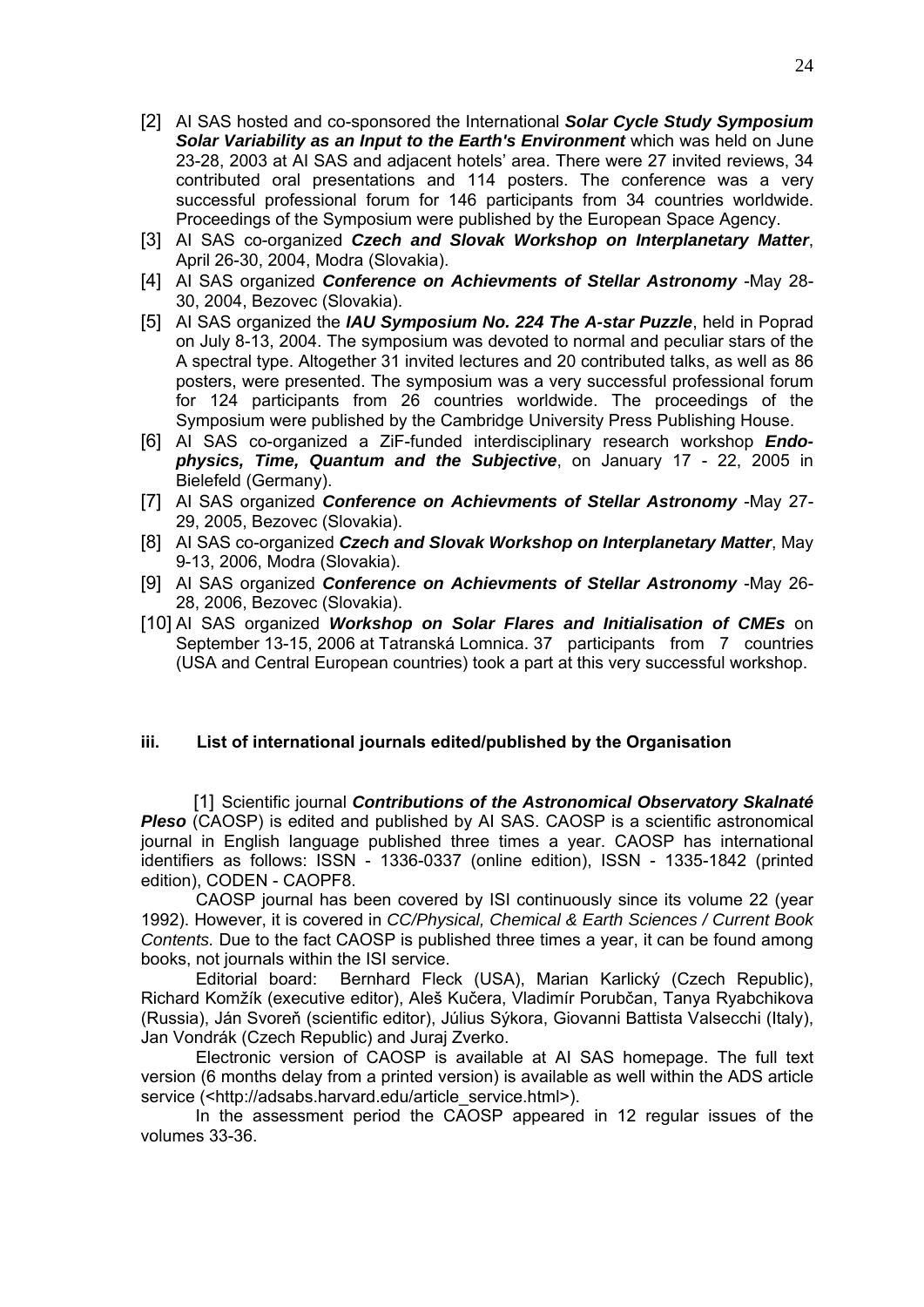## **iv. List of edited proceedings from international scientific conferences and other proceedings**

[1] The Nature of Time: Geometry, Physics & Perception: proceedings of the NATO Advanced Research Workshop, May 21 – 24, 2002, Tatranská Lomnica. Eds. R. Buccheri – M. Saniga – W.M. Stuckey. Dordrecht – Boston – London: Kluwer Academic Publishers, 2003. ISBN 1-4020-1200-4. 464 pp.

[2] The A-star Puzzle: Proceedings of the 224th Symposium of International Astronomical Union held in Poprad, Slovak Republic, July 8-13, 2004. Eds. J. Zverko – J. Žižňovský – S.J. Adelman – W.W. Weiss. Cambridge: Cambridge University Press, 2005. ISBN 0521850185, 524 pp.

[3] Endophysics, Time, Quantum and the Subjective: proceedings of a ZIF Advanced Interdisciplinary Workshop. Eds. R. Buccheri – A. Elitzur – M. Saniga. Singapore: World Scientific Publishing Co., ISBN 981-256-509-4, 2005. 629 pp. Issued also at CD-ROM.

## • **National position of the Organisation**

**i. List of selected most important national projects (Centres of Excellence, National Reference Laboratories, Agency for the Promotion of Research and Development (APVV/APVT), National Research Programmes, Scientific Grant Agency of the Slovak Academy of Sciences and the Ministry of Education (VEGA), and others)**

[1] In the assessment period AI SAS obtained 3 grants from the Agency for the Promotion of Research and Development for scientific projects and also 3 grants for popularisation of science in the frame of a special call (start of these projects was November 2006).

[2] In the assessment period AI SAS solved 21 projects granted by the Scientific Grant Agency of the Slovak Academy of Sciences and the Ministry of Education (VEGA) majority of them in a category "A".

[3] AI SAS organized a lecture course on the Solar Magnetohydrodynamics on October 4-7, 2005. PhD as well as undergraduate students of the Slovak universities have taken part, including some staff members of AI SAS.

[4] AI SAS served as a national coordination centre of the international project Venus Transit in 2004.

[5] AI SAS is a real center of the astronomical life in Slovakia – seat of the Slovak National Committee for the IAU, Slovak Astronomical Society, place for practicum courses and diploma works of students of both the Slovak universities with astronomical departments.

[6] In collaborations with Humenné Observatory, Faculty of Science of Pavol Jozef Šafárik University in Košice and Odessa University (Ukraine) AI SAS is responsible for the scientific programme of the 1-meter telescope at the Kolonica observatory.

#### **ii. List of national scientific conferences (co)-organised by the Organisation**

[1] AI SAS organized workshop as a national coordination centre of the project *VENUS-TRANSIT-2004* in Slovak language for 58 teachers of physics, May 21-22, 2004, Tatranská Lomnica.

[2] AI SAS organized a lecture course given by Prof. Dr. Juergen Staude from the Astrophysical Institute (Potsdam, Germany) on the topic of the *Solar Magnetohydro-*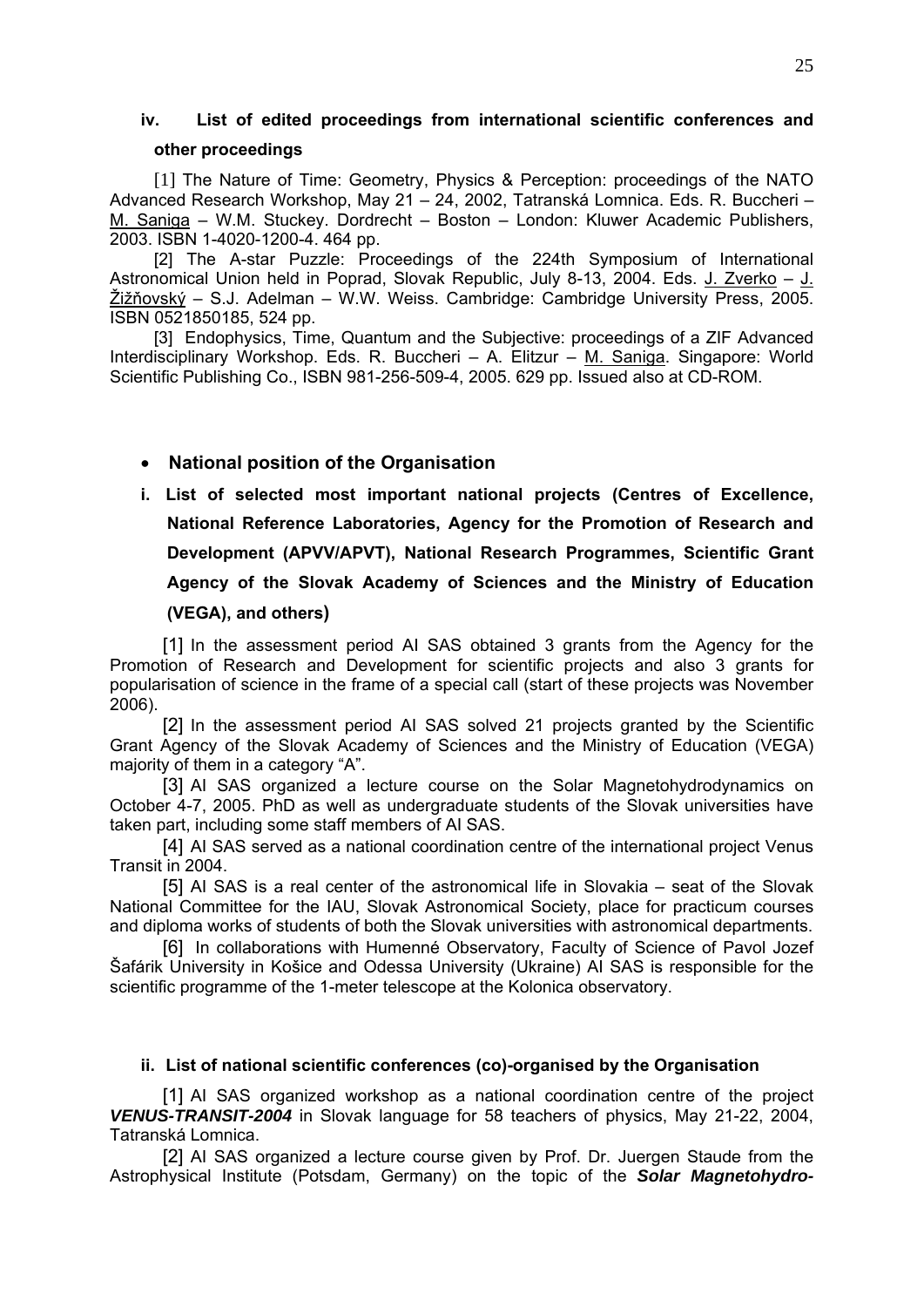*dynamics* on October 4-7, 2005. PhD as well as undergraduate students of Slovak universities have taken part, including some staff members of AI SAS.

[3] AI SAS co-organized **Slovak astronomical workshop for observers of variable** *stars Winter Roztoky (ZIRO) 2004.* Vyšná Písaná, April 22-24, 2004.

[4] AI SAS co-organized *Slovak astronomical workshop for observers of variable stars Winter Roztoky (ZIRO) 2005.* Roztoky, November 24-26, 2005.

#### **iii. List of national journals published by the Organisation**

[1] 3 scientists of AI SAS are members of the editorial board of the popular astronomical journal Kozmos.

#### **iv. List of edited proceedings of national scientific conferences/events**

[1] VENUS TRANSIT 2004: Proceedings from the workshop for teachers, Tatranská Lomnica, May 21-22, 2004, Eds. J. Koza and A. Kučera, AI SAS, 2004, 70 pp.

#### • **International/European position of the individual researchers**

- **i. List of invited/keynote presentations at international conferences, documented by an invitation letter or programme**
- [1] Porubčan, V., Kornoš, L., Williams, I.P.: Associations between asteroids and Meteoroid streams. *Meteoroids 2004,* London, Canada, August 16-20, 2004.
- [2] Planat M., Saniga, M.: Abstract Algebra, Projective Geometry and Time Encoding of Quantum Information. In: *ZiF Interdisciplinary Research Workshop on Endophysics, Time, Quantum and the Subjective*, Bielefeld, Germany, January 17–221.2005.
- [3] Skopal, A., Otsuka, M., Tamura, S., Vittone, A., Errico, L., Wolf, M.: Broad H-alpha wings in active symbiotic stars. The case of Z Andromedae. In: *7th Pacific Rim Conference on Stellar Astrophysics,* Soul, Korea, November 1-5, 2005.
- [4] Neslušan, L.: The Formation and Evolution of Meteoroid Streams. In: *British/Czech and Slovak INYS workshop Many Faces of the Universe: From Solar System to Cosmology*, Slaný, Czech Republic, January 30 – February 2, 2005.
- [5] Kocifaj, M.**:** Light scattering and absorption by non-spherical particles and applications. In: *Conference on Visibility, Aerosols, and Atmospheric Optics*, Vienna, September 3 - 6, 2006.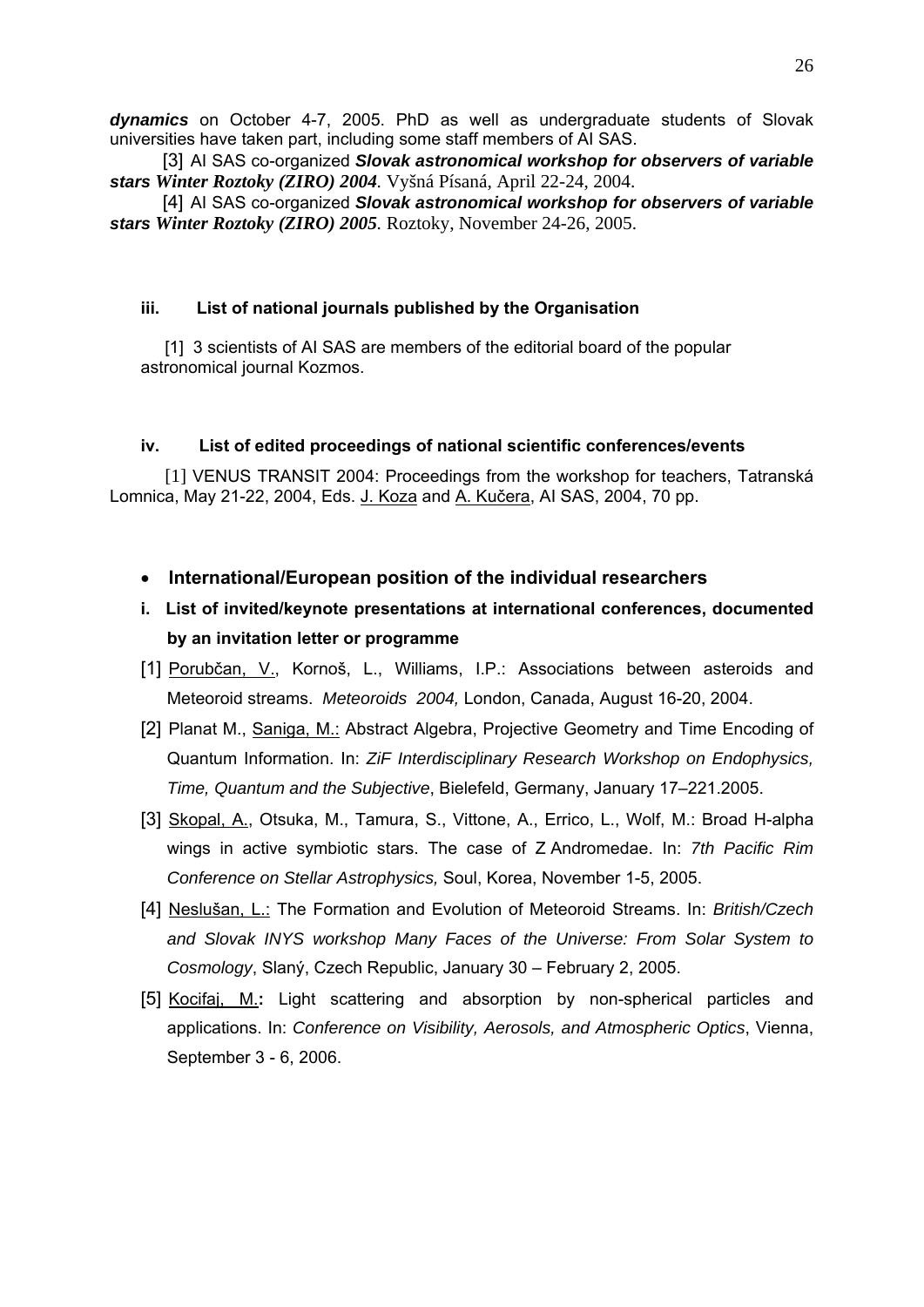- **ii. List of employees who served as members of the organising and/or programme committees for international conferences**
- [1] V. Porubčan SOC member, Physical Proporties and Morphology of Small Solar System Bodies, Sydney, January 12, 2003
- [2] L. Hric LOC chair, Conference on Achievments of Stellar Astronomy, Bezovec, May 30-June 1, 2003
- [3] J. Sýkora SOC member and LOC chair, International Solar Cycle Studies 2003 Symposium, Tatranská Lomnica, June 23-28, 2003 (next ISCS 2003)
- [4] J. Ambróz, A. Antalová, P. Bendík, A. Kučera, M. Minarovjech, D. Novocký, V. Rušin, J. Rybák – LOC members, ISCS 2003
- [5] M. Saniga SOC member, Symmetry Festival: Where Science Meets Art, Budapest (Hungary), August 16–22, 2003
- [6] A. Kučera SOC member, Workshop Solar Magnetic Phenomena, Kanzelhohe (Austria), August 25 - September 5, 2003
- [7] A. Kučera SOC member, The First Central European Solar Physics Meeting, Bairisch Kölldorf (Austria), October 23 - 25, 2003
- [8] A. Skopal SOC member, Zdeněk Kopal's Binary Star Legacy, Litomyšl, March 31 – April 4, 2004
- [9] V. Porubčan LOC chair, Czech and Slovak Workshop on Interplanetary Matter, Modra, April 26- 30, 2004
- [10] L. Hric LOC chair, Conference on Achievments of Stellar Astronomy, Bezovec, May 28-30, 2004
- [11] J. Zverko SOC co-chair, IAU Symposium 224 The A-star puzzle, Poprad, July 8- 13, 2004 (next IAUS 2004)
- [12] J. Žižňovský LOC chair, IAUS 2004
- [13] L. Hric, L. Klocok, R. Komžík, L. Neslušan, D. Novocký, V. Rušin, M. Vaňko LOC members, IAUS 2004
- [14] V. Porubčan SOC member, Meteoroids 2004, London (CND), August 16-20, 2004
- [15] V. Porubčan SOC member, Dynamics of Population of Planetary Systems, Beograd, August 31- September 4, 2004
- [16] A. Kučera and J. Rybák SOC and LOC members, 3rd ESMN School: Solar Magnetometry and Solar Magnetism, Tatranská Lomnica, October 3-10, 2004 (next ESMN 2004)
- [17] J. Ambróz, J. Koza, D. Novocký LOC members, ESMN 2004
- [18] M. Saniga SOC and LOC chair, Endophysics, Time, Quantum and the Subjective, Bielefeld (Germany), January 17–22, 2005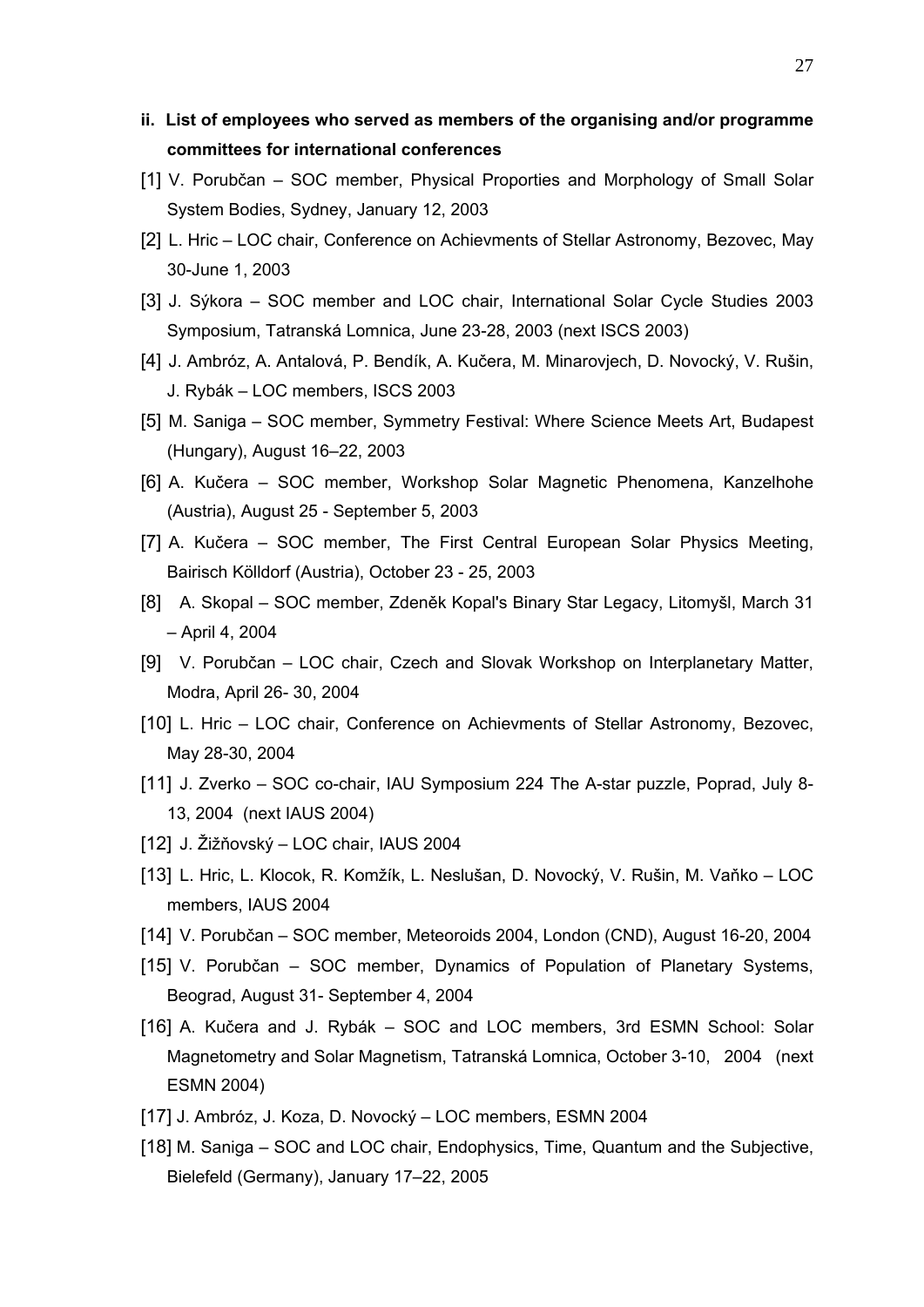- [19] A. Kučera SOC member, The Second Central European Solar Physics Meeting, Bairisch Kölldorf (Austria), May 19 - 21, 2005
- [20] L. Hric LOC chair, Conference on Achievments of Stellar Astronomy, Bezovec, May 27-29, 2005
- [21] V. Porubčan LOC chair, Czech and Slovak Workshop on Interplanetary Matter, Modra, May 9- 12, 2006
- [22] L. Hric LOC chair, Conference on Achievments of Stellar Astronomy, Bezovec, May 26-28, 2006
- [23] M. Saniga SOC member, Symmetry Festival: Symmetry in Art and Science Education, Budapest (Hungary), August 12–18, 2006
- [24] A. Kučera and J. Rybák SOC and LOC members, Workshop on Solar Flares and Initialisation of CMEs, Tatranská Lomnica, September 13-15, 2006 (next CME 2006)
- [25] J. Ambróz, P. Gömöry, D. Novocký, O. Štrbák, F. Tomasz LOC members, CME 2006
- [26] A. Kučera SOC member, VIII-th Hvar Astrophysical Colloquium, Hvar (Croatia), September 17 - 22, 2006
- [27] J. Svoreň and J. Zverko SOC members, XXVI. European Symposium on Occulatation Projects, Tatranská Lomnica, August 24-26, 2007 (next ESOP 2007)
- [28] L. Hric, Z. Kaňuchová, J. Žižňovský LOC members, ESOP 2007
- **iii. List of employees who served as members of important international scientific bodies (e.g. boards, committees, editorial boards of scientific journals)**
- [1] V. Porubčan president of the IAU Commission 22 "Meteors, meteorites and interplanetary dust"
- [2] J. Rybák member of the working group WG2 "Observing techniques" of JOSO
- [3] J. Zverko and A. Skopal members of editorial board of the journal Astronomy and Astrophysics
- [4] D. Chochol member of editorial board of the journal Astronomical and Astrophysical **Transacions**
- [5] V. Porubčan member of editorial board of the journal Earth, Moon, Planets
- [6] A. Kučera member of editorial board of the journal Central European Astrophysical Bulletin
- [7] V. Rušin member of editorial board of the journal Pokroky matematiky, fyziky a astronómie
- [8] M. Saniga member of editorial board of the journal Frontier Perspectives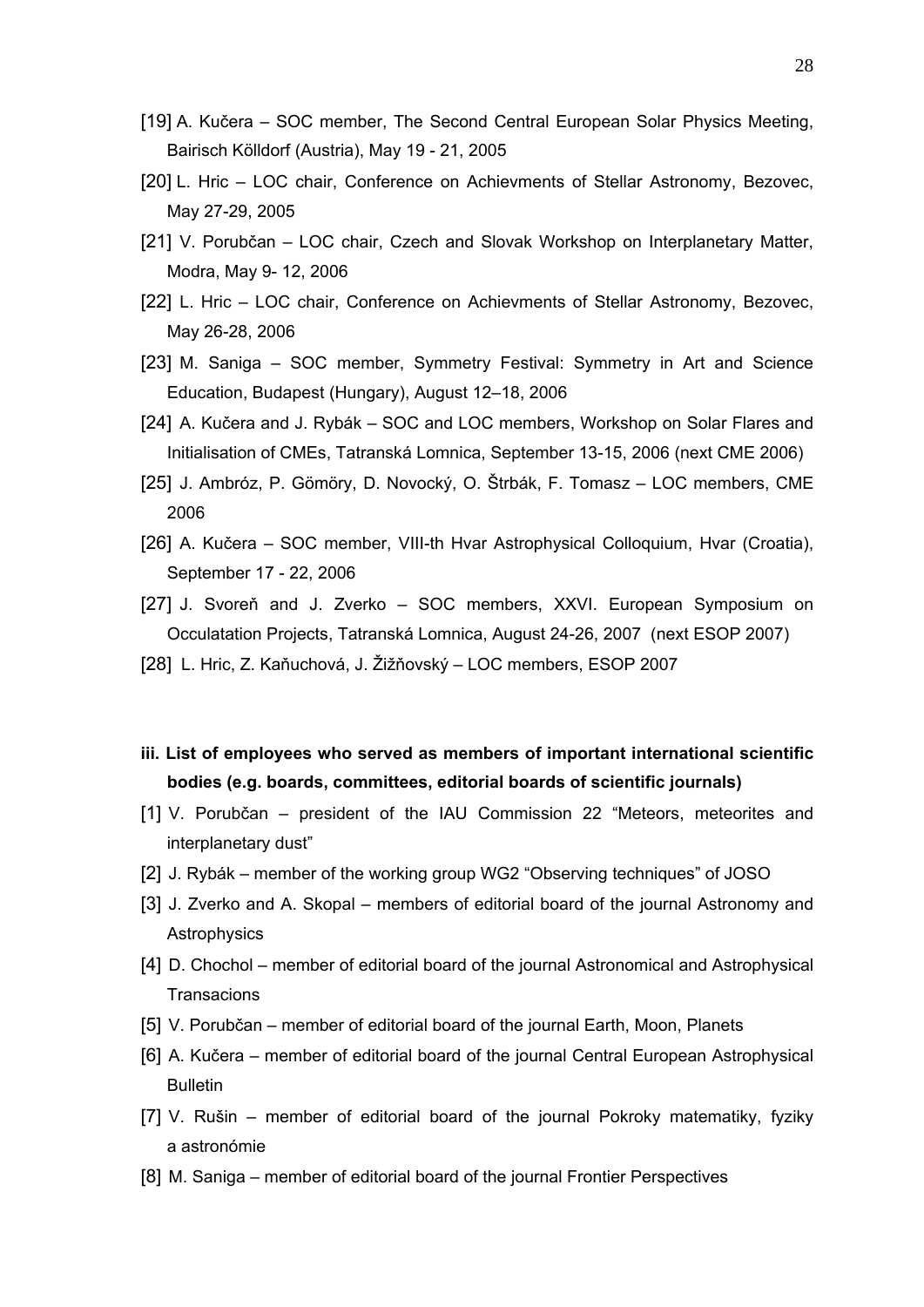[9] M. Saniga – members of editorial board of the journal Symmetry: Culture and **Science** 

#### **iv. List of international scientific awards and distinctions**

[1] Another asteroid (number 26390), was named *Rušin* by the International Astronomical Union in 2003. Previously, 3 asteroids were named after living employees of AI SAS (Pittich, Porubčan and Svoreň).

#### • **National position of the individual researchers**

- **i. List of invited/keynote presentations at national conferences documented by an invitation letter or programme**
- [1] Presentations at national conferences were out of evidence.
- **ii. List of employees who served as members of organising and programme committees of national conferences**
- [1] J. Koza, A. Kučera, J. Rybák LOC members, workshop VENUS-TRANSIT-2004, Tatranská Lomnica, May 21-22, 2004
- [2] A. Kučera, J. Rybák SOC and LOC members, Solar Magnetohydrodynamics, Tatranská Lomnica, October 4-7, 2005
- [3] M. Vaňko LOC member, Winter Roztoky (ZIRO) 2005, Roztoky, November 24-26, 2005
- **iii. List of employees serving in important national scientific bodies (e.g. boards, committees, editorial boards of scientific journals)**
- [1] D. Chochol *a single point of contact* (national coordinator) for the International Year of Astronomy 2009
- [2] J. Sýkora a national representative in the Scientific Committee on solar-Terrestrial Physics of ISCU (SCOSTEP)
- [3] A. Kučera a national representative in the Joint Organization for Solar Observations (JOSO)
- [4] J. Zverko and J. Žižňovský chairs of the Slovak National Committee for IAU
- [5] J. Sýkora and V. Porubčan vicechairs of the Slovak National Committee for IAU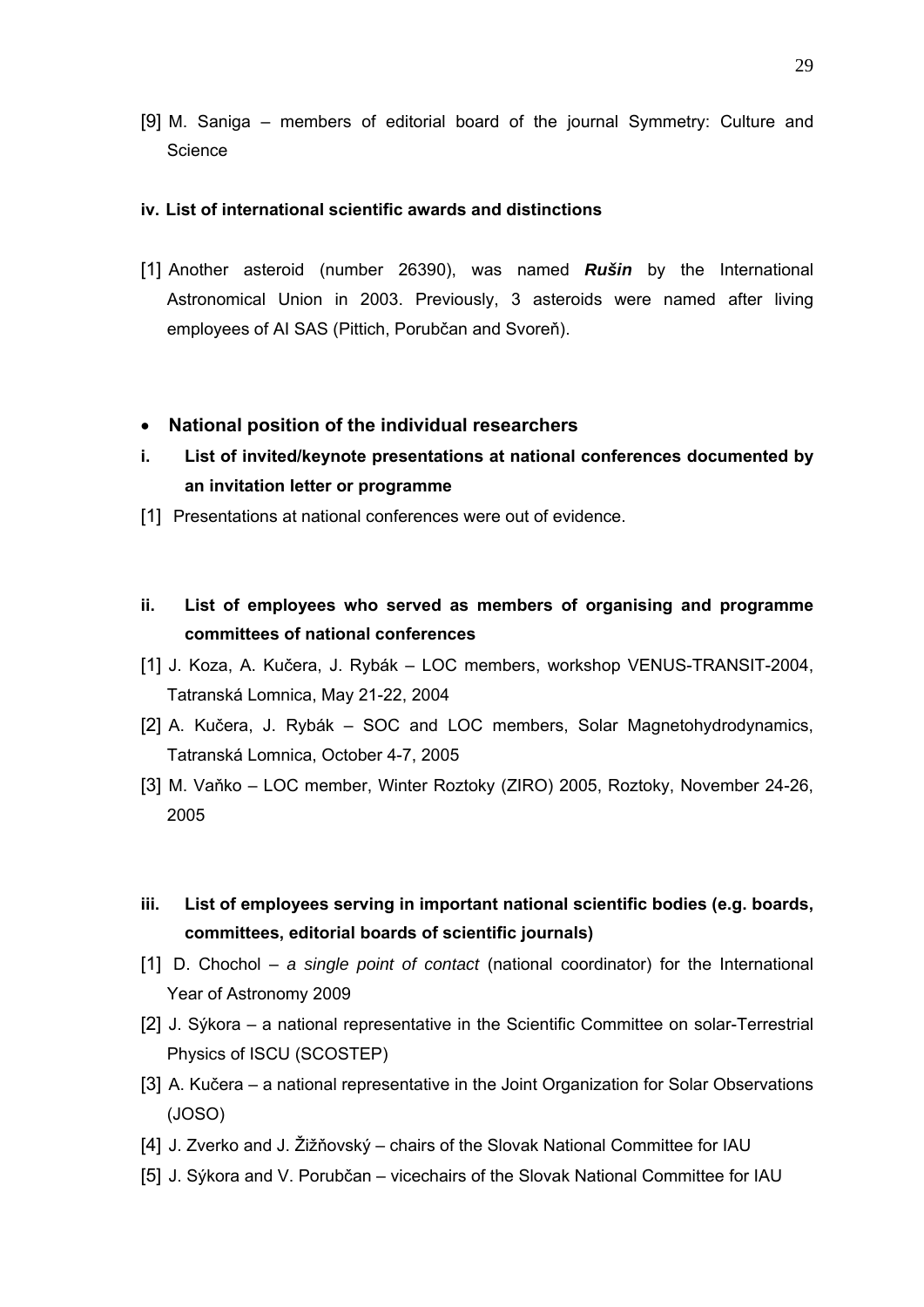- [6] J. Rybák secretary of the Slovak National Committee for IAU
- [7] A. Hajduk, L. Neslušan, E. Pittich, V. Porubčan, V. Rušin, A. Skopal, J. Svoreň members of the Slovak National Committee for IAU
- [8] J. Sýkora vicechair of the Slovak National Committee for SCOSTEP
- [9] J. Rybák member of the Slovak National Committee for SCOSTEP
- [10] J. Rybák member of of the Slovak National Committee for COSPAR
- [11] M. Minarovjech, E. Pittich and J. Rybák members of the Commission for research and peaceful exploating of the space
- [12] V. Rušin member of presidency of the Slovak Academy of Sciences
- [13] J. Svoreň chair of the Scientific College of the Slovak Academy of Sciences for Earth and Space Sciences
- [14] J. Sýkora member of the Scientific College of the Slovak Academy of Sciences for Earth and Space Sciences
- [15] A. Kučera member of presidency of the Scientific Grant Agency of the Slovak Academy of Sciences and the Ministry of Education (VEGA)
- [16] J. Žižňovský, J. Rybák, D. Chochol members of the Commission 3 of VEGA
- [17] J. Zverko, A. Kučera members of a commission of the Agency for the Promotion of Research and Development (APVV/APVT)
- [18] J. Svoreň scientific editor of the journal Contributions of the Astronomical Observatory Skalnaté Pleso (CAOSP)
- [19] R. Komžík executive editor of CAOSP
- [20] A. Kučera, V. Porubčan, J. Sýkora, J. Zverko members of editorial board of CAOSP
- [21] V. Porubčan, J. Svoreň members of editorial board of the journal Acta Astronomica et Geophysica Universitatis Comenianae
- [22] V. Porubčan scientific editor of the journal Meteor News (in Slovak)
- [23] A. Hajduk, J. Svoreň, L. Neslušan members of editorial board of the Meteor News
- [24] M. Rybanský chair of the editorial board of a popular journal Kozmos
- [25] A. Hric, D. Chochol, J. Svoreň, J. Zverko members of the editorial board of Kozmos
- [26] E. Pittich executive editor of Astronomical handbooks (in Slovak)
- [27] M. Husárik editor of Astronomical Circulars of the Slovak Astronomical Society
- [28] V. Rušin deputy of the Slovak Academy of Sciences in the SAIA Agency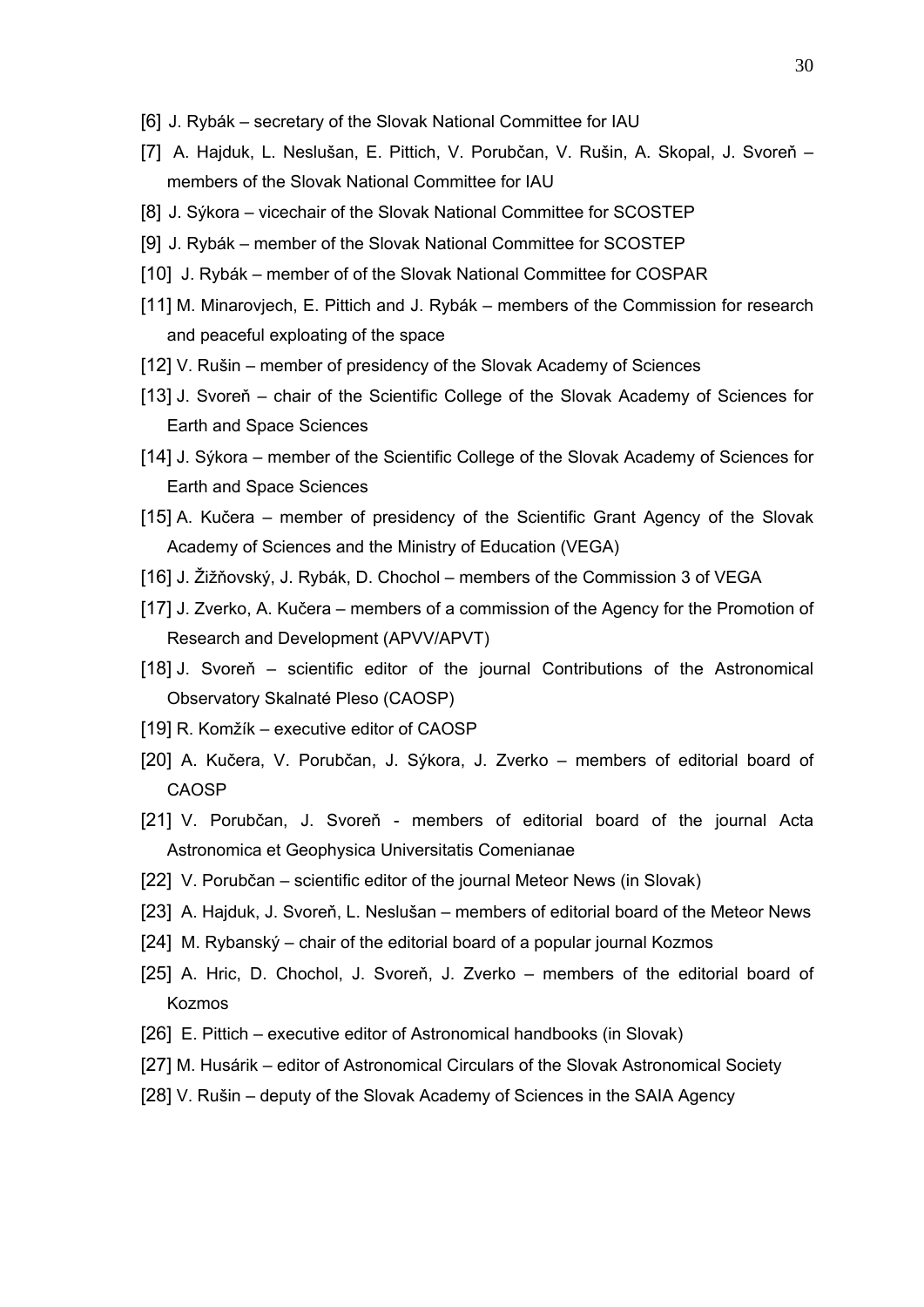#### **iv. List of national awards and distinctions**

- [1] T. Pribulla winner of competition (in the frame of Scientific College of the Slovak Academy of Sciences for Earth and Space Sciences) of young scientiscts to  $50<sup>th</sup>$ anniversary of the SAS, 2003
- [2] V. Rušin Prize of ZSVTS "Propagandist of science and engineering", 2003
- [3] T. Pribulla Prize of the Slovak Academy of Sciences for young scientists, 2004
- [4] T. Pribulla Prize of Minister of Education for young scientists under 35 years, 2004
- [5] J. Sýkora Dionýz Štúr's honorary plaque for natural sciences
- [6] J. Koza, A. Kučera, J. Rybák, V. Rušin, J. Ambróz, R. Komžík, D. Novocký Prize of the Slovak Academy of Sciences for public relations
- [7] E. Pittich Prize of Academy of Education for  $3<sup>rd</sup>$  position in public relations
- [8] V. Rušin Premium of the Literary fund for scientific publications in 2005 for the book The Sun – our nearest star.

# **Supplementary information and/or comments documenting international and national status of the Organisation**

#### **Activity in the Slovak Astronomical Society**

- [1] V. Porubčan and J. Zverko chairs
- [2] L. Hric scientific secretary and chair of the stellar section
- [3] J. Žižňovský and L. Neslušan economists
- [4] L. Klocok, V. Porubčan, V. Rušin members of the Central Committe
- [5] J. Rybák chair of the solar section
- [6] T. Pribulla chair of the local group at Tatranská Lomnica
- [7] E. Pittich chair of the terminological commission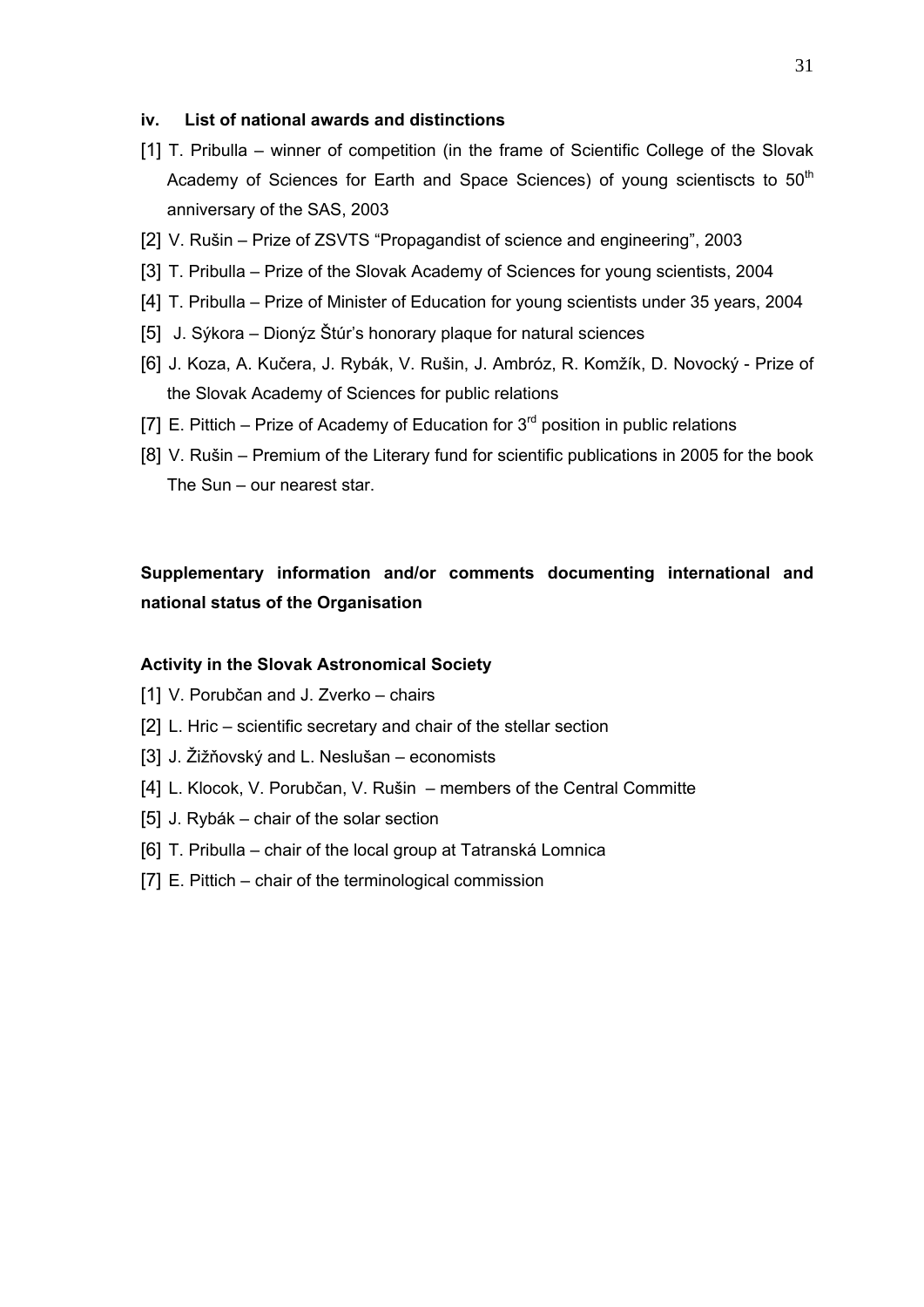#### **4. Project structure, research grants and other funding resources**

- **International projects and funding**
- **i. List of major projects within the European Research Area 5th and 6th Framework Programme of the EU, European Science Foundation, NATO, COST, INTAS, CERN, etc. (here and in items below please specify: type of project, title, grant number, duration, funding, responsible person in the Organisation and his/her status in the project, e.g. coordinator, principal investigator, investigator)**

**[1] Project HPRN-CT-2002-00313 (5FP EU)**  EUROPEAN SOLAR MAGNETIC NETWORK **Responsible person in the AI SAS:** A. Kučera **AI SAS was co-investigator of the project Duration of the project:** 11/2002-11/2006 **Funding: 5FP EU – 882 000.- Sk,**  State budget (SAS) – 269 000.- Sk. **Coinvestigating institutions:** 11 (1 Czech rep., 2 France, 1 Netherlands, 1 Hungary, 1 Germany, 1 Norway, 1 Slovakia, 1 Spain, 1 Sweden, 1 Italy)

**[2] Project HPMT-CT-2000-0013 - Marie Curie fellowship (6FP EU)**  MODELING OF THE TIME EVOLUTION OF THE SOLAR PHOTOSPHERE **Responsible person in the AI SAS:** J. Koza **AI SAS was coordinator of the project Duration of the project:** 02/2003 - 05/2003 **Funding:** 6FP EU – 246 000.- Sk. **Coinvestigating institutions:** 1 (Spain)

**[3] Project NSF DGE-0312144 USA NSF-NATO fellowship**  DOPPLER TOMOGRAPHY AND RADIATIVE TRANSFER IN ALGOL TYPE BINARIES **Responsible person in the AI SAS:** J. Budaj **AI SAS was co-investigator of the project Duration of the project:** 07/2003 - 06/2004 **Funding:** USA NSF – 998 300.- Sk. **Coinvestigating institutions:** 1 (USA)

**[4] Project 508 963 (6FP EU)**  VENUS TRANSIT 2004 **Responsible person in the AI SAS:** J. Koza **AI SAS was co-investigator of the project Duration of the project:** 03/2004 – 07/2004 **Funding:** 6FP EU – 120 000.- Sk. **Coinvestigating institutions:** 25 European and 17 other countries

**[5] NATO Science Programme, Sub-Programme: EXPERT VISIT** UNDERSTANDING THE OUTBURST STAGE OF THE SYMBIOTIC BINARY Z And – **Responsible person in the AI SAS:** A. Skopal **AI SAS was coordinator of the project Duration of the project:** 04/2004 – 05/2004 **Funding:** NATO Scientific Affairs Division – 65 400.- Sk. **Coinvestigating institutions:** 1 (Italy)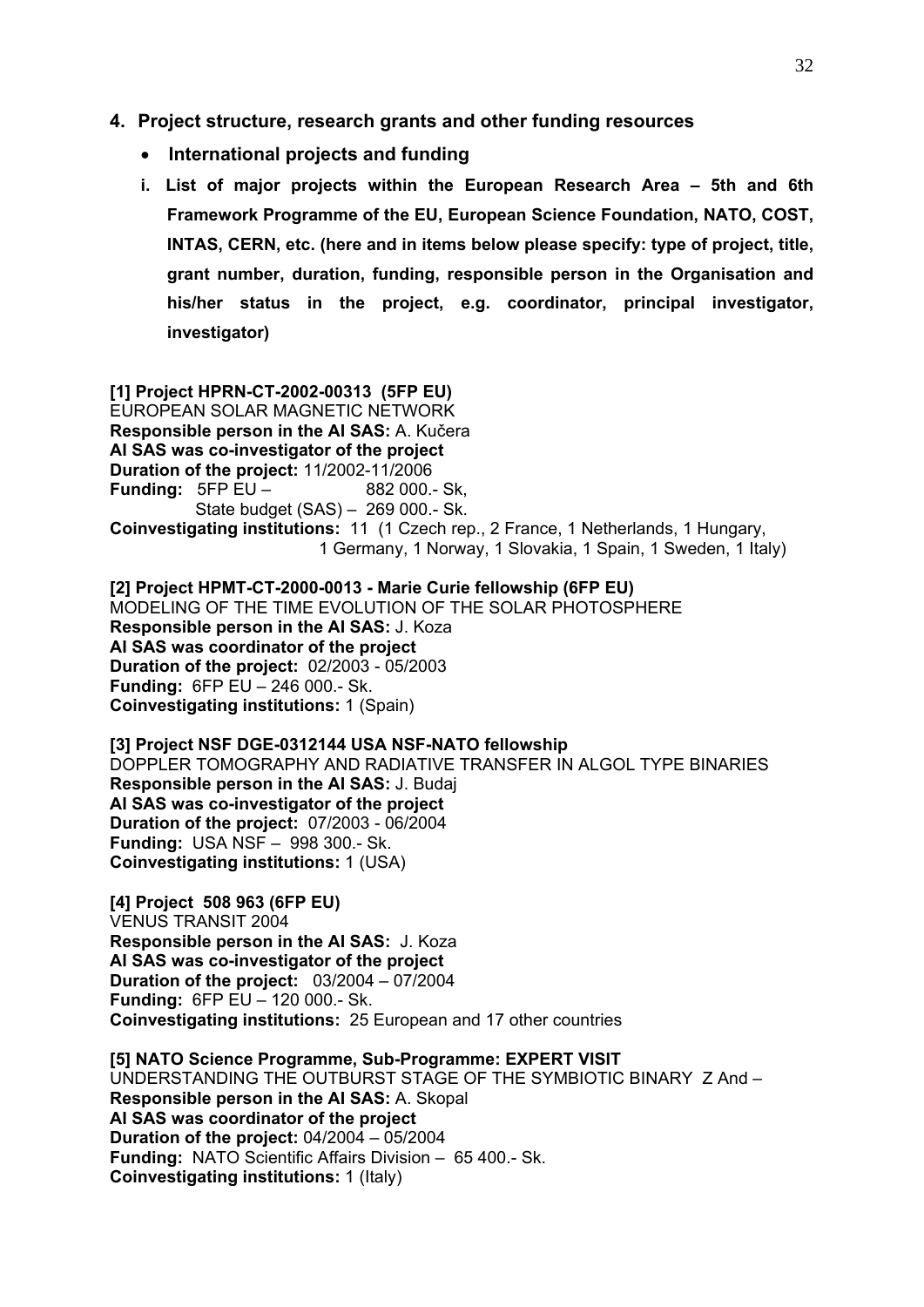**[6] Project OPTICON 2004/030 – DOT (6FP EU)**  DYNAMICS OF THE SOLAR PHOTOSPHERE **Responsible person in the AI SAS:** A. Kučera **AI SAS was co-investigator of the project Duration of the project:** 06/2004 - 08/2004 **Funding:** 6FP EU – 27 600.- Sk. **Coinvestigating institutions:** 2 (1 Netherlands, 1 Spain)

**[7] Project HPMT-CT-2001-00245 Marie Curie fellowship (6FP EU)**  MHD WAVES IN THE SOLAR OUTER ATMOSPHERE **Responsible person in the AI SAS:** P. Gőmőry **AI SAS was co-investigator of the project Duration of the project:** 11/2004 – 08/2005 **Funding:** 6FP EU – 583 200.- Sk. **Coinvestigating institutions:** 1 (Netherlands)

**[8] Project FP6-2002-Mobility-5 N° 011379-MULTIDOT (6FP EU)**  SOLAR FIBRILS AND SPICULES AT HIGH RESOLUTION **Responsible person in the AI SAS:** J. Koza **AI SAS is co-investigator of the project Duration of the project:** 07/2005 – 06/2007 **Funding:** 6FP EU – 1 746 000.- Sk.

**[9] OPTICON Trans-national Access Programme 7E1404/2005/028+029 (6FP EU)**  SPECTROSCOPY AND IMAGING TOMOGRAPHY OF THE SOLAR FIBRILS: PHOTOSPHERIC DRIVERS AND CORONAL CONSEQUENCES **Responsible person in the AI SAS:** J. Rybák **AI SAS was co-investigator of the project** 

**Duration of the project:** 10/2005 – 11/2005

**Funding**: 6FP EU – 105 000.- Sk.

**Results:** observational campaign at the Swedish Solar Telescope and Dutch Open Telescope (observatory Rogue de Los Muchachos, La Palma, Spain) and satelites SOHO and TRACE.

**[10] OPTICON Trans-national Access Programme 7E1404/2005/028 (6FP EU)**  SPECTROSCOPY AND IMAGING TOMOGRAPHY OF THE SOLAR FIBRILS: PHOTOSPHERIC DRIVERS AND CORONAL CONSEQUENCES – SWEDISH SOLAR **TELESCOPE** 

**Responsible person in the AI SAS:** J. Rybák **AI SAS was co-investigator of the project Duration of the project:** 04/2006

**Funding:** 6FP EU – 1 454 000.- Sk.

**Results:** observational campaign at the Swedish Solar Telescope (observatory Rogue de Los Muchachos, La Palma, Spain), collaboration with the Dutch Open Telescope and satelites SOHO and TRACE

**[11] OPTICON Trans-national Access Programme 7E1404/2005/029 (6RP EÚ)**  SPECTROSCOPY AND IMAGING TOMOGRAPHY OF THE SOLAR FIBRILS: PHOTOSPHERIC DRIVERS AND CORONAL CONSEQUENCES – DUTCH OPEN **TELESCOPE Responsible person in the AI SAS:** J. Rybák **AI SAS was co-investigator of the project Duration of the project:** 04/2006 **Funding:** 6RP EÚ – 1 288 000.- Sk.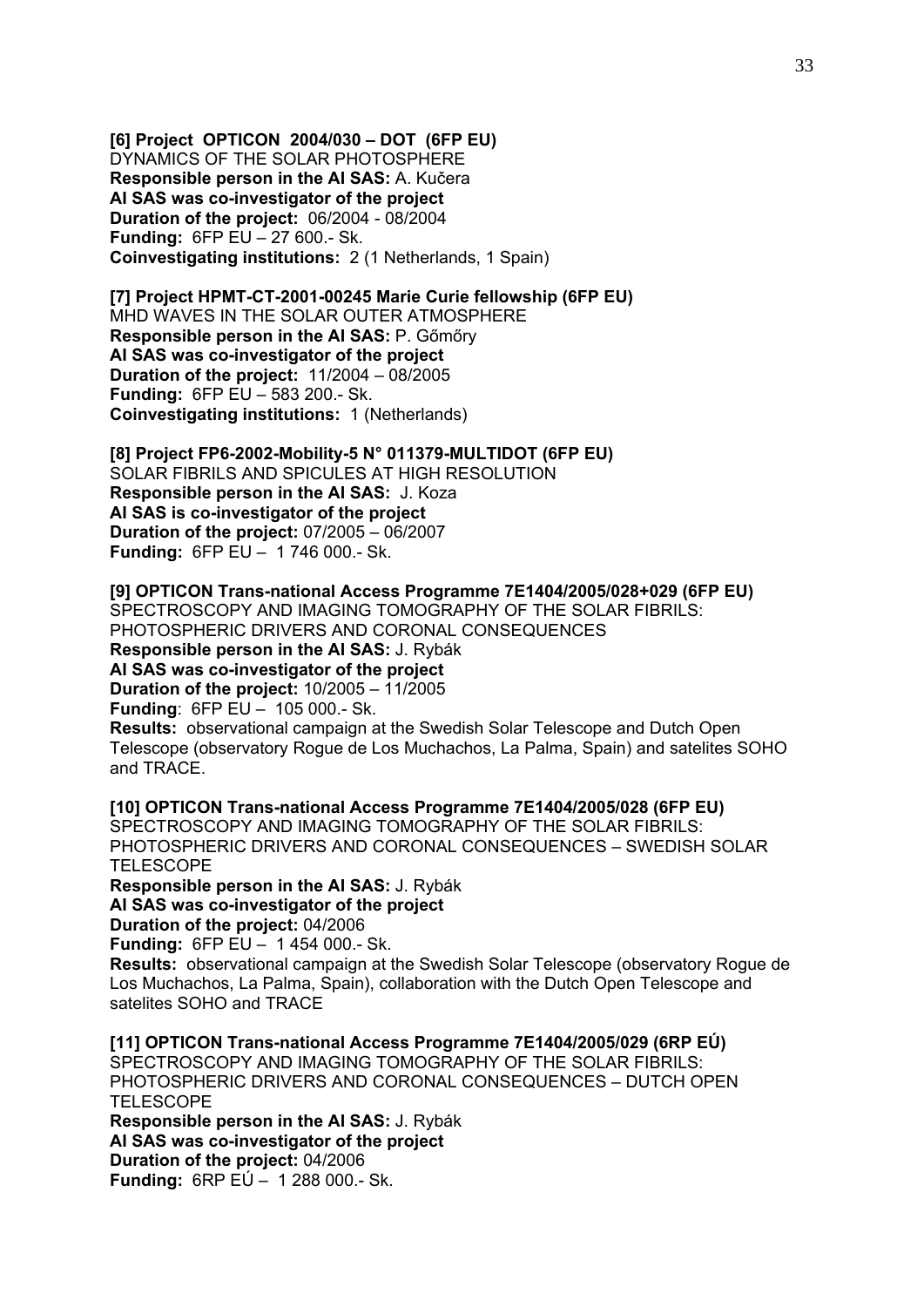**Results:** observational campaign at the Dutch Open Telescope (observatory Rogue de Los Muchachos, La Palma, Spain), collaboration with the Swedish Solar Telescope and satelites SOHO and TRACE

**[12] OPTICON Trans-national Access Programme 7E1404/2005/028+029 (6FP EU)**  SPECTROSCOPY OF THE QUIET PHOTOSPHERE: PROPERTIES OF THE SHOCKS AND LOCATION OF ACOUSTIC FLUX GENERATION **Responsible person in the AI SAS:** A. Kučera **AI SAS was co-investigator of the project Duration of the project:** 11/2006-11/2006 **Funding:** 6FP EU – 1 187 000.- Sk. **Results:** observational campaign at the Vacuum Tower Telescope (observatory Izaňa, Tenerife, Spain)

## **ii. List of other international projects incl. funding**

**[13] Project DFG (Germany) 436 SLK113/7/0-1**  SOLAR GRANULATION **Responsible person in the AI SAS:** A. Kučera **AI SAS was coordinator of the project Duration of the project:** 01/2001 - 12/2004 **Funding:** Deutsche Forschung Gemeinschaft – 80 000.- Sk. **Coinvestigating institutions:** 2 (1 Germany, 1 Austria)

**[14] Collaborative inter-government project (Czech rep. - Slovakia) 054/131**  COMPLEX INVESTIGATION OF COOL CHEMICALLY PECULIAR STARS **Principal investigator:** J. Žižňovský **AI SAS was coordinator of the project Duration of the project:** 01/2001 – 12/2003 **Funding:** State budget (Ministry of Education) – 25 000.- Sk. **Coinvestigating institutions:** 1 (Czech rep.)

#### **[15] Project EOARD SPC 01-WE048**

COMPARISON AND CROSS-CALIBRATION OF GREEN LINE CORONAL DATA FROM THE ASTRONOMICAL INSTITUTE OF THE SLOVAK ACADEMY OF SCIENCES WITH MEASUREMENTS FROM CORONAL STATION AT SACRAMENTO PEAK OBSERVATORY (USA), AND MT. NORIKURA (JAPAN). **Principal investigator:** V. Rušin **AI SAS was coordinator of the project Duration of the project:** 10/2001 – 09/2003 **Funding:** EOARD – 107 000.- Sk. **Coinvestigating institutions:** 2 (1 – USA, 1 – Japan)

**[16] Collaborative inter-government project (China - Slovakia), 2-3-15**  STUDY OF MAGNETIC FIELDS, CORONA AND PROMINENCES IN THE SOLAR CORONA OVER A SOLAR CYCLE **Principal investigator:** V. Rušin **AI SAS was coordinator of the project Duration of the project:** 01/2003 - 12/2005 **Funding:** State budget (Ministry of Education) – 136 000.- Sk. **Coinvestigating institutions:** 1 (Čína)

**[17] Collaborative inter-government project (Czech rep. - Slovakia) 128/2004-12-20**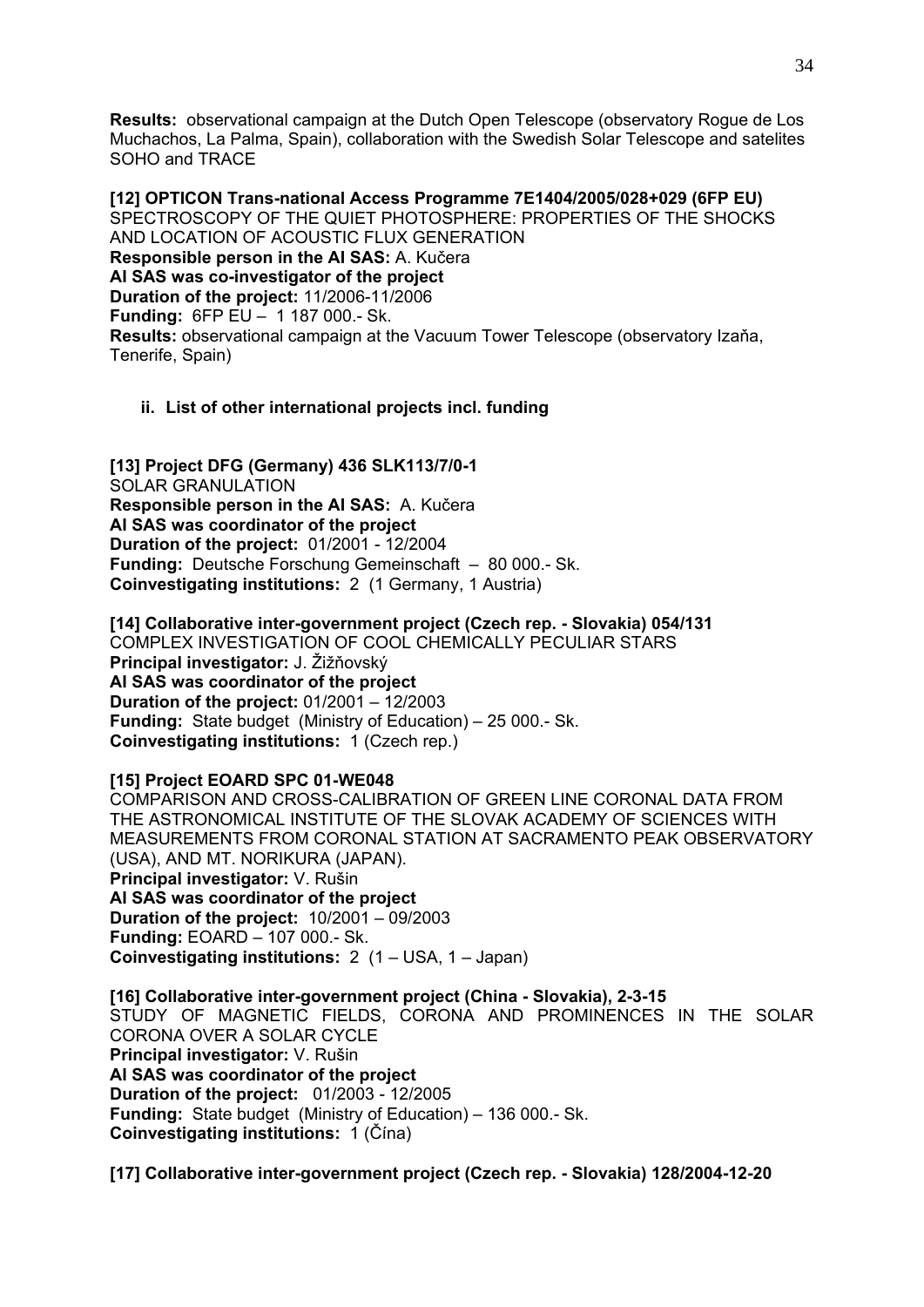THE VARIABILITY OF COOL MAGNETIC STARS AND ITS ORIGIN **Principal investigator:** J. Zverko **AI SAS was coordinator of the project Duration of the project:** 01/2004 – 12/2005 **Funding:** State budget (Ministry of Education) – 60 000.- Sk. **Coinvestigating institutions:** 1 (Czech rep.)

**[18] Collaborative inter-government project NSF USA 0407375**  SPACE WEATHER: NUMERICAL MHD STUDY OF CMES: INICIALIZATION AND PROPAGATION **Principal investigator:** J. Rybák **AI SAS is coordinator of the project Duration of the project**: 04/2004 - 03/2007 **Funding:** National Science Foundation USA – 1 804 200.- Sk, State budget (SAS) – 511 000.- Sk, State budget (Ministry of Educational) – 192 000.- Sk. **Coinvestigating institutions:** 2 (1 USA, 1 Slovakia)

**[19] Collaborative inter-government project (Greece - Slovakia) MVTS 2005/1** INTERNATIONAL GREEK-SLOVAK ON-LINE NETWORK OF SELECTED ASTRONOMICAL OBSERVATORIES **Principal investigator:** L. Hric **AI SAS is coordinator of the project Duration of the project:** 01/2005 –12/2007 **Funding:** State budget (Ministry of Education) – 143 000.- Sk. **Coinvestigating institutions:** 6 (2 Greece, 4 Slovakia)

**[20] Collaborative inter-government project (Austria - Slovakia) SK-AT-00706**  SOLAR FLARES: TRIGERRING MECHANISM AND CONSEQUENCES FOR SPACE WEATHER **Principal investigator:** J. Rybák **AI SAS is coordinator of the project Duration of the project:** 01/2006-12/2007 **Funding:** Östereichische Akademie der Wissenschaften – 52 000.- Sk, State budget (APVV) – 28 000.- Sk.

**Coinvestigating institutions:** 2 (1 Austria, 1 Slovakia)

**[21] Collaborative inter-government project (Slovakia - Czech rep.) 01506**  THE VARIABILITY OF CHEMICALLY PECULIAR STARS OF THE MAIN SEQUENCE **Principal investigator:** J. Zverko **AI SAS is coordinator of the project Duration of the project:** 01/2006 – 12/2007 **Funding:** State budget (APVV) – 24 000.- Sk. **Coinvestigating institutions:** 1 (Czech rep.)

**[22] Project DFG 436 SLK 13/70-1**  TEMPORAL EVOLUTION OF THE PHOTOSPHERE AND CHROMOSPHERE IN A QUIET AND ACTIVE REGIONS **Responsible person in the AI SAS:** A. Kučera **AI SAS is co-investigator of the project Duration of the project:** 5/2006 - 12/2009 **Funding:** Deutsche Forschungsgemeinschaft, Germany – 77 000.- Sk. **Coinvestigating institutions:** 2 (1 Germany, 1 Slovakia)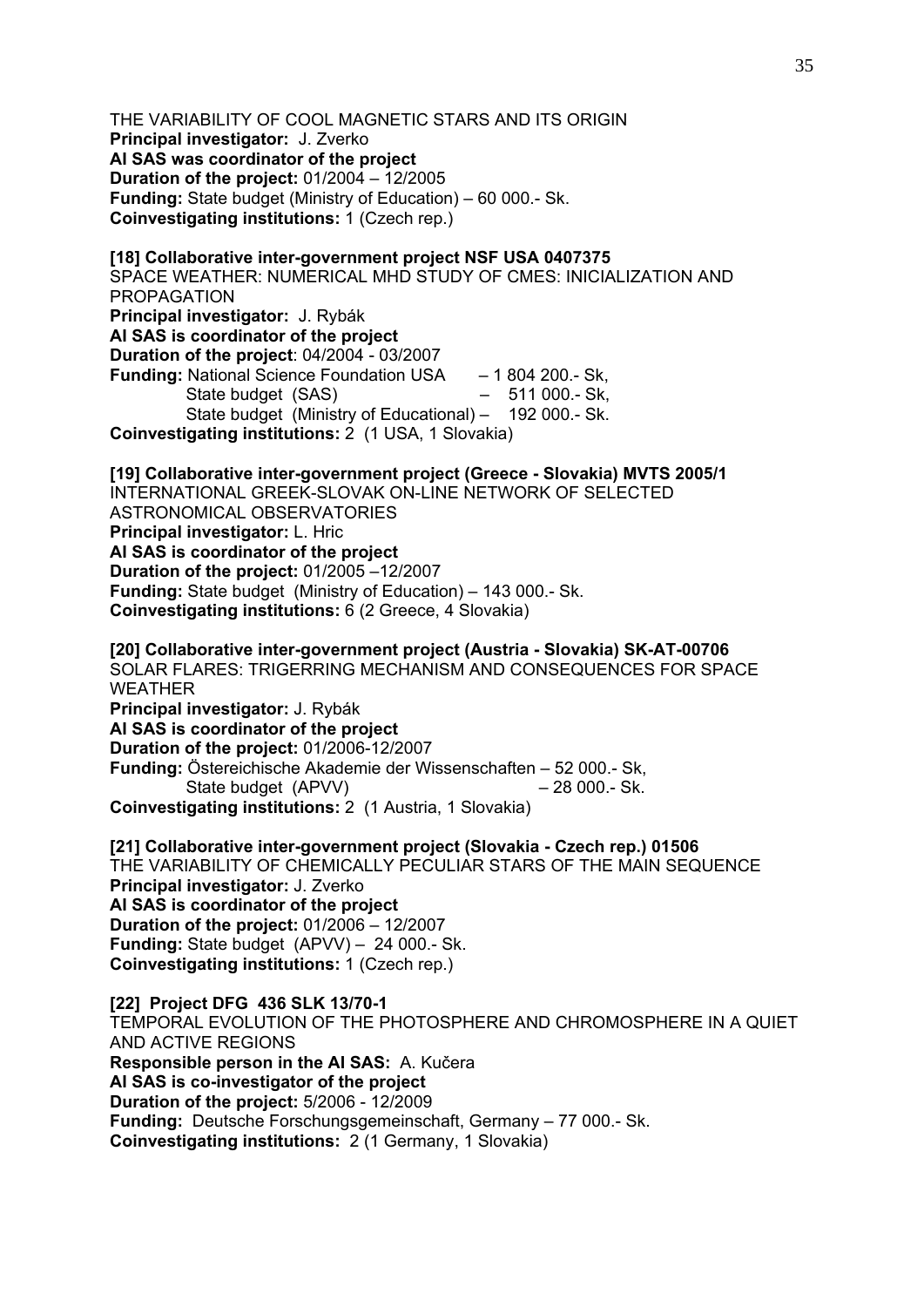#### **iii. List of other important projects and collaborations without direct funding**

**[23] Collaborative inter-academy project (Ukraine – Slovakia)**  LITHIUM ON THE SURFACE OF THE COLD MAGNETIC CP STARS **Principal investigator:** J. Zverko **AI SAS was coordinator of the project Duration of the project:** 05/2000 – 04/2003 **Funding:** only institucional budgets **Coinvestigating institutions:** 1 (Ukraine)

**[24] Collaborative inter-academy project (CNR, Italy - SAS, Slovakia)**  EFFECTS OF NONGRAVITATIONAL FORCES ON THE ORBITAL ENERGY OF COMETS **Principal investigator:** E. Pittich **AI SAS was coordinator of the project Duration of the project:** 01/2001 – 12/2003 **Funding:** CNR, Italy – 49 800.- Sk. **Coinvestigating institutions:** 1 (Italy)

**[25] Collaborative inter-academy project (CNR, Italy - SAS, Slovakia)**  POPULATION OF METEOROIDS NEAR THE EARTH ORBIT AND THEIR INTEREACTION WITH THE ATMOSPHERE **Principal investigator:** V. Porubčan **AI SAS was coordinator of the project Duration of the project:** 01/2001 – 12/2003 **Funding:** CNR, Italy – 48 000.- Sk. **Coinvestigating institutions:** 1 (Italy)

**[26] Collaborative inter-academy project (CNR, Italy - SAS, Slovakia)**  LA STRUTTURA MATEMATICA DEL TEMPO SOGGETIVO **Principal investigator:** M. Saniga **Duration of the project:** 01/2001 – 12/2003 **AI SAS was coordinator of the project Funding:** CNR, Italy – 50 800.- Sk. **Coinvestigating institutions:** 1 (Italy)

**[27] Collaborative inter-institute project (United Kingdom – Slovakia)**  PROCESSES OF INTERACTION IN CLASSICAL NOVAE AND SYMBIOTIC STARS **Principal investigator:** A. Skopal **AI SAS was coordinator of the project Duration of the project:** 06/2002 - 05/2005 **Funding:** The Royal Society – 69 000.- Sk. **Coinvestigating institutions:** 1 (UK)

**[28] Collaborative inter-academy project (Czech rep. - Slovakia) Integral**  RESEARCH OF CATACLYSMIC VARIABLES – PROJECT INTEGRAL **Principal investigator:** L. Hric **AI SAS was co-investigator of the project Duration of the project:** 01/2003 - 12/2005 **Funding:** Academy of Sciences, Czech republic – 12 000.- Sk. **Coinvestigating institutions:** 1 (Czech rep.)

**[29] Project MENRT – No. 05 M 5010, CNRS SPM Grant (Pilote 20) –Notification 200191 a ACI Programme Nanosciences -- Subventions Colloques**  SQUEEZED STATES AND UNCERTAINTY RELATIONS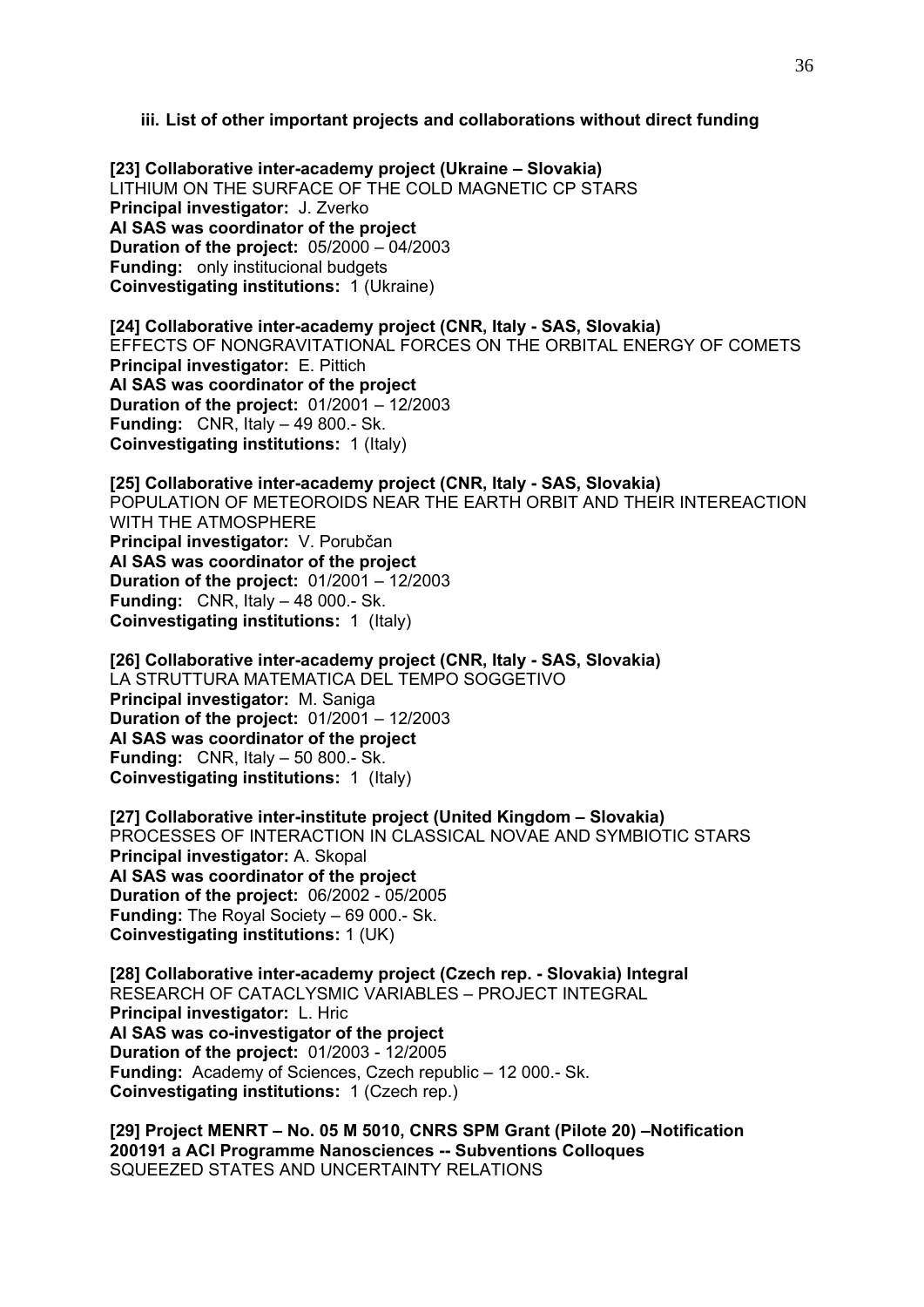**Responsible person in the AI SAS:** M. Saniga **AI SAS was co-investigator of the project Duration of the project:** 05/2003 – 12/2005 **Funding:** CNRS France – 61 000.- Sk. **Coinvestigating institutions:** 1 (France)

**[30] Collaborative inter-academy project (CNR, Italy - SAS, Slovakia)**  PHYSICAL PROCESSES IN ACTIVE STARS AND SEARCH FOR THEIR STAR AND PLANETARY COMPANIONS **Principal investigator:** D. Chochol **AI SAS was coordinator of the project Duration of the project:** 1/2004 – 12/2006 **Funding:** CNR, Italy – 157 000.- Sk **Coinvestigating institutions:** 2 (1 Slovakia, 1 Italy)

**[31] Collaborative inter-academy project (CNR, Italy - SAS, Slovakia)**  PHYSICAL AND DYNAMICAL ASPECTS OF THE EVOLUTION OF SHORT-PERIOD **COMETS Principal investigator:** E. Pittich **AI SAS was coordinator of the project Duration of the project:** 01/2004 – 12/2006 **Funding:** CNR, Italy – 158 800.- Sk. **Coinvestigating institutions:** 1 (Italy)

**[32] Collaborative inter-academy project (CNR, Italy - SAS, Slovakia)**  INTERPLANETARY BODIES AND ATMOSPHERIC PHENOMENA **Principal investigator:** V. Porubčan **AI SAS was coordinator of the project Duration of the project:** 01/2004 – 12/2006 **Funding:** CNR, Italy – 144 000.- Sk. **Coinvestigating institutions:** 1 (Italy)

**[33] Collaborative inter-institute project (Slovakia - Croatia)**  SOLAR ACTIVE PHENOMENA **Principal investigator:** A. Kučera **AI SAS was coordinator of the project Duration of the project:** 01/2004 – 12/2006 **Funding:** only institucional budgets **Coinvestigating institutions:** 2 (1 Croatia, 1 Slovakia)

**[34] Collaborative inter-institute project (Slovakia - Romania)**  CCD OBSERVATIONS OF ASTEROIDS AND ECLIPSING BINARIES **Principal investigator:** J. Svoreň and D. Chochol **AI SAS is coordinator of the project Duration of the project:** 01/2004– 12/2009 **Funding:** only institucional budgets **Coinvestigating institutions:** 1 (Romania)

**[35] Project ZiF (AG)205-2/2005**  ENDOPHYSICS, TIME, QUANTUM AND THE SUBJECTIVE **Responsible person in the AI SAS:** M. Saniga **AI SAS was coordinator of the project Duration of the project:** 04/2004 – 10/2005 **Funding:** Bielefeld University – 1 333 000.- Sk, Sky Europe Airlines – 20 000.- Sk.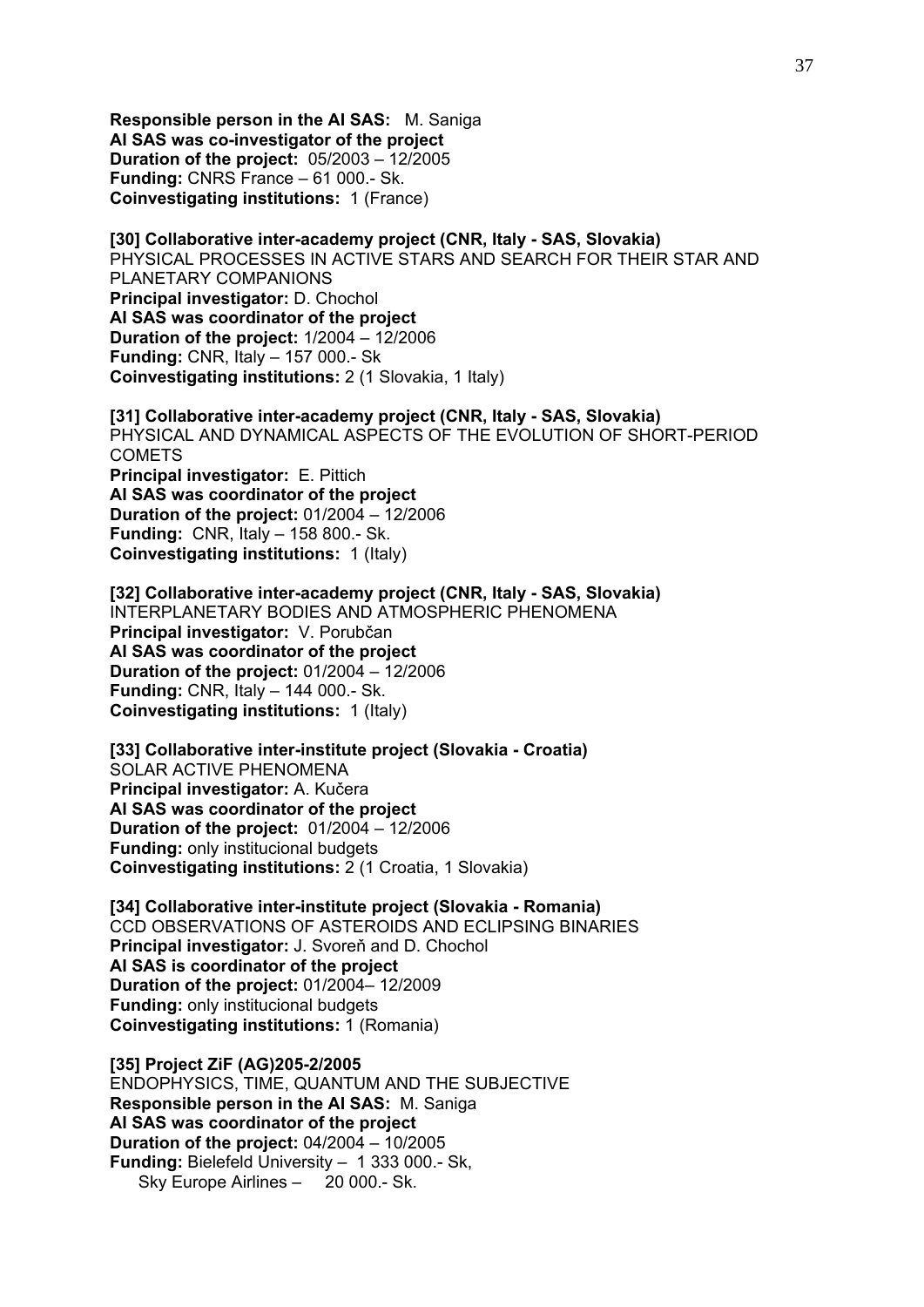**Coinvestigating institutions:** 2 (1 Israel, 1 Italy)

**[36] France: Project EGIDE 411867G/P392152B Sejour Scietifique de Haut Niveau Fellowship**  APPLICATIONS OF FINITE GEOMETRIES IN PHYSICS **Principal investigator:** M. Saniga **AI SAS was co-investigator of the project Duration of the project:** 09/2004 – 12/2004 **Funding:** MJENR, France – 350 000.- Sk. **Coinvestigating institutions:** 1 (France)

**[37] Project School of Mathematics and Systems Engineering**  MATHEMATICAL MODELING IN PHYSICS, BIOLOGY, ECONOMY AND COGNITIVE SCIENCES **Responsible person in the AI SAS:** M. Saniga **AI SAS is co-investigator of the project Duration of the project:** 01/2005 – 12/2007 **Funding:** Växjö University, Sweden – 87 000.- Sk. **Coinvestigating institutions:** 1 (Sweden)

**[38] Collaborative inter-institute project (Slovakia - Poland)**  PHOTOMETRIC INVESTIGATION OF CONTACT BINARIES AND SHORT-PERIOD ECLIPSING BINARIES **Principal investigator:** T. Pribulla **AI SAS is coordinator of the project Duration of the project:** 01/2005 – 12/2007 **Funding:** only institucional budgets **Coinvestigating institutions:** 1 (Poland)

**[39] Slovakia - Czech - France international project ECO-NET No. 12651NJ**  GEOMETRIES OVER FINITE RINGS AND THE PROPERTIES OF MUTUALLY UNBIASED **BASES Responsible person in the AI SAS:** M. Saniga **AI SAS is co-investigator of the project Duration of the project:** 01/2006 – 12/2007

**Funding:** French Ministry of Foreign Affairs – 250 000.- Sk. **Coinvestigating institutions:** 3 (1 France, 1 Czech rep., 1 Slovakia)

**[40] Collaborative inter-institute project (Slovakia - Bulgaria)**  ABUNDANCE ANOMALIES IN SINGLE AND BINARY STARS **Principal investigator:** J. Žižňovský **AI SAS is coordinator of the project Duration of the project:** 01/2006– 12/2008 **Funding:** only institucional budgets **Coinvestigating institutions:** 1 (Bulgaria)

**[41] Collaborative inter-institute project (Slovakia - Egypt)**  BINARY STARS AND PHYSICAL AND DYNAMICAL STUDIES OF SMALL BODIES **Principal investigator:** D. Chochol and J. Svoreň **AI SAS is coordinator of the project Duration of the project:** 06/2006– 05/2011 **Funding:** only institucional budgets **Coinvestigating institutions:** 1 (Egypt)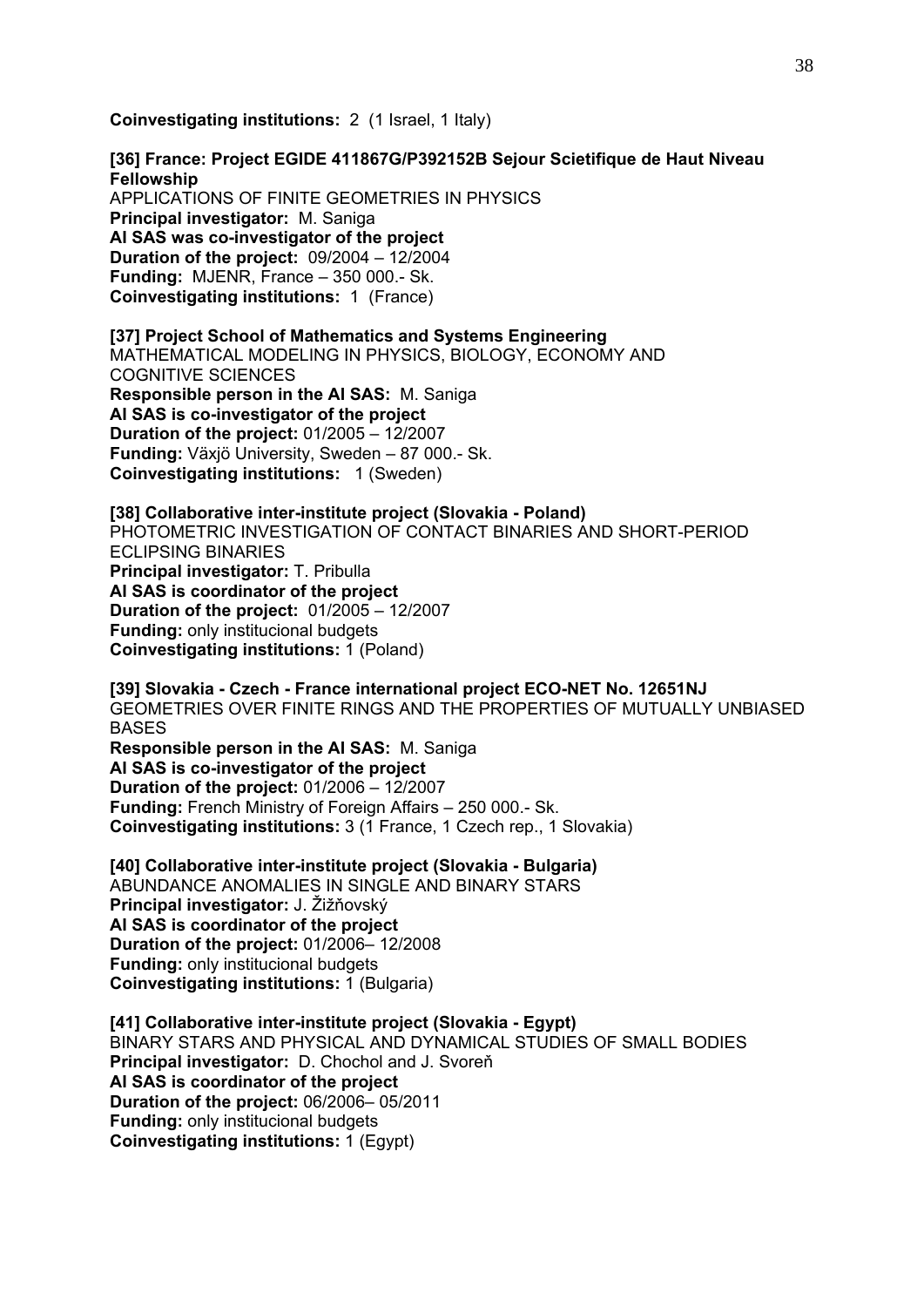- **National projects and funding**
- **i. List of projects supported by the Agency for the Promotion of Research and Development (APVV/APVT), National Research Programmes, and their funding**

#### **[42] Project APVT-20-014402**  PHOTOMETRY OF INTERACTING BINARIES **Principal investigator:** D.Chochol **AI SAS was coordinator of the project Duration of the project:** 07/2002 - 11/2005 **Funding:** State budget (APVT) – 1 277 000.- Sk. **Coinvestigating institutions:** 11 (3 – Slovakia, 1 – Belgium, 2 – Czech rep., 1 – Chile, 1 – Greece, 1 – Poland, 1 – Russia, 1 – Italy)

**[43] Project APVT-51-000802**  SLOVAK PHOTOMETRIC TELESCOPES NETWORK FOR STUDIES OF SELECTED PHYSICAL PROCESSES IN VARIABLE STARS **Principal investigator:** L. Hric **AI SAS was coordinator of the project Duration of the project:** 08/2002 – 12/2005 **Funding:** State budget (APVT) – 671 000.- Sk. **Coinvestigating institutions:** 3 (Slovakia)

**[44] Project APVT-51-012704**  THE SOLAR EMISSION CORONA AND PROMINENCES: SOLAR ACTIVITY AND SPACE WEATHER INDICATORS **Principal investigator:** V. Rušin **AI SAS is coordinator of the project Duration of the project:** 01/2005 – 12/2007 **Funding:** State budget (APVV) – 2 139 000.- Sk

**[45] Project APVV LPP-0172-06**  ASTRONOMICAL OLYMPIAD FOR SCHOLARS **Principal investigator:** L. Hric **AI SAS is co-investigator of the project Duration of the project:** 10/2006 – 10/2010 **Funding:** no funding in 2006 for AI SAS **Coinvestigating institutions:** 1 (Slovakia)

**ii. Number of projects supported by the Scientific Grant Agency of the Slovak Academy of Sciences and the Ministry of Education (VEGA) for each year, and their funding** 

| <b>VEGA</b>               | 2003  | 2004  | 2005  | 2006  |
|---------------------------|-------|-------|-------|-------|
| <b>Inumber</b>            | 11    | 9     | 9     | 10    |
| funding (millions of SKK) | 0,782 | 0,710 | 0,884 | 0,979 |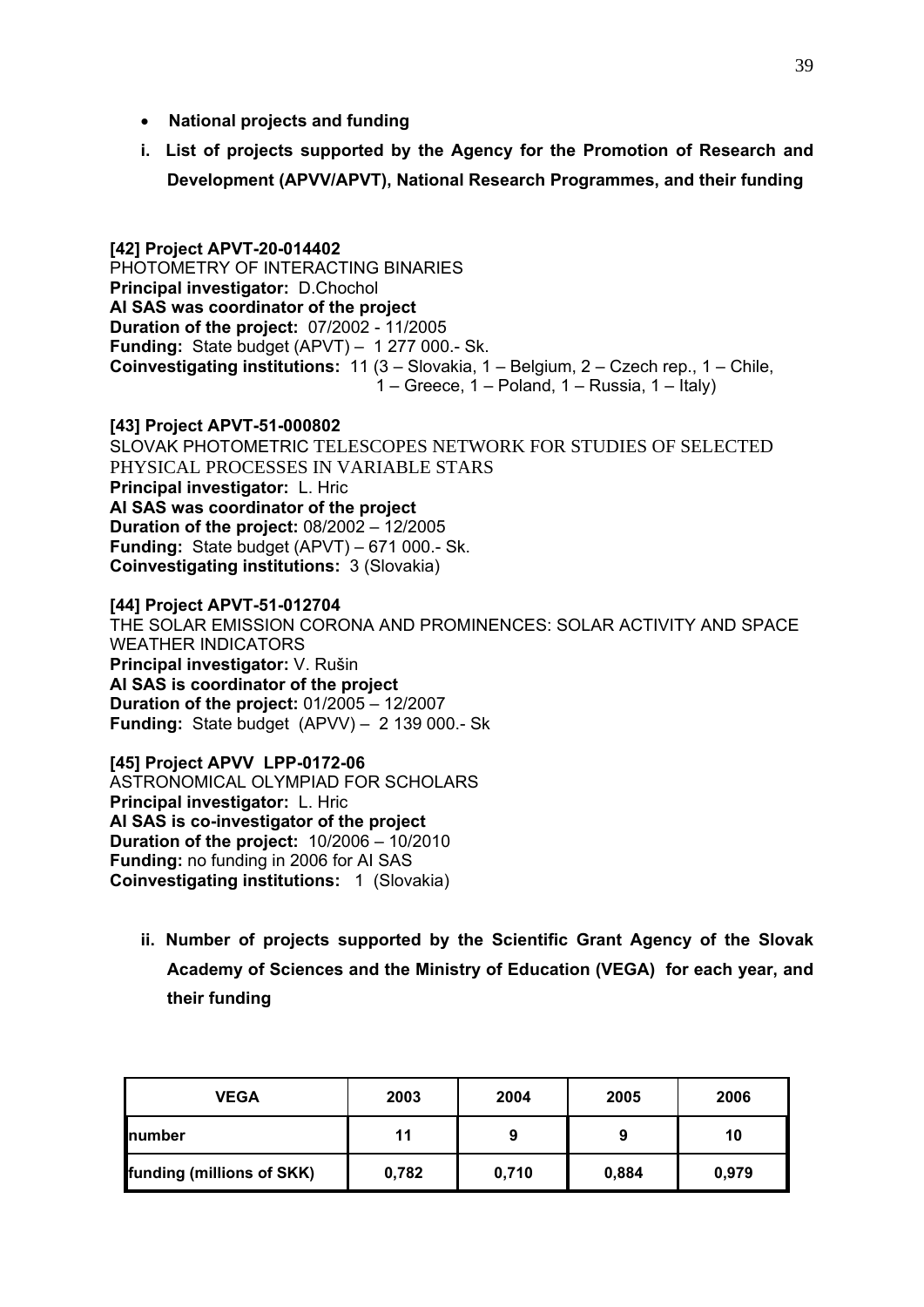| <b>External resources</b>                                                                    | 2003   | 2004   | 2005   | 2006   | total  | average |
|----------------------------------------------------------------------------------------------|--------|--------|--------|--------|--------|---------|
| external resources (millions of SKK)                                                         | 2,245  | 1,891  | 2,986  | 3,291  | 10,413 | 2,603   |
| external resources transfered to<br>coooperating research organisations<br>(millions of SKK) | 0,000  | 0,000  | 0,000  | 0,000  | 0,000  | 0,000   |
| ratio between external resources and total<br>salary budget                                  | 0.190  | 0.155  | 0,238  | 0,250  |        | 0,208   |
| overall expenditures from external as well<br>as institutional resources(millions of SKK)    | 23,181 | 26,156 | 24,382 | 25,588 | 99,307 | 24,827  |

## • **Summary of funding from external resources**

# **supplementary information and/or comments on research projects and funding**

#### **resources**

In the recent years AI SAS has been very successful at applying for observational time at the world-class solar telescopes located at the Canary Islands through the Opticon Transnational Access Program of the 6FP EU. All financial expenses related to operation of these telescopes during our campaignes have been covered by this program.

| <b>Telescope</b> | Day charge<br>(EUR) | <b>Duration</b><br>(days) | <b>Obtained</b><br>funding (Sk) |
|------------------|---------------------|---------------------------|---------------------------------|
| 2004 year:       |                     |                           |                                 |
| <b>DOT</b>       | 2 2 1 3             | 7                         | 573 000                         |
| 2005 year:       |                     |                           |                                 |
| <b>DOT</b>       | 2 2 1 3             | 16                        | 1 257 000                       |
| <b>SST</b>       | 2498                | 16                        | 1419000                         |
| 2006 year:       |                     |                           |                                 |
| <b>DOT</b>       | 2 2 1 3             | 15                        | 1 243 000                       |
|                  |                     | 16                        | 1 288 000                       |
| <b>SST</b>       | 2 4 9 8             | 16                        | 1 454 000                       |
| VTT              | 3 3 4 1             | 10                        | 1 187 000                       |
|                  |                     |                           |                                 |
| <b>Sum total</b> |                     | 96                        | 8 421 000                       |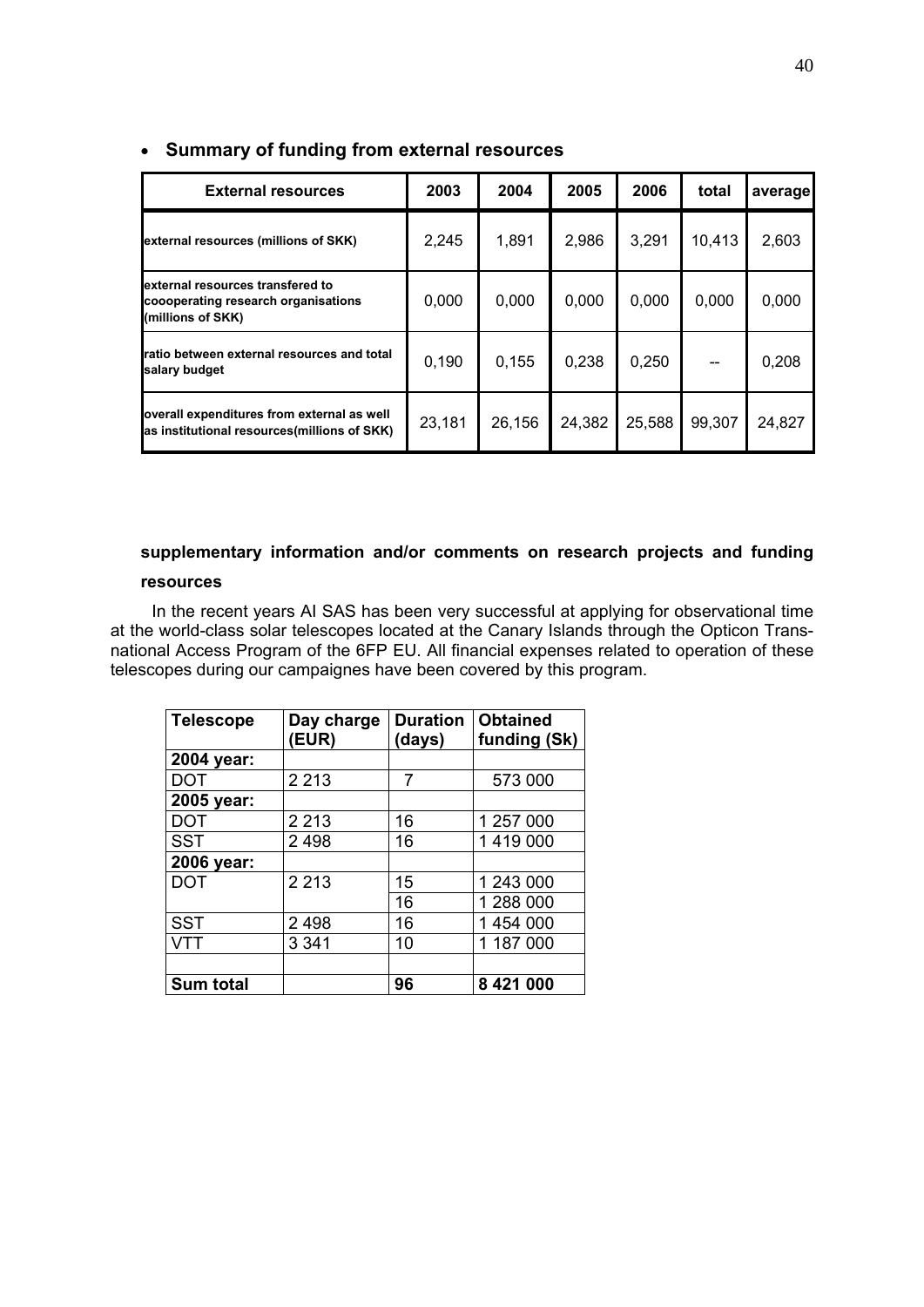## **5. Organisation of PhD studies, other pedagogical activities**

**i. List of accredited programmes of doctoral studies (as stipulated in the previously effective legislation as well as in the recently amended Act on the Universities)**

## **b) in the previously effective legislation**

AI SAS is accredited for 2 programmes of doctoral studies **11- 40-9 Astronomy**  and **11- 41-9 Astrophysics.** 

## **c) in the recently amended Act on the Universities**

AI SAS is accredited for 2 programmes of doctoral studies **4.1.7. Astronomy** and **4.1.8. Astrophysics.** Study is organised in collaboration with the Faculty of mathematics, physics, and informatics of Comenius University in Bratislava.

**ii. Summary table on doctoral studies (number of internal/external PhD students; number of students who completed their study by a successful thesis defence; number of PhD students who quitted the programme)**

| <b>PhD study</b>                                                                                   |                 | 31.12.2003      |                     |        | 31.12.2004      |                  | 31.12.2005     |                 |                  | 31.12.2006 |                 |                  |
|----------------------------------------------------------------------------------------------------|-----------------|-----------------|---------------------|--------|-----------------|------------------|----------------|-----------------|------------------|------------|-----------------|------------------|
| number of potential PhD<br>supervisors                                                             | 21              |                 |                     | 21     |                 |                  | 21             |                 |                  | 20         |                 |                  |
| <b>PhD students</b>                                                                                | number          | defended thesis | quitted<br>students | number | defended thesis | students quitted | number         | defended thesis | students quitted | number     | defended thesis | students quitted |
| internal                                                                                           | 3               | 1               | $\mathbf 0$         | 3      | 3               | 0                | $\overline{2}$ | $\overline{2}$  | 1                | 3          | $\bf{0}$        | $\mathbf 0$      |
| external                                                                                           | $5\phantom{.0}$ | $\bf{0}$        | 0                   | 5      | 1               | 1                | 7              | 0               | 1                | 5          | 1               | 1                |
| supervised at external<br>institution by the research<br>employees of the assessed<br>organisation |                 |                 |                     |        |                 |                  |                |                 |                  | 1          |                 |                  |

**iii. Postdoctoral positions supported by** 

*a) external funding (specify the source)*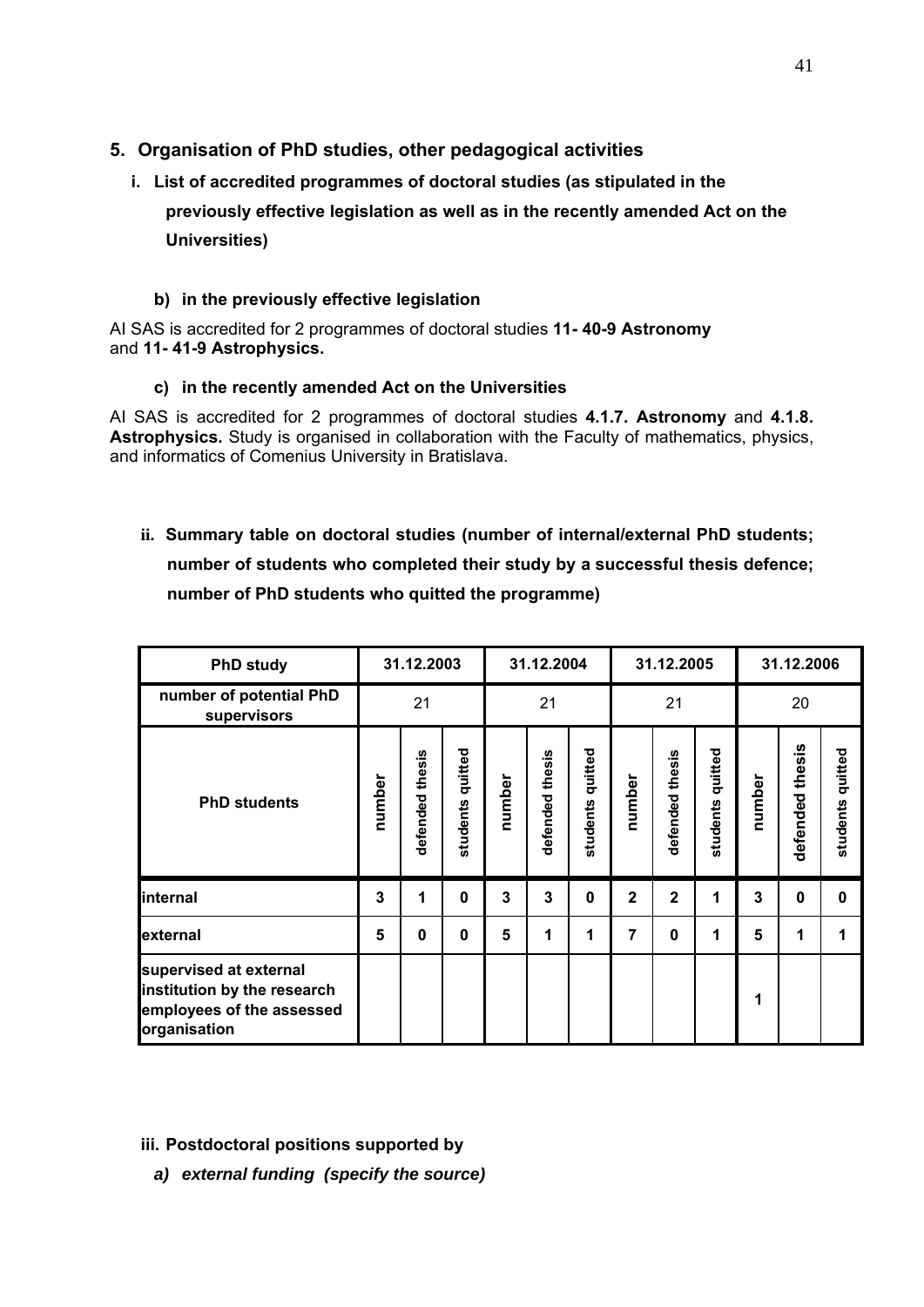*No* 

# *b) internal funding - the Slovak Academy of Sciences Supporting Fund of Stefan Schwarz*

Július Koza – 2004

**iv. Summary table on pedagogical activities in undergraduate programmes for each year**

| Teaching                                                      | 2003 | 2004 | 2005         | 2006 |
|---------------------------------------------------------------|------|------|--------------|------|
| lectures (hours/year)                                         | 170  | 220  | 154          | 213  |
| practicum courses (hours/year)                                | 218  | 194  | 182          | 303  |
| supervised diploma works (in total)                           | 8    | 10   | 10           | 8    |
| members in PhD committees (in total)                          | 8    | 8    | 11           | 9    |
| members in DrSc. committees (in total)                        | 4    | 4    | 6            | 6    |
| members in university/faculty councils (in total)             | 1    |      | 0            | 0    |
| members in habilitation/inauguration<br>committees (in total) | 0    | 3    | $\mathbf{2}$ | 1    |

#### **v. List of published university textbooks**

*No* 

#### **vi. Number of published academic course books**

*No* 

#### **vii. List of joint research laboratories/facilities with the universities**

[1] AI SAS has located a receiving station of the forward scatter meteor radar at the Astronomical and Geophysical Observatory of Comenius University in Modra. The instrument is used by both the institutions for a research of the activity and structure of the meteoroid population in the near-Earth surroundings.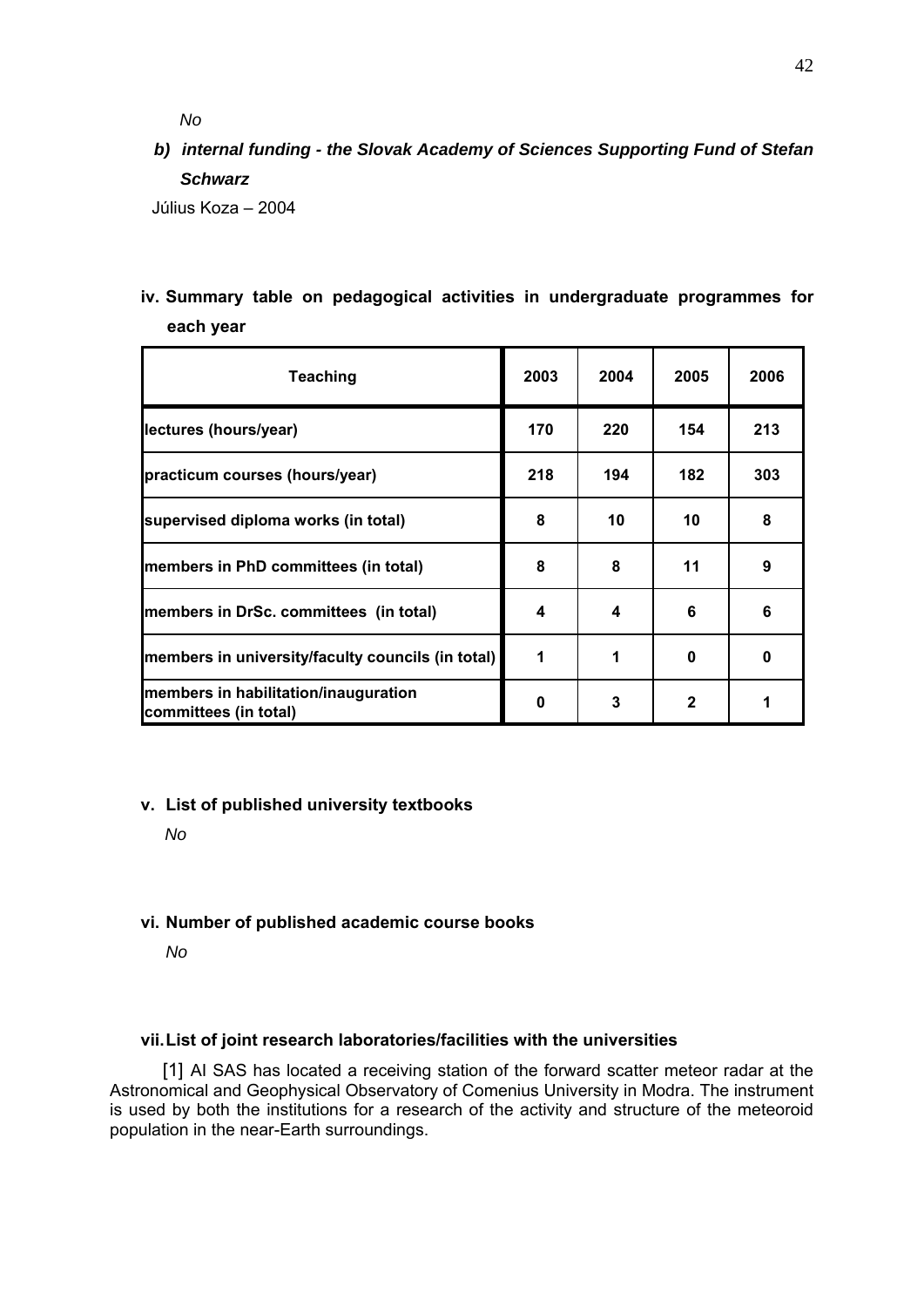# **viii. Supplementary information and/or comments on doctoral studies and pedagogical activities**

## **In the assessment period the AI SAS has collaborated with following universities:**

[1] Faculty of Mathematics, Physics and Informatics of Comenius University in Bratislava

[2] Faculty of Science of Pavel Jozef Šafárik University in Košice

[3] Faculty of Natural Sciences of Masaryk University in Brno, Czech Republic

[4] Pedagogical Faculty of Trnava University in Trnava

[5] Faculty of Mathematics and Physics of Charles University in Prague, Czech Republic

[6] Faculty of Natural Sciences of Saint Cyril and Metod University in Trnava

[7] Claude Bernard University in Lyon, France

[8] University de Franche-Comté in Besançon, France

- V. Rušin serves as an external member of the Scientific Council of University in Žilina
- J. Svoreň, J. Žižňovský members of commissions for the state examinations at the Faculty of Mathematics, Physics and Informatics of Comenius University in Bratislava
- A. Kučera, J. Svoreň, J. Zverko members of commissions for the state examinations at the Faculty of Science of Pavel Jozef Šafárik University in Košice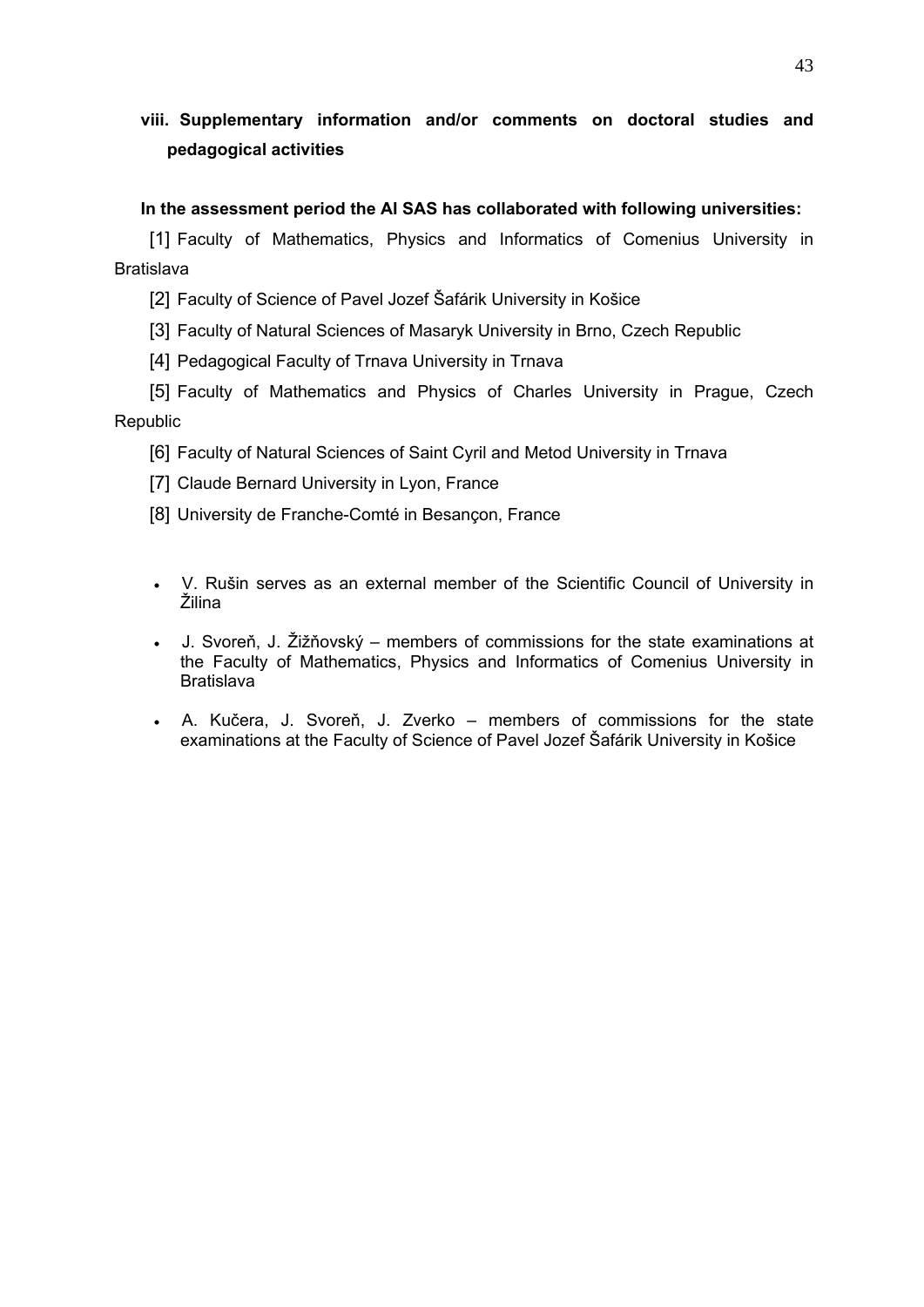#### **6. Direct output to the society**

#### **(applications of results, popularisation and outreach activities)**

#### **i. List of the most important results of applied research projects**

[1] AI SAS is the organisation exclusively aimed at a basic research and it has not any applied research project.

# **ii.List of the most important studies commissioned for the decision-making authorities, the government and NGOs, international and foreign organisations**

[1] Reports (one of each year) of Juraj Zverko, expert of the Slovak Republic in the Global Science Forum, for Slovak government (2003, 2004, 2005).

[2] The expertise of Vojtech Rušin, number of commision of the Ministry of Education, in the process of preparation of a new law on PhD studies (2003).

[3] The expertise of Juraj Zverko in the process of preparation of a new law on the Agency for the Promotion of Research and Development (2003).

[4] The expertise of Július Sýkora for Insurance system at Stará Lubovňa concerning a solar activity and its influence on a human behaviour (2004).

#### **iii. List of the most important popularisation activities**

[1] Open door activities during the partial solar eclipses, nights of a high meteor activity, transits of Venus and Mercury across the Sun's disk and so on (August 16-17 and 23-24, 2003; June 8, 2004; November 12-14, 2004; October 22, 2005; March 29, 2006; November 8, 10 and 18, 2006). Since 2004 open door activities are connected with the European week of science and technology.

[2] AI SAS has been the Slovak coordinator of the project *Venus-Transit 2004*. We organized a two-day meeting for teachers to inform them how to run the project. During the transit we transfered images of the Sun from a web-camera to internet on-line. More than 60 schools across the country were involved in the project.

[3] Presentations of astronomical news for public at the AI SAS web-homepage – continuously about 15-20 items per year.

[4] A special number of the popular journal Kozmos 05/2003 devoted to the 60th anniversary of the Skalnaté Pleso Observatory and the 50th anniversary of the AI SAS and supplement of the popular journal Kozmos 05/2006 presented the results of the Stellar department of the AI SAS.

[5] Activity in the project Encyclopedia Beliana – more than 300 items covering astronomy and astrophysics.

[6] Press meetings devoted to interesting astronomical phenomena – 2-3 a year.

[7] Series of 7 astronomical public lectures held in Bratislava from November 2005 to June 2006.

#### **iv. List of patents issued abroad, incl. revenues**

[1] AI SAS is the organisation exclusively aimed at a basic research and it has not any patent.

#### **v. List of the patents issued in Slovakia, incl. revenues**

[1] No, see iv.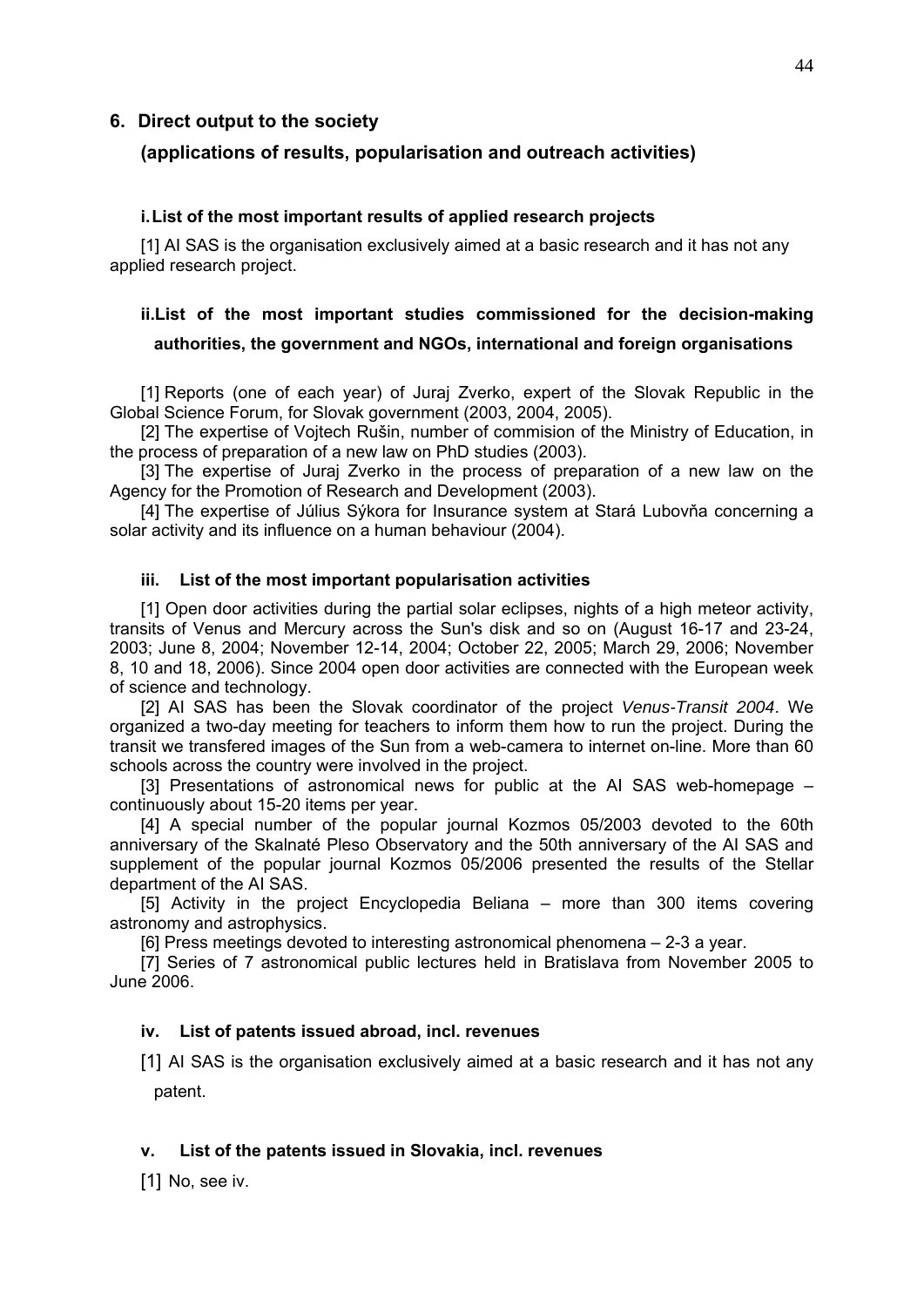#### **vi. List of licences sold abroad, incl. revenues**

[1] No, see iv.

## **vii. List of licences sold in Slovakia, incl. revenues**

[1] No, see iv.

## **viii. List of contracts with industrial partners, incl. revenues**

[1] No, see iv.

## **ix. List of research projects with industrial partners, incl. revenues**

[1] No, see iv.

| <b>Outreach activities</b>                                                                                                     | 2003 | 2004           | 2005 | 2006 | total |
|--------------------------------------------------------------------------------------------------------------------------------|------|----------------|------|------|-------|
| studies for the decision sphere, government and NGOs,<br>international and foreign organisations                               | 3    | $\overline{2}$ | 1    | 0    | 6     |
| articles in press media/internet popularising results of<br>science, in particular those achieved by the Organization          | 129  | 73             | 93   | 110  | 405   |
| appearances in telecommunication media popularising<br>results of science, in particular those achieved by the<br>Organization | 8    | 56             | 67   | 80   | 211   |
| public popularisation lectures                                                                                                 | 24   | 19             | 38   | 109  | 190   |

#### **x. Summary of outreach activities**

# **xi. Supplementary information and/or comments on applications and popularisation activities**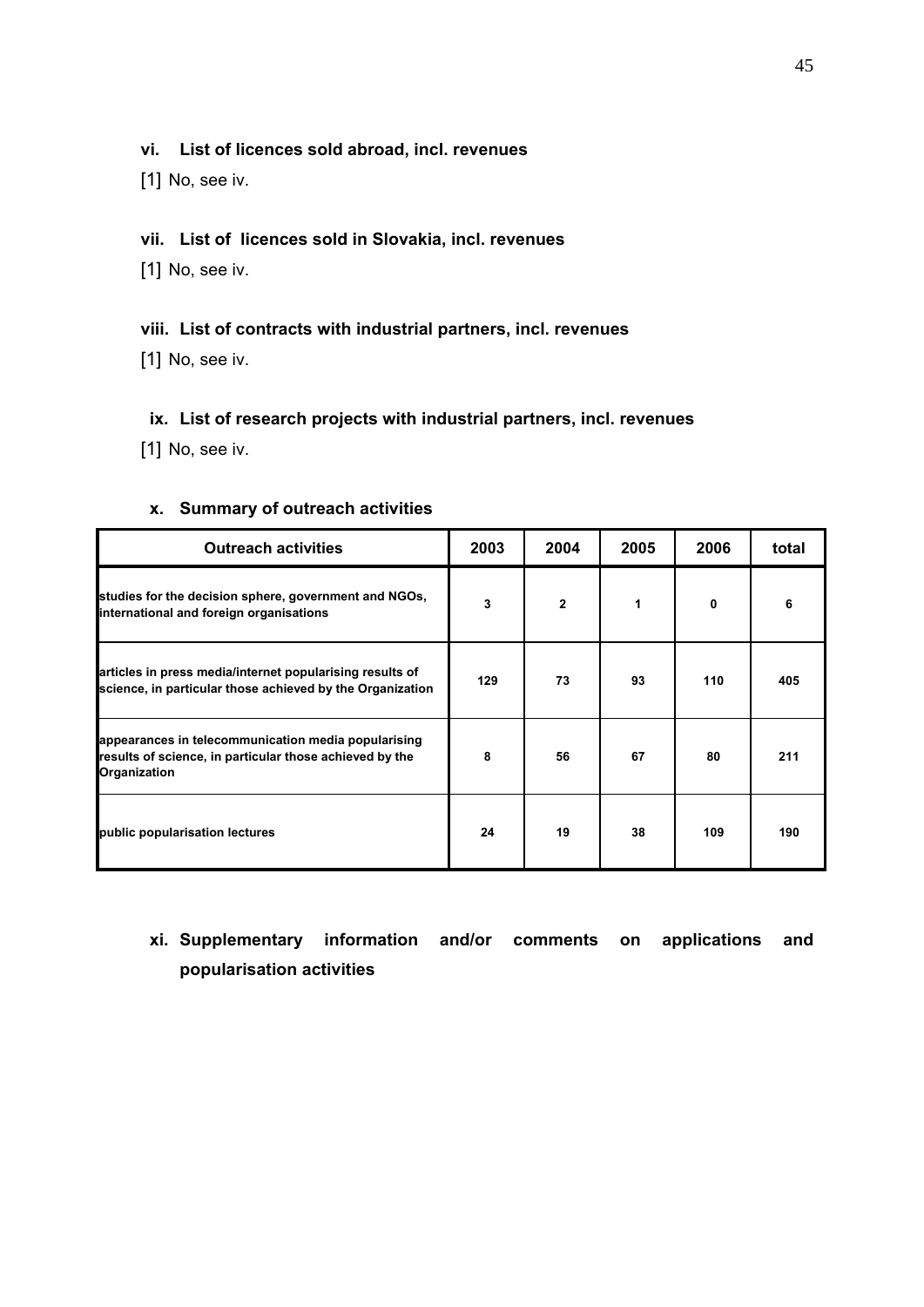# **7. Background and management. Staffing policy and implementation of findings from previous assessments**

| Personnel                                                    | 2003  | 2004  | 2005  | 2006  |
|--------------------------------------------------------------|-------|-------|-------|-------|
| all personel                                                 | 55    | 55    | 55    | 55    |
| research employees from Tab. Research<br><b>staff</b>        | 36    | 36    | 37    | 36    |
| <b>FTE from Tab. Research staff</b>                          | 32,90 | 32,70 | 33,48 | 32,85 |
| averaged age of research employees with<br>university degree | 47,30 | 46,84 | 47,06 | 48,22 |

**i. Summary table of personnel** 

#### **ii. Professional qualification structure**

| <b>Number of</b>  | 2003 | 2004         | 2005         | 2006 |
|-------------------|------|--------------|--------------|------|
| DrSc.             | 8    | 10           | 9            | 9    |
| PhD / CSc.        | 15   | 19           | 22           | 23   |
| Prof.             | л    | $\mathbf{2}$ | $\mathbf{2}$ |      |
| Doc./Assoc. Prof. |      |              |              |      |

**iii. Status and development of research infrastructure incl. experimental, computing and technical base (description of the present infrastructure, premises, and material and technical resources. Infrastructure, instrumentation and major technical equipment necessary for the achievement of the objectives specified in the research Concept)** 

## **[1] Observational facilities:**

#### **Solar department**

Stará Lesná Observatory - horizontal solar spectrograph (d = 50 cm), photospheric refractor, Lomnický Peak Coronal Station - double 20 cm coronagraph (f = 4 m) with a spectrograph.

## **Department of interplanetary matter**

Skalnaté Pleso Observatory - 61 cm photometric and astrometric reflector with CCD camera, all sky fireball fish-eye camera,

Modra Observatory - receiver of a forward scatter meteor radar.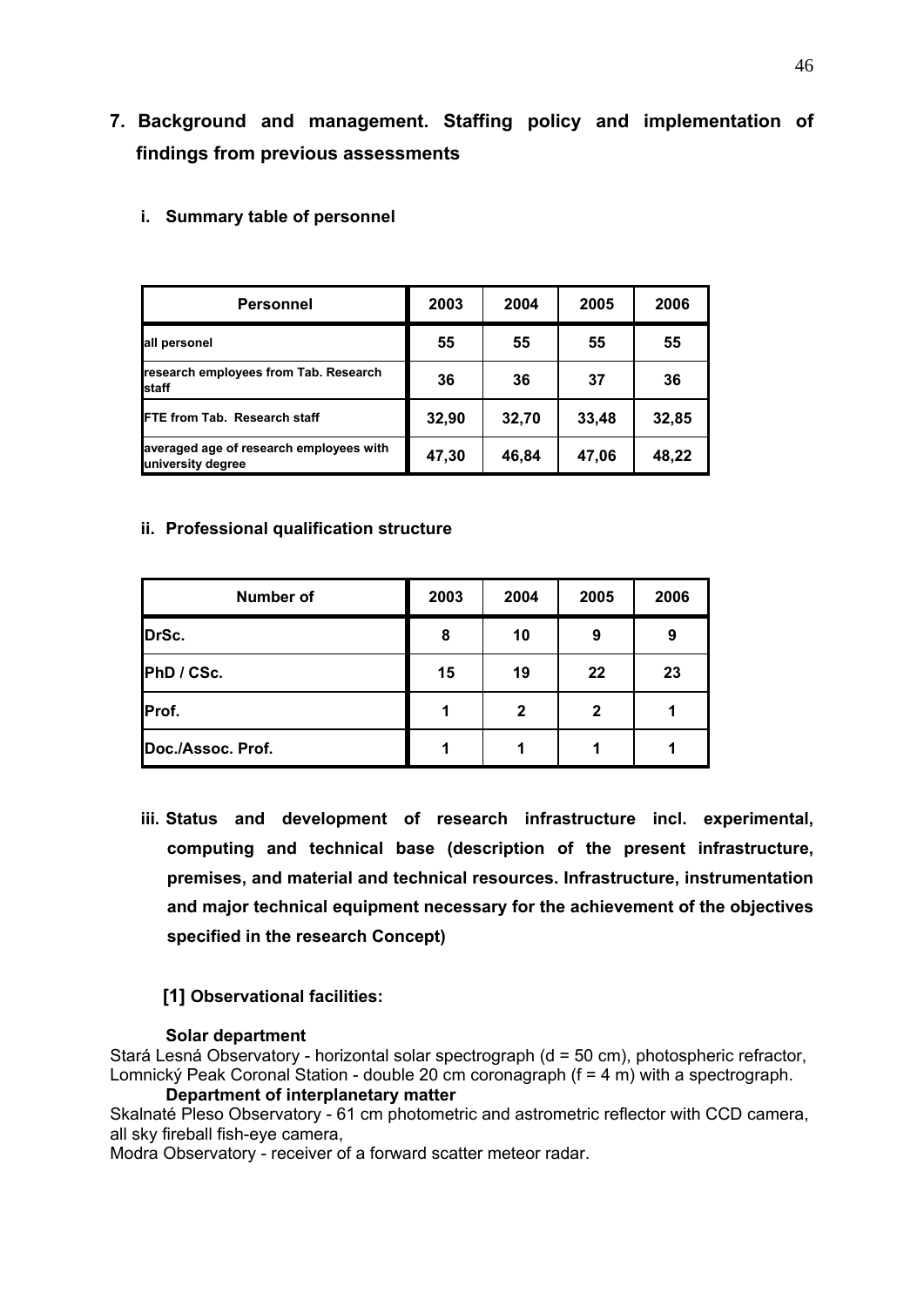#### **Stellar department**

Skalnaté Pleso Observatory - 60 cm photometric reflector,

Stará Lesná Observatory - 50 cm and 60 cm photometric reflectors.

The department shared in the designing of satellite programmes for stellar astrophysics - the HIPPARCOS and TYCHO databases are frequently used.

#### **[2] During the last four years we have succeeded in substantial improvement of our observational and working facilities:**

- A new powerful internet server was put into operation,
- the 0.61-cm comet and asteroid reflector together with the dome were rebuilt for automatic regime at the Skalnaté Pleso Observatory,
- the 0.5-m reflector for CCD photometry of stars at Stará Lesná was rebuilt for automatic regime and connected to the internal net by fiber optics to the main institute's building at Stará Lesná,
- a new ST-10XME CCD camera produced by SBIG, Santa Barbara, USA was purchased it enables photometry of bright Centaurs and comets at large heliocentric distances,
- we have also upgraded a few computers and modernized the internal net at the Bratislava's branch of the AI SAS,
- our conference hall at the AI SAS headquarters was equipped with a modern computer projector, and wireless (WIFI) net connection,
- intranet connection to the Skalnaté Pleso and Lomnický Peak observatories was increased to 11 Mbps,
- in 2006 IP telephony was instaled at all the working places of AI SAS,
- speed of the connection of the local gateway of the SANET academic internet network at Stará Lesná to its backbone in Poprad was increased to 34 Mbps,
- a complex reconstruction of windows and outer doors at the mountain Skalnaté Pleso Observatory and a new generator of electric power installed at the Lomnický Peak Coronal Station, made better working conditions for our observers and scientists,
- a complex reconstruction of the central heating at the mountain Skalnaté Pleso Observatory and new central heating at the Stara Lesna Headquarters substantially improved the working conditions.

#### **[3] GRID computing**

Our research group studying the origin of the reservoirs of small bodies of the Solar System uses the huge European computational capacity, so-called GRID computing, which belongs to the most powerful computational tools in the world at present. An important support of an efficient usage of the GRID is provided by the experts from the collaborating Institute of Informatics of the Slovak Academy of Sciences within the project *Enabling Grids for E-sciencE II*.

#### **[4] New homepage of AI SAS**

In 2006, we completely redesigned the WWW homepage of AI SAS - [http://www.ta3.sk](http://www.ta3.sk/). We required a higher level of lucidity and simple way of managing. This goal was made good using the latest tools in developing the websites. In the concrete, instead of HTML 4.0 we used XHTML 1.0 language, Cascading Style Sheets (CSS2) for creating a new layout and PHP5 language as a functional base of our WWW homepage, as well.

#### **[5] Plans of AI SAS in spectroscopy**

We would like to use Structural Funds of the European Union for the purchase of the 1.5  $-$  2.0 m telescope equipped by spectrographs for a high-resolution (R = 45 000) and medium-resolution (R= 20 000) spectroscopy, to acquire spectra of interacting binaries especially novae and symbiotic stars during their outbursts. Activity of these objects is monitored by the CCD and photoelectric photometry using the 0.5m and 0.6m telescopes of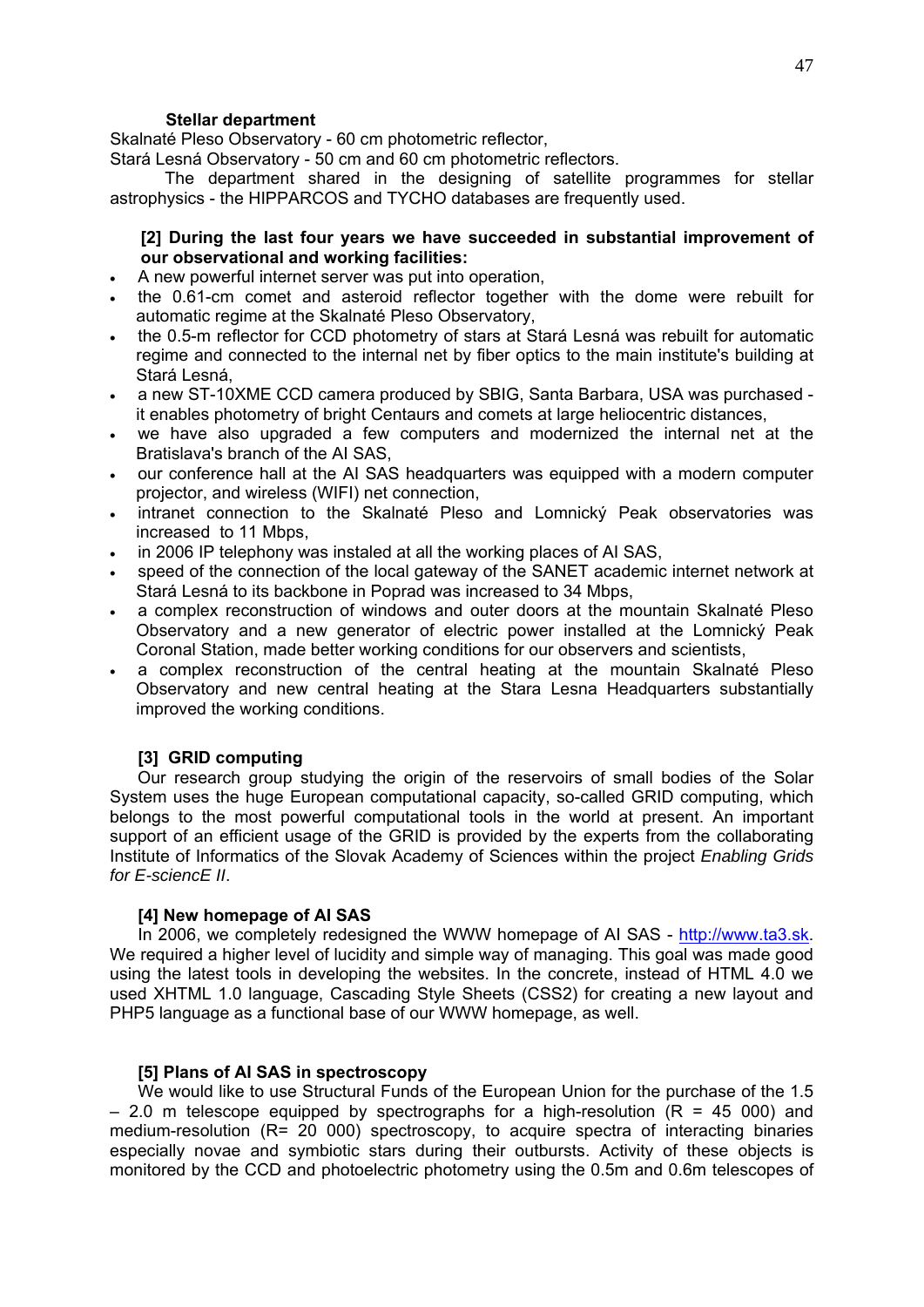the AISAS. The great advantage of the telescope will be the immediate access to spectroscopy of these objects during their active stages.

#### **iv. Status and development of bibliographic resources, activities of the**

#### **Organisation's library and/or information centre**

Our collections include 9208 books and 139 CD ROMs. On 1 January 2003 our library had 8567 books and 110 CD ROM in possession. During the years 2003-2006 we got 779 new acquisitions. We received 592 books and 20 CD ROMs as donations, 17 books by exchange and we bought 32 books and 9 CD ROM. The library subscribed to 6 journals, 19 got by exchange and 5 as donation.

Our library mainly offered services in the form of both the local and interlibrary (totaling 28) loans; our catalougue of the books and electronic media is also accessible on-line.

We distributed worldwide 2766 issues of our journal Contributions of the Astronomical Observatory Skalnaté Pleso (Vol.33, No. 1 – Vol 36, No. 3). The executive editor of our journal made accessible on-line (as postscript or pdf files) all the issues; these can be downloaded from the address: <http://www.astro.sk/library.html>. The electronic version of the journal is also accessible from the ADS database (Harvard, U.S.A.) at the URL [http://adsabs.harvard.edu\\_service.html](http://adsabs.harvard.edu_service.html/).

Thanks to the membership of our librarian in the worldwide web-based discussion list PAMnet (worldwide net of special libraries – physical, astronomical and mathematical) we acquired free of charge 24 books and 22 journals from the Space Telescope Science Institute, Baltimore, 11 books from the Carnegie Institution, Washington, 4 proceedings of the ASP Conference Series from the Canada-France-Hawai Telescope Institute and 6 volumes of Annual Review of Astronomy and Astrophysics from the Copenhagen University.

#### **v. Describe how the results and suggestions of the previous assessment were**

#### **taken into account**

AI SAS has taken into account all the results and suggestions of the previous assessment held on December 5, 2003:

AI SAS obtained 93.97 points and it has been classified in the "A" degree.

Five suggestions of the previous assessment were fulfilled as follows:

- 1. The group of young postdocs and PhD students is very well counterbalanced. Gömöry, Jakubík and Koza are orientated more theoretically, Husárik, Kaňuchová and Vaňko are able to carry out also most complex observations.
- 2. AI SAS has elaborated in 2006 the research concept up to 2016. Funding of the science is at such insufficient level that more perspective groups cannot be sufficiently supported. The whole budget of the AI SAS is used as Institute's services and all the scientific expenses are paid exclusively from grants' funding as well.
- 3. AI SAS was a number of the European Solar Magnetic Network (project 5FP EU finished on November 2006) and three young scientists obtained Maria Curie Fellowships for 3 months stay in Spain and 24 and 10 months in the Netherlands.
- 4. Contributions of the Astronomical Observatory Skalnaté Pleso journal (CAOSP) is an important supplementary possibility for publication of scientific results of the AI SAS. Articles in the CAOSP are only a small part of our publication activity. In 2006 28% of